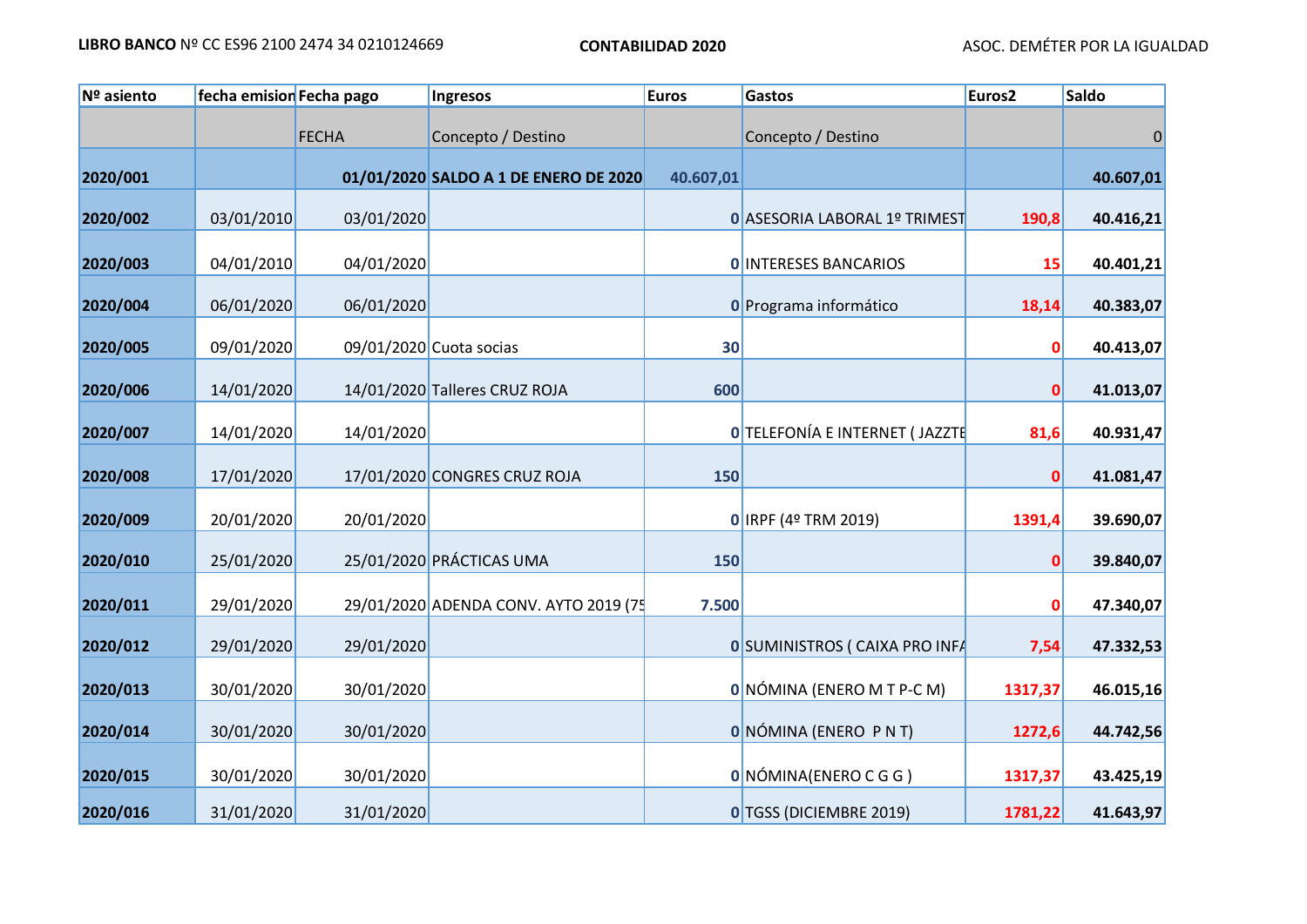т

÷

| LIBRO BANCO Nº CC ES96 2100 2474 34 0210124669 | <b>CONTABILIDAD 2020</b> | ASOC. DEMÉTER POR LA IGUALDAD |
|------------------------------------------------|--------------------------|-------------------------------|
|                                                |                          |                               |

| 2020/017 | 02/02/2020 | 02/02/2020 |                                       |        | <b>O INTERESES BANCARIOS</b>          | 15           | 41.628,97 |
|----------|------------|------------|---------------------------------------|--------|---------------------------------------|--------------|-----------|
| 2020/018 | 03/02/2020 | 03/02/2020 |                                       |        | 0 Fungible (COPYRAP)                  | 10,97        | 41.618,00 |
| 2020/019 | 05/02/2020 | 05/02/2020 |                                       |        | 0 SUMINISTROS ( CAIXA PRO INFA        | 20,35        | 41.597,65 |
| 2020/020 | 06/02/2020 | 06/02/2020 |                                       |        | <b>O DIETAS TRANSPORTE</b>            | 50,85        | 41.546,80 |
|          |            |            |                                       |        |                                       |              |           |
| 2020/021 | 06/02/2020 | 06/02/2020 |                                       |        | O Programa informático                | 18,14        | 41.528,66 |
| 2020/022 | 09/02/2020 |            | 09/02/2020 BONIFICACIÓN DIETAS TRANSE | 1,02   |                                       | $\mathbf{0}$ | 41.529,68 |
| 2020/023 | 10/02/2020 | 10/02/2020 |                                       |        | 0 SUMINISTROS ( CAIXA PRO INFA        | 8,18         | 41.521,50 |
| 2020/024 | 11/02/2020 | 11/02/2020 |                                       |        | O CERT. DIGITAL (AS.UNILEGAL)         | 16,94        | 41.504,56 |
| 2020/025 | 12/02/2020 |            | 12/02/2020 TALLERES UMA               | 210    |                                       | 0            | 41.714,56 |
| 2020/026 | 13/02/2020 | 13/02/2020 |                                       |        | <b>O</b> TELEFONÍA E INTERNET (JAZZTE | 80,85        | 41.633,71 |
| 2020/027 | 18/02/2020 | 18/02/2020 |                                       |        | O CRA (1° TRIM)                       | 600          | 41.033,71 |
| 2020/028 | 18/02/2020 | 18/02/2020 |                                       |        | <b>O DIETAS TRANSPORTE</b>            | 100          | 40.933,71 |
| 2020/029 | 21/02/2020 |            | 21/02/2020 MARCHA SOLIDARIA           | 1157,5 |                                       |              | 42.091,21 |
| 2020/030 | 26/02/2020 | 26/02/2020 |                                       |        | 0 NÓMINA (FEBRERO MTP-C M)            | 1317,37      | 40.773,84 |
| 2020/031 | 26/02/2020 | 26/02/2020 |                                       |        | 0 NÓMINA (FEBRERO P N T)              | 1272,6       | 39.501,24 |
| 2020/032 | 26/02/2020 | 26/02/2020 |                                       |        | O NÓMINA (FEBRERO C G G )             | 1069,07      | 38.432,17 |
| 2020/033 | 28/02/2020 | 28/02/2020 |                                       |        | 0 TGSS (ENERO 2020)                   | 1781,22      | 36.650,95 |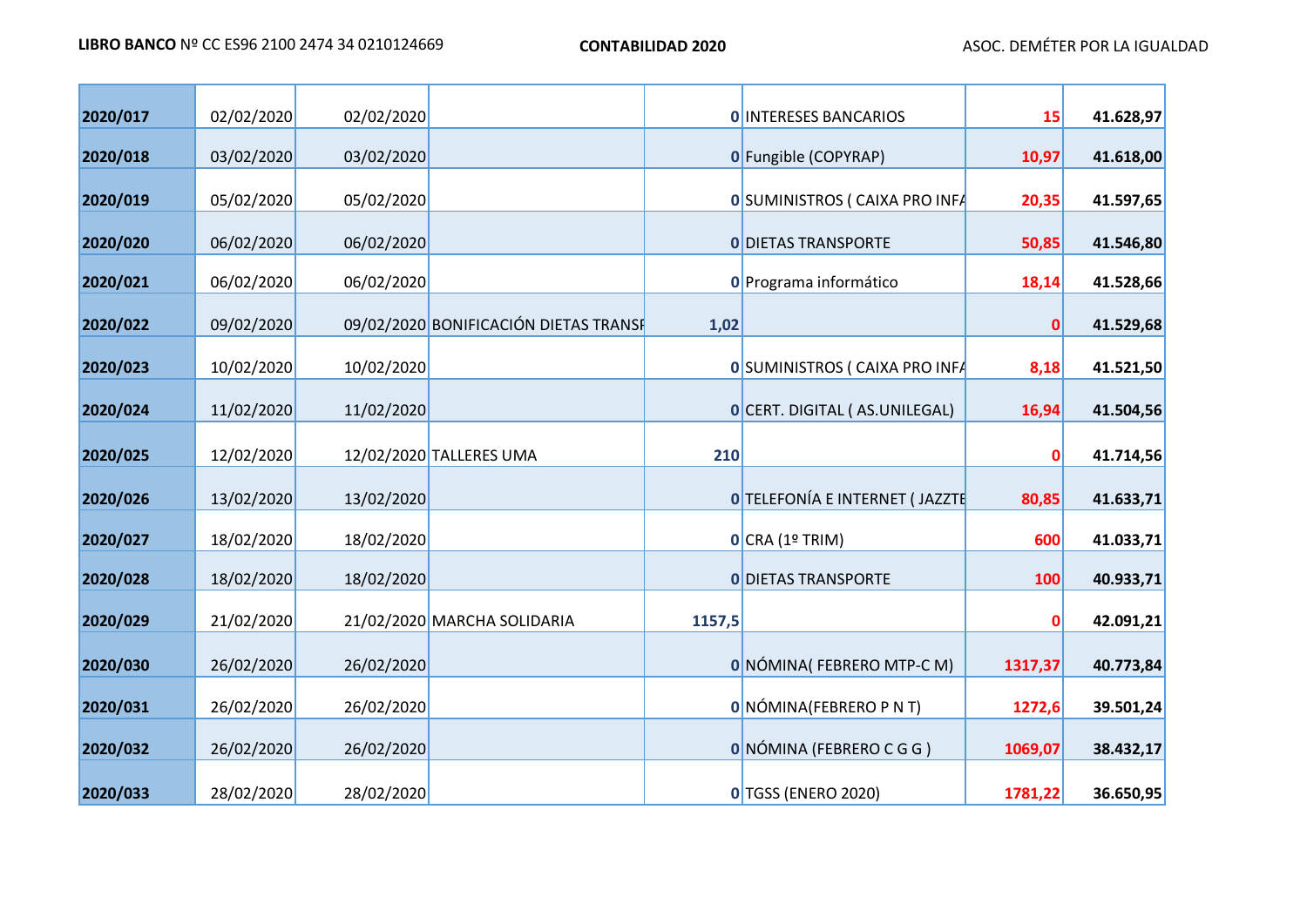| 2020/034 | 02/03/2020 | 02/03/2020 |                                     |        | <b>0 SUMINISTROS ( CAIXA PRO INFA</b> | 7,05         | 36.643,90 |
|----------|------------|------------|-------------------------------------|--------|---------------------------------------|--------------|-----------|
| 2020/035 | 03/03/2020 | 03/03/2020 |                                     |        | 0 ENVÍO CORREOS ( PROY. DIPUT.        | 16,5         | 36.627,40 |
| 2020/036 | 03/03/2020 |            | 03/03/2020 SERV ATT ADULTOS V.G.    | 450    |                                       | $\mathbf{0}$ | 37.077,40 |
| 2020/037 | 04/03/2020 | 04/03/2020 |                                     |        | <b>0 SUMINISTROS ( CAIXA PRO INFA</b> | 21,19        | 37.056,21 |
| 2020/038 | 04/03/2020 |            | 04/03/2020 FUNDACIÓN CAIXA          | 1828,4 |                                       | $\mathbf{0}$ | 38.884,61 |
| 2020/039 | 06/03/2020 | 06/03/2020 |                                     |        | O Programa informático                | 18,14        | 38.866,47 |
| 2020/040 | 09/03/2020 | 09/03/2020 |                                     |        | <b>0 SUMINISTROS ( CAIXA PRO INFA</b> | 9,88         | 38.856,59 |
|          |            |            |                                     |        |                                       |              |           |
| 2020/041 | 10/03/2020 | 10/03/2020 |                                     |        | 0 INTERESES BANCARIOS (TARJET         | 15           | 38.841,59 |
| 2020/042 | 12/03/2020 | 12/03/2020 |                                     |        | <b>0 SEGURO VOLUNTARIADO</b>          | 154          | 38.687,59 |
| 2020/043 | 13/03/2020 | 13/03/2020 |                                     |        | <b>O</b> TELEFONÍA E INTERNET (JAZZTE | 81,35        | 38.606,24 |
| 2020/044 | 14/03/2020 |            | 14/03/2020 25% SUBV CULTURA 2019    | 233    |                                       | 0            | 38.839,24 |
| 2020/045 | 16/03/2020 | 16/03/2020 |                                     |        | 0 PUBLICIDAD (COPYRAP)                | 210,99       | 38.628,25 |
| 2020/046 | 16/03/2020 |            | 16/03/2020 TALLERES IES Mº ZAMBRANO | 200    |                                       | 0            | 38.828,25 |
| 2020/047 | 27/03/2020 | 27/03/2020 |                                     |        | 0 NÓMINA MARZO MT P-C M               | 1317,37      | 37.510,88 |
|          |            |            |                                     |        |                                       |              |           |
| 2020/048 | 27/03/2020 | 27/03/2020 |                                     |        | 0 NÓMINA MARZO PNT                    | 1272,6       | 36.238,28 |
| 2020/049 | 27/03/2020 | 27/03/2020 |                                     |        | O NÓMINA MARZO C G G                  | 1069,07      | 35.169,21 |
| 2020/050 | 31/03/2020 | 31/03/2020 |                                     |        | <b>O</b> TGSS FEBRERO                 | 1608,83      | 33.560,38 |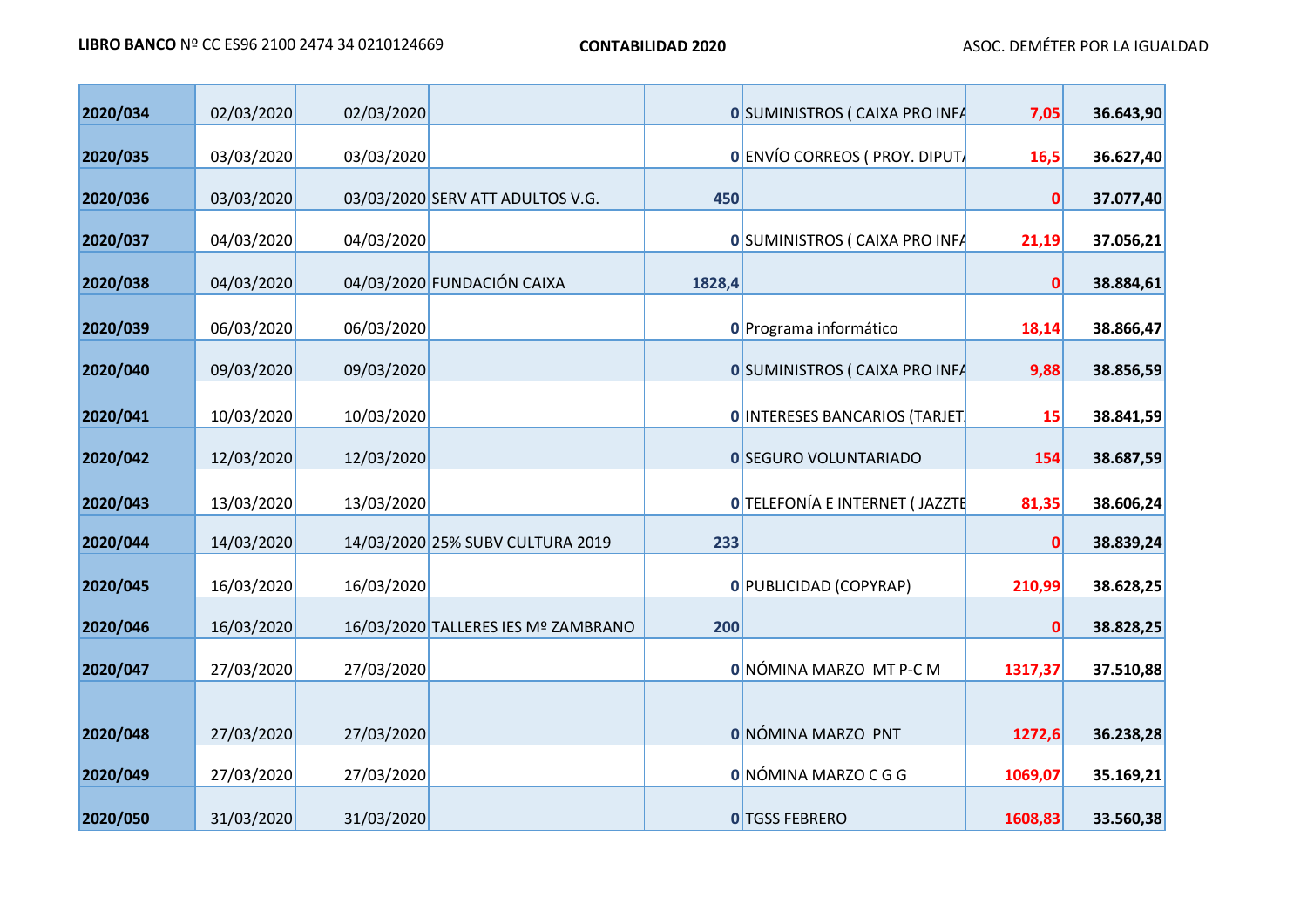| 2020/051 | 31/03/2020 | 31/03/2020 |                                       |         | <b>O INTERESES BANCARIOS</b>          | 0,91    | 33.559,47 |
|----------|------------|------------|---------------------------------------|---------|---------------------------------------|---------|-----------|
| 2020/052 | 03/04/2020 |            | 03/04/2020 CONVENIO AYTO 2019(25%)    | 2500    |                                       | 0       | 36.059,47 |
| 2020/053 | 03/04/2020 |            | 03/04/2020 ADENDA CONV. AYTO 2019 (25 | 2500    |                                       | 0       | 38.559,47 |
| 2020/054 | 04/04/2020 |            | 04/04/2020 VOLUNTARIADO VIOLETA 2019  | 1223,38 |                                       | 0       | 39.782,85 |
| 2020/055 | 04/04/2020 |            | 04/04/2020 PARTICIPEMOS EN IGUALDAD   | 1052,26 |                                       | 0       | 40.835,11 |
| 2020/056 | 04/04/2020 | 04/04/2020 |                                       |         | <b>O INTERESES BANCARIOS</b>          | 15      | 40.820,11 |
| 2020/057 | 06/04/2020 | 06/04/2020 |                                       |         | 0 PROGRAMA INFORMÁTICO                | 18,14   | 40.801,97 |
| 2020/058 | 06/04/2020 |            | 06/04/2020 FUNDACIÓN CAIXA            | 1828,4  |                                       | 0       | 42.630,37 |
| 2020/059 | 15/04/2020 | 15/04/2020 |                                       |         | <b>0 TELEFONÍA E INTERNET (JAZZTE</b> | 80,85   | 42.549,52 |
| 2020/060 | 28/04/2020 | 28/04/2020 |                                       |         | 0 NÓMINA ABRIL MT P-C M               | 1317,37 | 41.232,15 |
| 2020/061 | 28/04/2020 | 28/04/2020 |                                       |         | O NÓMINA ABRIL P N T                  | 1272,6  | 39.959,55 |
| 2020/062 | 28/04/2020 | 28/04/2020 |                                       |         | O NÓMINA ABRIL C G G                  | 1069,07 | 38.890,48 |
| 2020/063 | 30/04/2020 | 30/04/2020 |                                       |         | 0 TGSS MARZO                          | 1608,83 | 37.281,65 |
| 2020/064 | 30/04/2020 | 30/04/2020 |                                       |         | <b>O INTERESES BANCRIOS</b>           | 0,91    | 37.280,74 |
| 2020/065 | 05/05/2020 |            | 05/05/2020 FUNDACIÓN CAIXA            | 1828,4  |                                       | 0       | 39.109,14 |
| 2020/066 | 06/05/2020 | 06/05/2020 |                                       |         | <b>0 PROGRAM INFORMÁTICO</b>          | 18,14   | 39.091,00 |
| 2020/067 | 06/05/2020 | 06/05/2020 |                                       |         | <b>0 INTERESES BANCARIOS (TARJET)</b> | 15      | 39.076,00 |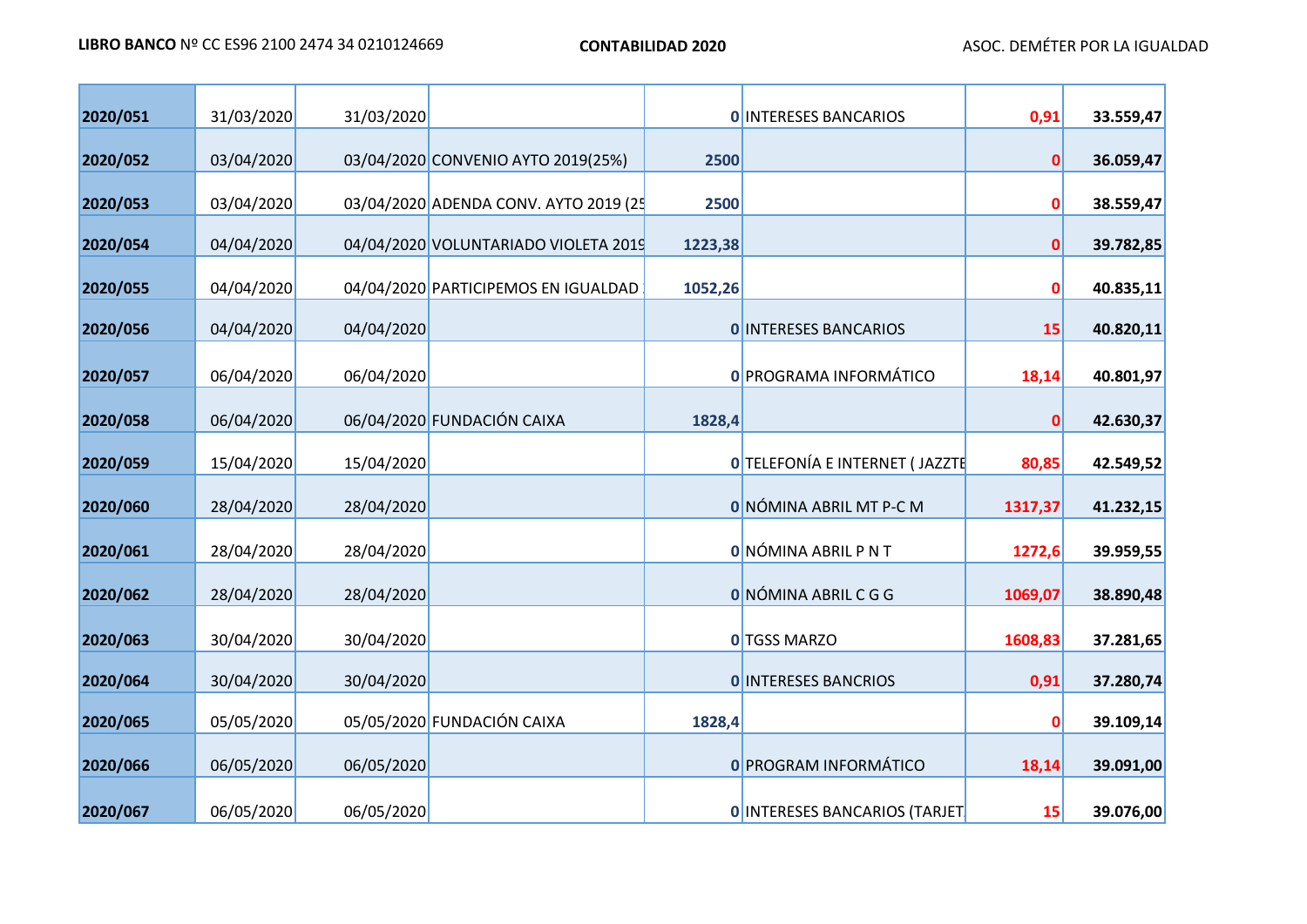| 2020/068 | 07/05/2020 |                      | 07/05/2020 25% SUVB. 2019 ARRABAL | 507,55 |                                       | $\mathbf{0}$ | 39.583,55 |
|----------|------------|----------------------|-----------------------------------|--------|---------------------------------------|--------------|-----------|
| 2020/069 | 07/05/2020 | 07/05/2020 INTERESES |                                   | 0,05   |                                       | 0            | 39.583,60 |
|          |            |                      |                                   |        |                                       |              |           |
| 2020/070 | 12/05/2020 | 12/05/2020           |                                   |        | 0 PUBLICIDAD (COPYRAP)                | 334,87       | 39.248,73 |
| 2020/071 | 06/05/2020 | 13/05/2020           |                                   |        | <b>O</b> TELEFONÍA E INTERNET (JAZZTE | 262,41       | 38.986,32 |
| 2020/072 | 15/05/2020 | 15/05/2020           |                                   |        | 0 MAMPARAS PACTO DE ESTADO            | 170,37       | 38.815,95 |
| 2020/073 | 20/05/2020 | 20/05/2020           |                                   |        | 0 IRPF (1º TRM 2020)                  | 1189,2       | 37.626,75 |
| 2020/074 | 20/05/2020 | 20/05/2020           |                                   |        | 0 MANTENIMIENTO (ELECTRONIC           | 24,9         | 37.601,85 |
| 2020/075 | 20/05/2020 | 20/05/2020           |                                   |        | 0 HIGIENE (PACTO DE ESTADO)           | 21,28        | 37.580,57 |
| 2020/076 | 26/05/2020 | 26/05/2020           |                                   |        | 0 M. FUNGIBLE (COPYRAP)               | 150,04       | 37.430,53 |
| 2020/077 | 27/05/2020 | 27/05/2020           |                                   |        | 0 NÓMINA MAYO MT P-C M                | 1317,37      | 36.113,16 |
| 2020/078 | 27/05/2020 | 27/05/2020           |                                   |        | <b>O</b> NÓMINA MAYO P N T            | 1272,6       | 34.840,56 |
| 2020/079 | 27/05/2020 | 27/05/2020           |                                   |        | 0 NÓMINA MAYOO C G G                  | 1069,07      | 33.771,49 |
| 2020/080 | 29/05/2020 | 29/05/2020           |                                   |        | <b>O</b> TGSS ABRIL                   | 1608,83      | 32.162,66 |
| 2020/081 | 31/05/2020 | 31/05/2020           |                                   |        | <b>O INTERESES BANCARIOS</b>          | 0,91         | 32.161,75 |
| 2020/082 | 03/06/2020 | 03/06/2020           |                                   |        | 0 PÁGINA WEB(ARSYS INTERNET)          | 288,95       | 31.872,80 |
| 2020/083 | 04/06/2020 | 03/06/2020           |                                   |        | 0 PUBLICIDAD (BANNER JORNADA          | 107,69       | 31.765,11 |
| 2020/084 | 04/06/2020 |                      | 04/06/2020 CONVENIO 2020 (75%)    | 15.000 |                                       | 0            | 46.765,11 |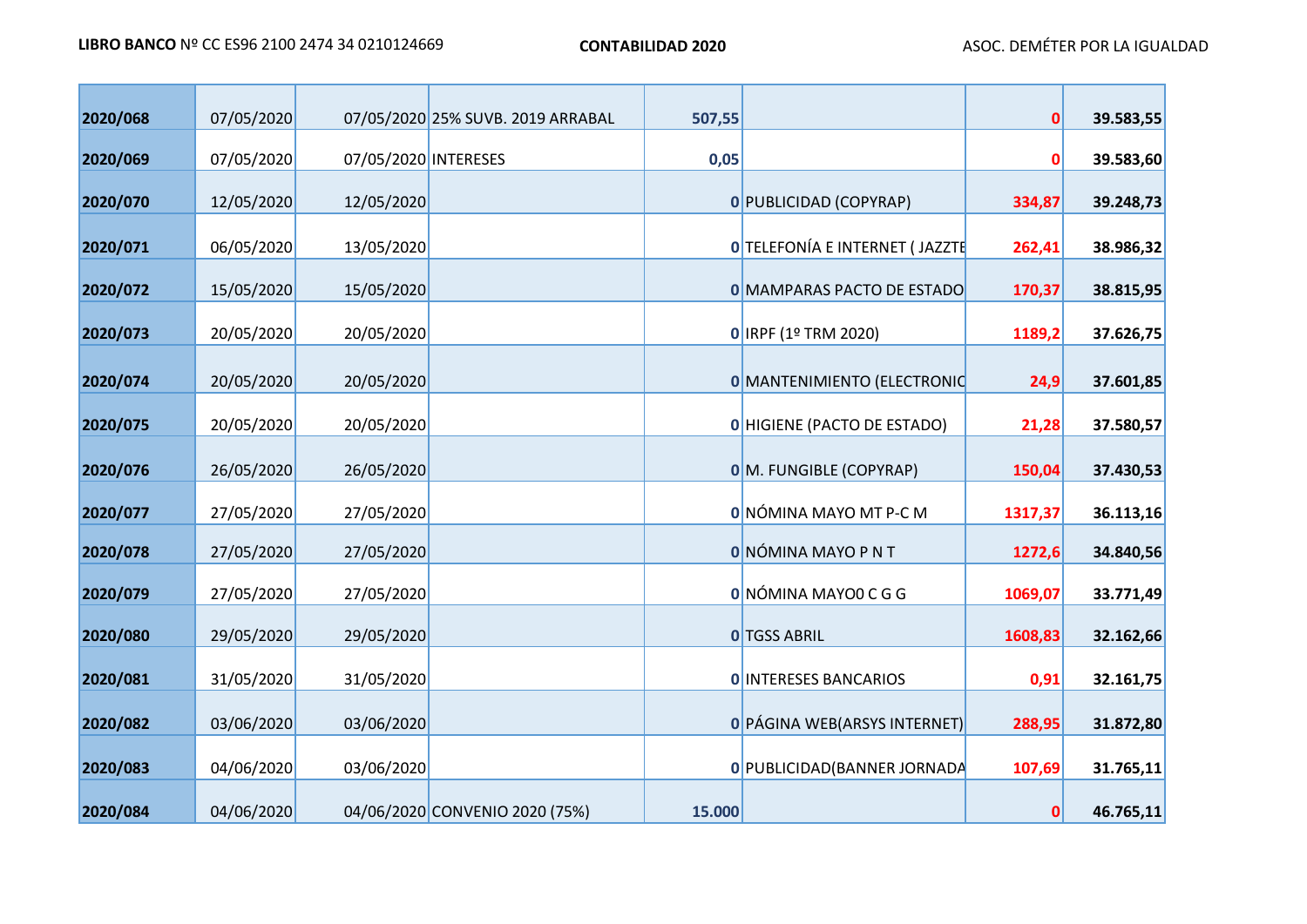| 2020/085 | 04/06/2020 | 04/06/2020 |                             |         | 0 PROGRAMA AUDIOVISUAL JORI           | 73,2     | 46.691,91 |
|----------|------------|------------|-----------------------------|---------|---------------------------------------|----------|-----------|
| 2020/086 | 05/06/2020 |            | 05/06/2020 FUNDACIÓN CAIXA  | 1218,92 |                                       | $\bf{0}$ | 47.910,83 |
| 2020/087 | 06/06/2020 | 06/06/2020 |                             |         | 0 PROGRAMA INFORMÁTICO                | 18,14    | 47.892,69 |
| 2020/088 | 08/06/2020 | 08/06/2020 |                             |         | <b>0 M FUNGIBLE (WORTTEN VELEZ)</b>   | 117,97   | 47.774,72 |
| 2020/089 | 08/06/2020 | 08/06/2020 |                             |         | 0 INTERESES BANCARIOS(TARJET/         | 15       | 47.759,72 |
| 2020/090 | 08/06/2020 | 08/06/2020 |                             |         | 0 M FUNGIBLE (LA LONJ PAPELER         | 13,35    | 47.746,37 |
| 2020/091 | 06/06/2020 |            |                             |         | <b>O</b> TELEFONÍA E INTERNET (JAZZTE |          |           |
|          |            | 12/06/2020 |                             |         |                                       | 222,66   | 47.523,71 |
| 2020/092 | 15/06/2020 |            | 15/06/2020 CUOTAS SOCIAS/OS | 130     |                                       | 0        | 47.653,71 |
| 2020/093 | 15/06/2020 | 15/06/2020 |                             |         | <b>O INTERESES BANCARIOS</b>          | 6,78     | 47.646,93 |
| 2020/094 | 16/06/2020 |            | 16/06/2020 CUOTAS SOCIAS/OS | 310     |                                       | 0        | 47.956,93 |
| 2020/095 | 16/06/2020 | 16/06/2020 |                             |         | <b>O INTERESES BANCARIOS</b>          | 13,55    | 47.943,38 |
| 2020/096 | 16/06/2020 | 16/06/2020 |                             |         | <b>0 RIESGOS LABORALES (ANTEA PR</b>  | 109,45   | 47.833,93 |
| 2020/097 |            |            |                             |         | 0 CORREOS (DIPUTACIÓN)                |          |           |
|          | 16/06/2020 | 16/06/2020 |                             |         |                                       | 27,5     | 47.806,43 |
| 2020/098 | 16/06/2020 | 16/06/2020 |                             |         | O CORREOS (DIPUTACIÓN)                | 0,5      | 47.805,93 |
| 2020/099 | 18/06/2020 | 18/06/2020 |                             |         | O CORREOS (DIPUTACIÓN)                | 15,15    | 47.790,78 |
| 2020/100 | 19/06/2020 | 19/06/2020 |                             |         | 0 M FUNGIBLE (LA LONJ PAPELER         | 0,16     | 47.790,62 |
| 2020/101 | 22/06/2020 | 22/06/2020 |                             |         | 0 DEVOLUCIÓN SOCIOS/AS                | 70       | 47.720,62 |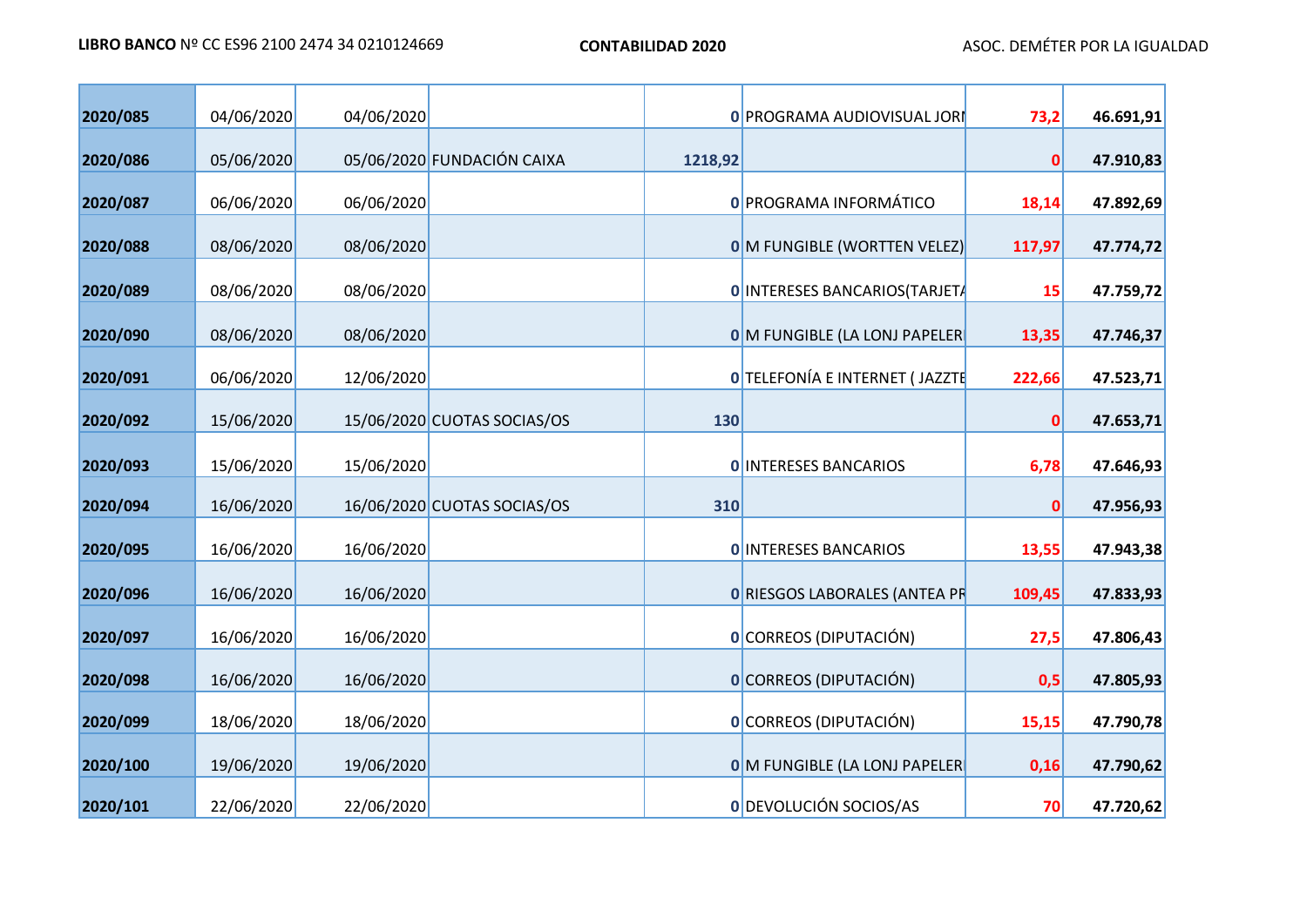| 2020/102 | 22/06/2020 | 22/06/2020 |                                    |         | <b>O INTERESES DEVOLUCIÓN</b>         | 16,94        | 47.703,68 |
|----------|------------|------------|------------------------------------|---------|---------------------------------------|--------------|-----------|
|          |            |            |                                    |         |                                       |              |           |
| 2020/103 | 22/06/2020 | 22/06/2020 |                                    |         | 0 RELATOR JORNADS DD HH (C G          | 306,34       | 47.397,34 |
| 2020/104 | 28/06/2020 | 28/06/2020 |                                    |         | 0 NÓMINA JUNIO MT P-C M               | 1317,37      | 46.079,97 |
| 2020/105 | 28/06/2020 | 28/06/2020 |                                    |         | <b>ONÓMINA JUNIO PNT</b>              | 1272,6       | 44.807,37 |
| 2020/106 | 28/06/2020 | 28/06/2020 |                                    |         | O NÓMINA JUNIO C G G                  | 1069,07      | 43.738,30 |
| 2020/107 | 28/06/2020 |            | 28/06/2020 CUOTA SOCIOS/AS         | 100     |                                       | 0            | 43.838,30 |
| 2020/108 | 30/06/2020 | 30/06/2020 |                                    |         | 0 TGSS MAYO                           | 1608,83      | 42.229,47 |
| 2020/109 | 30/06/2020 | 30/06/2020 |                                    |         | <b>O INTERESES BANCARIOS</b>          | 0,91         | 42.228,56 |
| 2020/110 | 03/07/2020 |            | 03/07/2020 FUNDACIÓN CAIXA         | 1218,92 |                                       | $\mathbf{0}$ | 43.447,48 |
| 2020/111 | 04/07/2020 | 04/07/2020 |                                    |         | 0 PROGRAMA AUDIOVISUAL JORI           | 16,93        | 43.430,55 |
| 2020/112 | 05/07/2020 | 05/07/2020 |                                    |         | <b>0 INTERESES BANCARIOS (TARJET</b>  | 15           | 43.415,55 |
| 2020/113 | 06/07/2020 |            | 06/07/2020 SUBV CULTURA 2020 (75%) | 972     |                                       | 0            | 44.387,55 |
| 2020/114 | 06/07/2020 | 06/07/2020 |                                    |         | 0 PROGRAM INFORMÁTICO                 | 18,14        | 44.369,41 |
| 2020/115 | 06/07/2020 | 14/07/2020 |                                    |         | <b>O</b> TELEFONÍA E INTERNET (JAZZTE | 144,4        | 44.225,01 |
| 2020/116 | 15/07/2020 | 15/07/2020 |                                    |         | <b>0 RIESGOS LABORALES (ANTEA PR</b>  | 109,45       | 44.115,56 |
| 2020/117 | 15/07/2020 | 15/07/2020 |                                    |         | 0 SUPERSOL (HIGIEN COVIC)             | 80,11        | 44.035,45 |
| 2020/118 | 17/07/2020 | 17/07/2020 |                                    |         | <b>0</b> TRANSPORTE (EMT SAM)         | 188,1        | 43.847,35 |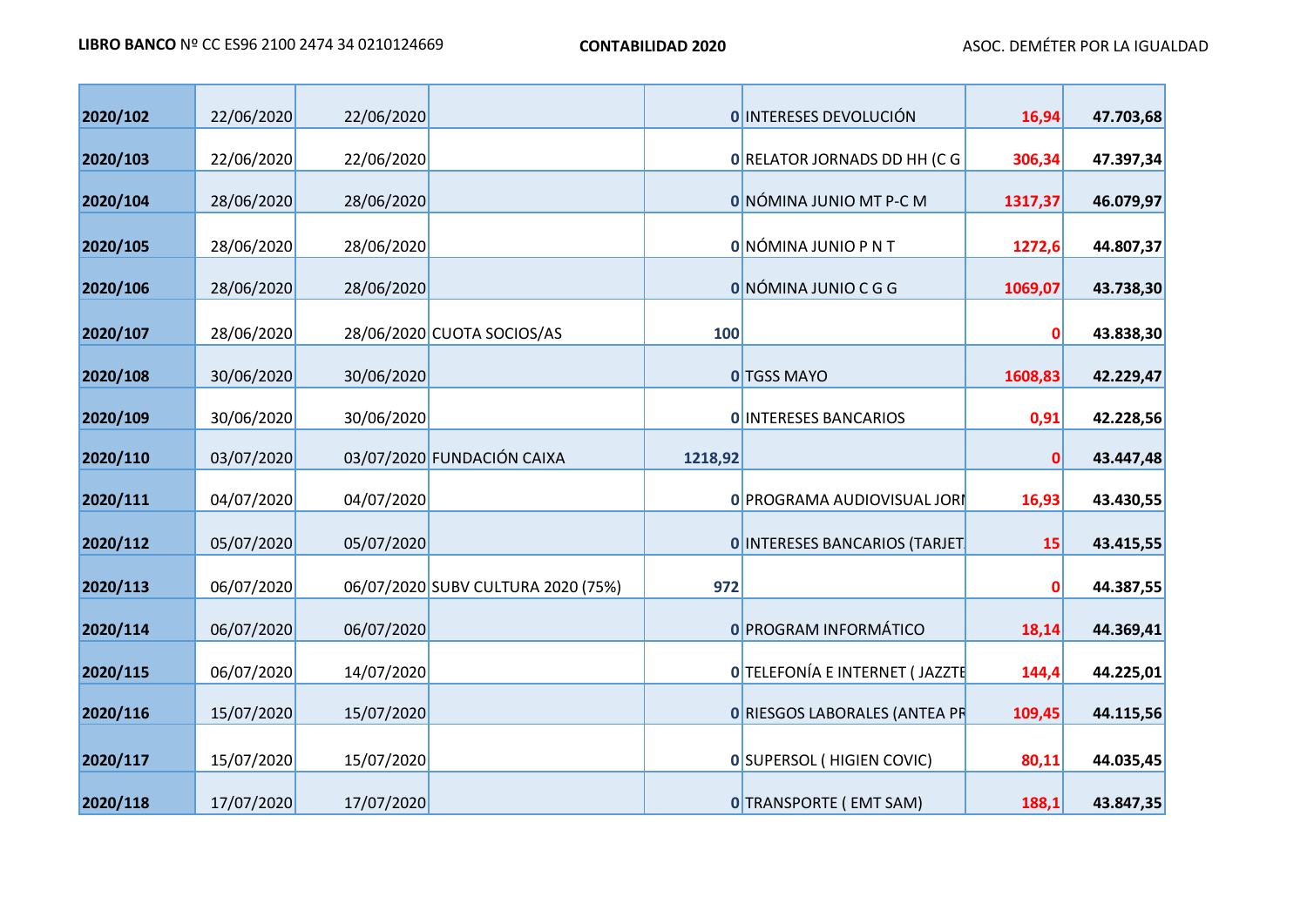| 2020/119 |            | 17/07/2020 |                                      |         |                                       |         |           |
|----------|------------|------------|--------------------------------------|---------|---------------------------------------|---------|-----------|
|          | 17/07/2020 |            |                                      |         | 0 TRANSPORTE (EMT SAM)                | 12,1    | 43.835,25 |
| 2020/120 | 20/07/2020 | 20/07/2020 |                                      |         | $0$ IRPF (2º TRM 2020)                | 1053,24 | 42.782,01 |
| 2020/121 | 23/07/2020 | 23/07/2020 |                                      |         | O CRA (2° TRIM)                       | 600     | 42.182,01 |
| 2020/122 | 28/07/2020 | 28/07/2020 |                                      |         | O NÓMINA JULIO A B R                  | 1013,87 | 41.168,14 |
| 2020/123 | 28/07/2020 | 28/07/2020 |                                      |         | 0 NÓMINA JULIO MT P-C M               | 1317,37 | 39.850,77 |
| 2020/124 | 28/07/2020 | 28/07/2020 |                                      |         | <b>O</b> NÓMINA JULIO P N T           | 1272,6  | 38.578,17 |
| 2020/125 | 28/07/2020 | 28/07/2020 |                                      |         | O NÓMINA JULIO C G G                  | 1069,07 | 37.509,10 |
| 2020/126 | 31/07/2020 | 31/07/2020 |                                      |         | <b>O</b> TGSS JUNIO                   | 1608,83 | 35.900,27 |
| 2020/127 | 02/08/2020 | 02/08/2020 |                                      |         | <b>O INTERESES BANCARIOS</b>          | 15      | 35.885,27 |
| 2020/128 | 03/08/2020 |            | 03/08/2020 FUNDACIÓN CAIXA           | 1218,96 |                                       | 0       | 37.104,23 |
| 2020/129 | 03/08/2020 | 03/08/2020 |                                      |         | <b>O</b> COPICENTRO (V V)             | 56,81   | 37.047,42 |
| 2020/130 | 05/08/2020 | 05/08/2020 |                                      |         | 0 PROGRAMA AUDIOVISUAL. (ZO           | 16,93   | 37.030,49 |
| 2020/131 | 06/08/2020 | 06/08/2020 |                                      |         | <b>0 PROGRAMA INFORMÁTICO</b>         | 18,14   | 37.012,35 |
| 2020/132 | 07/08/2020 |            | 07/08/2020 AYTO. MÁLAGA (PACTO ESTAD | 4.500   |                                       | 0       | 41.512,35 |
| 2020/133 | 10/08/2020 | 10/08/2020 |                                      |         | O PROTECCIÓN DE DATOS                 | 204,67  | 41.307,68 |
| 2020/134 | 12/08/2020 | 12/08/2020 |                                      |         | 0 RIESGOS LABORALES (ANTEA PR         | 109,45  | 41.198,23 |
| 2020/135 | 06/08/2020 | 13/08/2020 |                                      |         | <b>0 TELEFONÍA E INTERNET (JAZZTE</b> | 99,94   | 41.098,29 |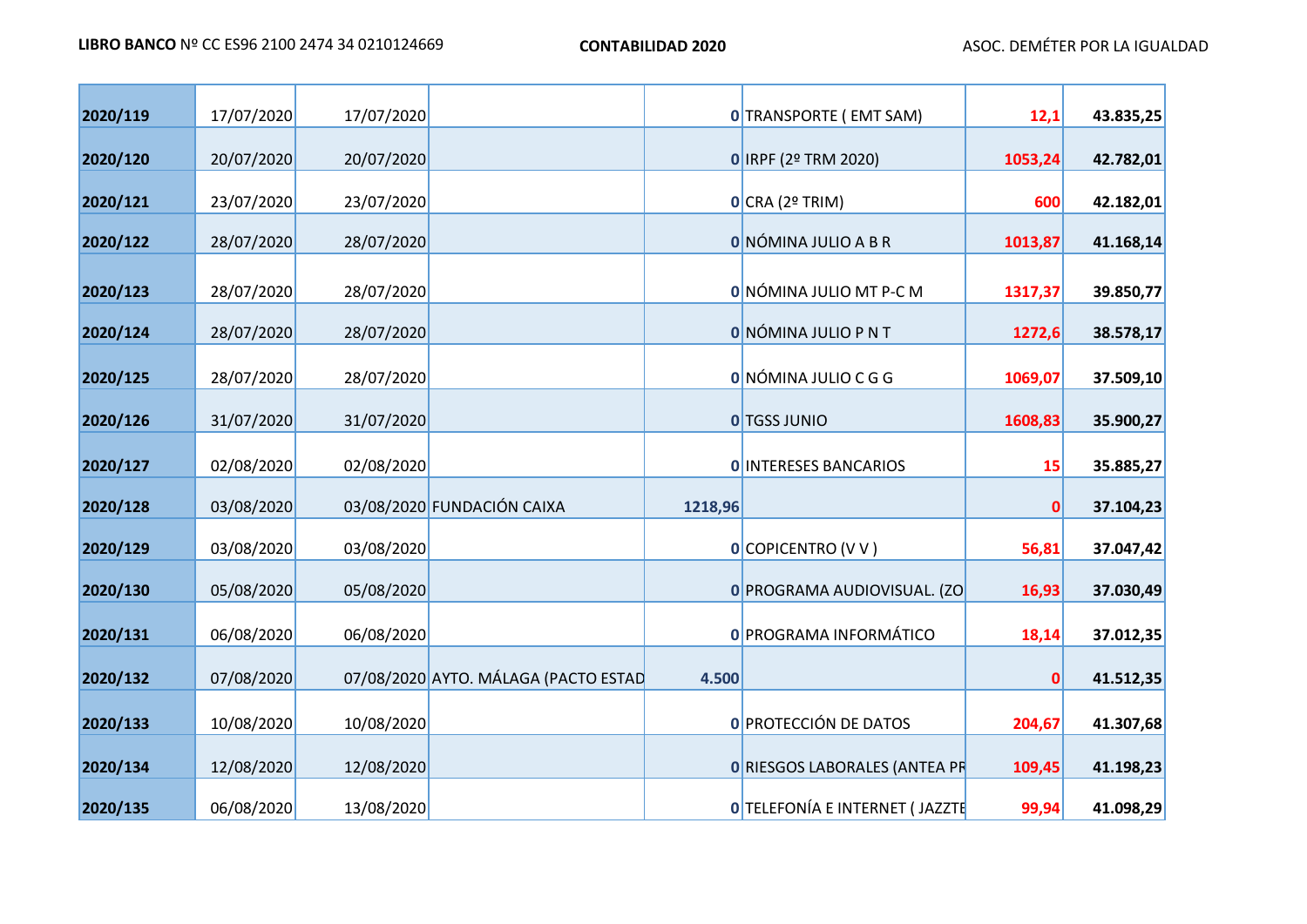| 2020/136 | 14/08/2020 |            | 14/08/2020 AYTO MÁLAGA (V. VIOLETA) | 3675,66 |                                     | $\mathbf{0}$ | 44.773,95 |
|----------|------------|------------|-------------------------------------|---------|-------------------------------------|--------------|-----------|
| 2020/137 | 14/08/2020 |            | 14/08/2020 AYTO MÁLAGA (PARTICIPEMO | 3285,43 |                                     | 0            | 48.059,38 |
| 2020/138 | 24/08/2020 | 24/08/2020 |                                     |         | 0 NÓMINA AGOSTO ABR                 | 1013,87      | 47.045,51 |
| 2020/139 | 24/08/2020 | 24/08/2020 |                                     |         | 0 NÓMINA AGOSTO MT P-C M            | 1317,37      | 45.728,14 |
| 2020/140 | 24/08/2020 | 24/08/2020 |                                     |         | 0 NÓMINA AGOSTO P N T               | 1272,6       | 44.455,54 |
| 2020/141 | 24/08/2020 | 24/08/2020 |                                     |         | 0 NÓMINA AGOSTO C G G               | 1069,07      | 43.386,47 |
| 2020/142 | 28/08/2020 |            | 28/08/2020 AYTO. MÁLAGA (MOVILIDAD) | 840     |                                     | $\mathbf{0}$ | 44.226,47 |
| 2020/143 | 31/08/2020 | 31/08/2020 |                                     |         | <b>O</b> TGSS JULIO                 | 2072,7       | 42.153,77 |
| 2020/144 | 31/08/2020 |            | 31/08/2020 DONACIÓN CEIP M CERVANTE | 175     |                                     | $\mathbf{0}$ | 42.328,77 |
| 2020/145 | 31/08/2020 |            | 31/08/2020 DONACIÓN CEIP M CERVANTE | 508     |                                     | 0            | 42.836,77 |
| 2020/146 | 31/08/2020 |            | 31/08/2020 DONACIÓN CEIP M CERVANTE | 10      |                                     | $\mathbf 0$  | 42.846,77 |
| 2020/147 | 31/08/2020 | 31/08/2020 |                                     |         | <b>O INTERESES BANCARIOS</b>        | 0,91         | 42.845,86 |
| 2020/148 | 01/09/2020 | 01/09/2020 |                                     |         | <b>0 SUMINISTROS CAIXA PROINFAN</b> | 40,8         | 42.805,06 |
|          |            |            |                                     |         |                                     |              |           |
| 2020/149 | 04/09/2020 |            | 04/09/2020 INGRESO SOCIA/O          | 40      |                                     | 0            | 42.845,06 |
| 2020/150 | 04/09/2020 |            | 04/09/2020 INGRESO SOCIA/O          | 40      |                                     | 0            | 42.885,06 |
| 2020/151 | 05/09/2020 | 05/09/2020 |                                     |         | 0 PROGRAMA AUDIOVISUAL (ZOC         | 16,93        | 42.868,13 |
| 2020/152 | 05/09/2020 | 05/09/2020 |                                     |         | <b>O INTERESES BANCARIOS</b>        | 15           | 42.853,13 |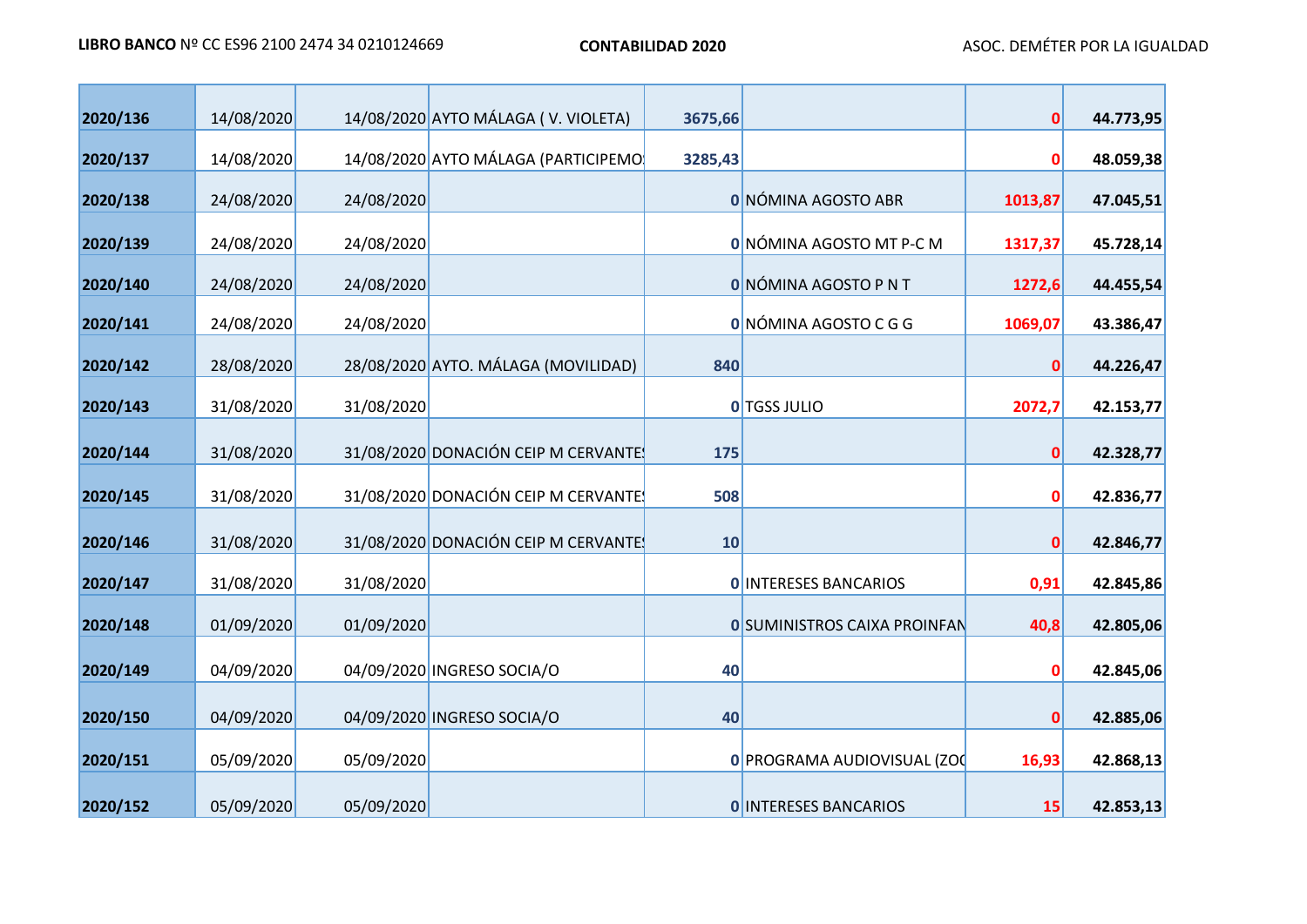| 2020/153 | 06/09/2020 | 06/09/2020 |                                  |     | 0 PROGRAMA INFORMÁTICO              | 18,14   | 42.834,99 |
|----------|------------|------------|----------------------------------|-----|-------------------------------------|---------|-----------|
| 2020/154 | 07/09/2020 |            | 07/09/2020 CUOTAS SOCIAS/OS      | 80  |                                     | 0       | 42.914,99 |
| 2020/155 | 07/09/2020 | 07/09/2020 |                                  |     | 0 FARMACIA (SUMINISTROS CAIX        | 49,95   | 42.865,04 |
| 2020/156 | 08/09/2020 | 08/09/2020 |                                  |     | $0$ 26974623Q (A DEVOLVER)          | 7       | 42.858,04 |
| 2020/157 | 09/09/2020 | 09/09/2020 |                                  |     | 0 RIESGOS LABORALES (ANTEA PR       | 19,45   | 42.838,59 |
| 2020/158 | 09/09/2020 | 09/09/2020 |                                  |     | <b>0 TRANSPORTE (EMT SAM)</b>       | 65,7    | 42.772,89 |
| 2020/159 | 09/09/2020 |            | 09/09/2020 SERV ATT ADULTOS V.G. | 340 |                                     | 0       | 43.112,89 |
| 2020/160 | 09/09/2020 | 09/09/2020 |                                  |     | <b>0 SUMINISTROS CAIXA PROINFAN</b> | 11,7    | 43.101,19 |
| 2020/161 | 06/09/2020 | 15/09/2020 |                                  |     | 0 telEFONÍA E INTERNET (JAZZTE      | 81,1    | 43.020,09 |
| 2020/162 | 17/09/2020 | 17/09/2020 |                                  |     | 0 ASESORIA LABORAL 2º TRIMEST       | 190,8   | 42.829,29 |
| 2020/163 | 21/09/2020 | 21/09/2020 |                                  |     | <b>O INTERESES BANCARIOS</b>        | 6       | 42.823,29 |
| 2020/164 | 28/09/2020 | 28/09/2020 |                                  |     | O NÓMINA SEPT. C.G.G.               | 1289,96 | 41.533,33 |
| 2020/165 | 28/09/2020 | 28/09/2020 |                                  |     | 0 NÓMINA SEPT. M T P-C M.           | 1317,37 | 40.215,96 |
|          |            |            |                                  |     | O NÓMINA SEPT. P.N.T.               |         |           |
| 2020/166 | 28/09/2020 | 28/09/2020 |                                  |     |                                     | 1272,6  | 38.943,36 |
| 2020/167 | 28/09/2020 | 28/09/2020 |                                  |     | O NÓMINA SEPT. A. B. R.             | 1018,85 | 37.924,51 |
| 2020/168 | 30/09/2020 | 30/09/2020 |                                  |     | 0 TGSS AGOSTO                       | 2042,63 | 35.881,88 |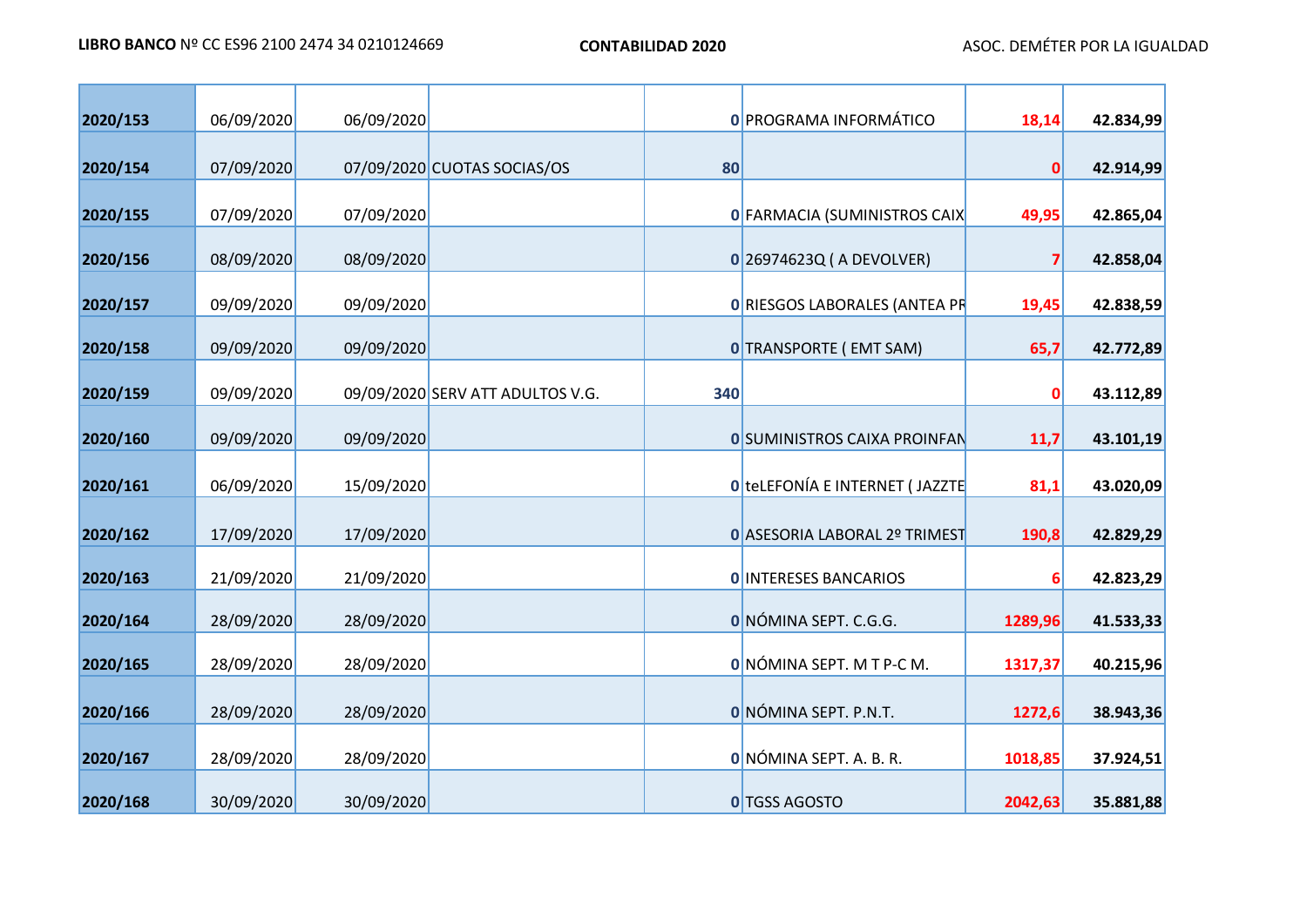| 2020/169 | 30/09/2020 | 30/09/2020 |  | <b>O INTERESES BANCARIOS</b>          | 0,91     | 35.880,97 |
|----------|------------|------------|--|---------------------------------------|----------|-----------|
| 2020/170 | 04/10/2020 | 04/10/2020 |  | <b>O INTERESES BANCARIOS</b>          | 15       | 35.865,97 |
| 2020/171 | 04/10/2020 | 04/10/2020 |  | 0 PROGRAMA AUDIVISUAL (ZOON           | 16,93    | 35.849,04 |
| 2020/172 | 06/10/2020 | 06/10/2020 |  | <b>0 PROGRAMA INFORMÁTICO</b>         | 18,14    | 35.830,90 |
| 2020/173 | 08/10/2020 | 08/10/2020 |  | <b>0</b> S R C (GENERALIS)            | 231      | 35.599,90 |
| 2020/174 | 14/10/2020 | 14/10/2020 |  | <b>O</b> TELEFONÍA E INTERNET (JAZZTE | 92,84    | 35.507,06 |
| 2020/175 | 14/10/2020 | 14/10/2020 |  | <b>0</b> CURSO COVID (ANTEA PREVENC   | 225      | 35.282,06 |
|          |            |            |  |                                       |          |           |
| 2020/176 | 19/10/2020 | 19/10/2020 |  | 0 S VOLUNTARIADO (ILUNION)            | 43,8     | 35.238,26 |
| 2020/177 | 20/10/2020 | 20/10/2020 |  | $O$ IRPF (3º TRM)                     | 1212,1   | 34.026,16 |
| 2020/178 | 28/10/2020 | 28/10/2020 |  | O NÓMINA OCTUBRE C. G. G.             | 1.289,96 | 32.736,20 |
| 2020/179 | 28/10/2020 | 28/10/2020 |  | 0 NÓMINA OCTUBRE MT P-C M             | 1317,37  | 31.418,83 |
| 2020/180 | 28/10/2020 | 28/10/2020 |  | O NÓMINA OCTUBRE P N T                | 1272,6   | 30.146,23 |
| 2020/181 | 28/10/2020 | 28/10/2020 |  | O NÓMINA OCTUBRE A B R                | 1018,85  | 29.127,38 |
| 2020/182 | 30/10/2020 | 30/10/2020 |  | <b>O</b> TGSS SEPTIEMBRE              | 2186,36  | 26.941,02 |
| 2020/183 | 31/10/2020 | 31/10/2020 |  | <b>O INTERESES BANCARIOS</b>          | 0,91     | 26.940,11 |
| 2020/184 | 04/11/2020 | 04/11/2020 |  | 0 PROGRAMA AUDIOVISUAL (ZOC           | 16,93    | 26.923,18 |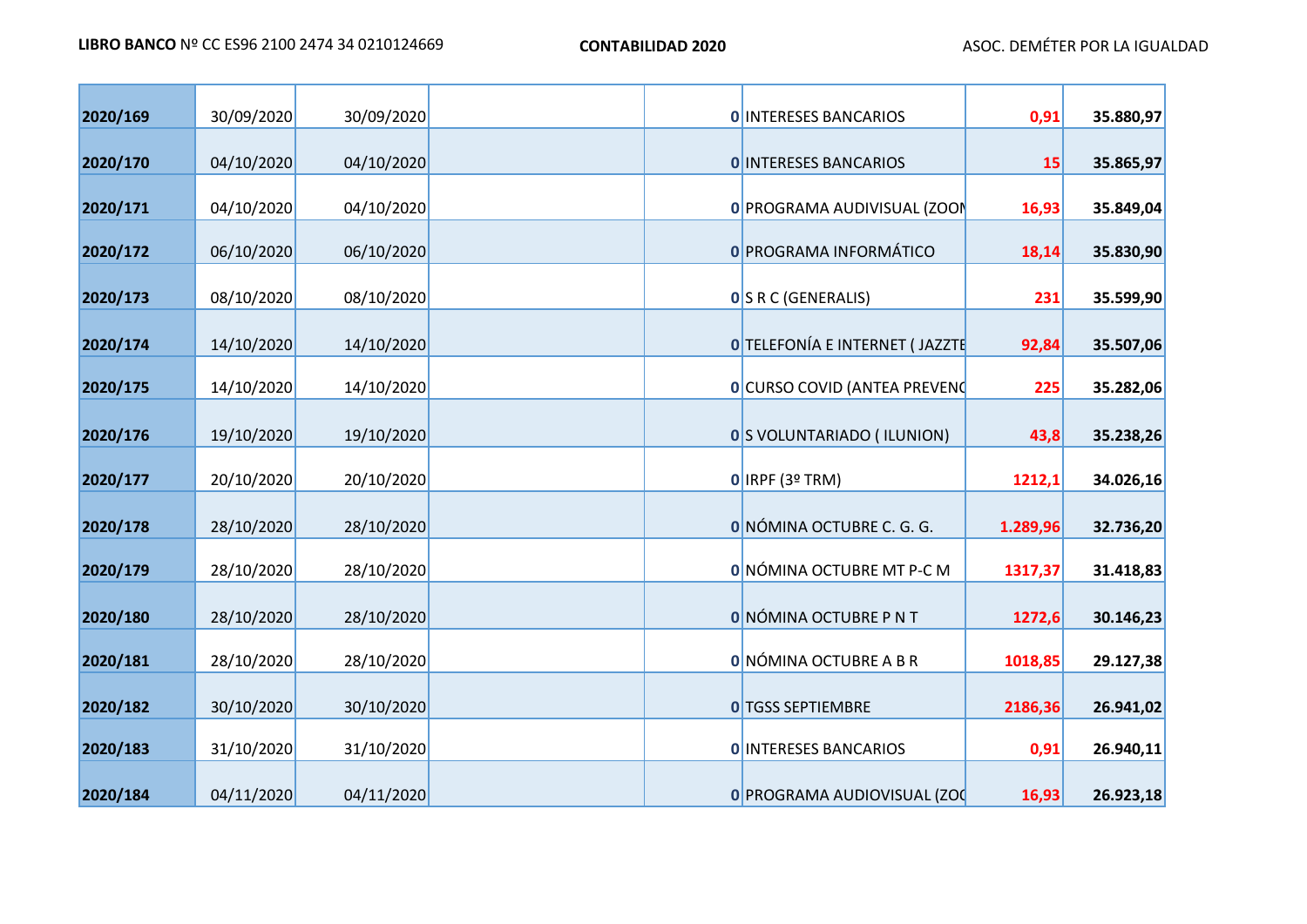| 2020/185 | 05/11/2020 | 05/11/2020 |                                      |     | <b>O INTERESES BANCARIOS (TARJET)</b>    | 15      | 26.908,18 |
|----------|------------|------------|--------------------------------------|-----|------------------------------------------|---------|-----------|
| 2020/186 | 05/11/2020 | 05/11/2020 |                                      |     | <b>0 SUPERSOL (SUBV HILVANANDO</b>       | 8,82    | 26.899,36 |
| 2020/187 | 06/11/2020 | 06/11/2020 |                                      |     | <b>0 PROGRAMA INFORMÁTICO</b>            | 18,14   | 26.881,22 |
| 2020/188 | 07/11/2020 |            | 07/11/2020 SERV ATT ADULTOS V.G.     | 490 |                                          | 0       | 27.371,22 |
| 2020/189 | 10/11/2020 | 10/11/2020 |                                      |     | 0 Publicidad (copyrap proyectos H        | 193,58  | 27.177,64 |
| 2020/190 | 10/11/2020 | 10/11/2020 |                                      |     | <b>0</b> Material fungible (Copyrap proy | 286,07  | 26.891,57 |
| 2020/191 | 10/11/2020 | 10/11/2020 |                                      |     | <b>0</b> Material fungible (Copyrap Proy | 219,8   | 26.671,77 |
| 2020/192 | 12/11/2020 | 12/11/2020 |                                      |     | O TELEFONÍA E INTERNET (JAZZTE           | 74,45   | 26.597,32 |
| 2020/193 | 25/11/2020 | 25/11/2020 |                                      |     | 0 TRANSPORTE (TAXI LIC.- 4)              | 6,22    | 26.591,10 |
| 2020/194 | 27/11/2020 | 27/11/2020 |                                      |     | O NÓMINA NOV C G G                       | 1289,96 | 25.301,14 |
|          |            |            |                                      |     |                                          |         |           |
| 2020/195 | 27/11/2020 | 27/11/2020 |                                      |     | 0 NÓMINA NOV MT P-C M                    | 1317,37 | 23.983,77 |
| 2020/196 | 27/11/2020 | 27/11/2020 |                                      |     | <b>O</b> NÓMINA NOV P N T                | 1272,6  | 22.711,17 |
| 2020/197 | 27/11/2020 | 27/11/2020 |                                      |     | O NÓMINA NOV AB R                        | 1018,85 | 21.692,32 |
| 2020/198 | 30/11/2020 | 30/11/2020 |                                      |     | <b>0 TGSS OCTUBRE</b>                    | 2186,36 | 19.505,96 |
| 2020/199 | 30/11/2020 | 30/11/2020 |                                      |     | <b>O INTERESES BANCARIOS</b>             | 0,91    | 19.505,05 |
| 2020/200 | 01/12/2020 |            | 01/12/2020 DONACIÓN IES SALVADOR RUE | 550 |                                          | 0       | 20.055,05 |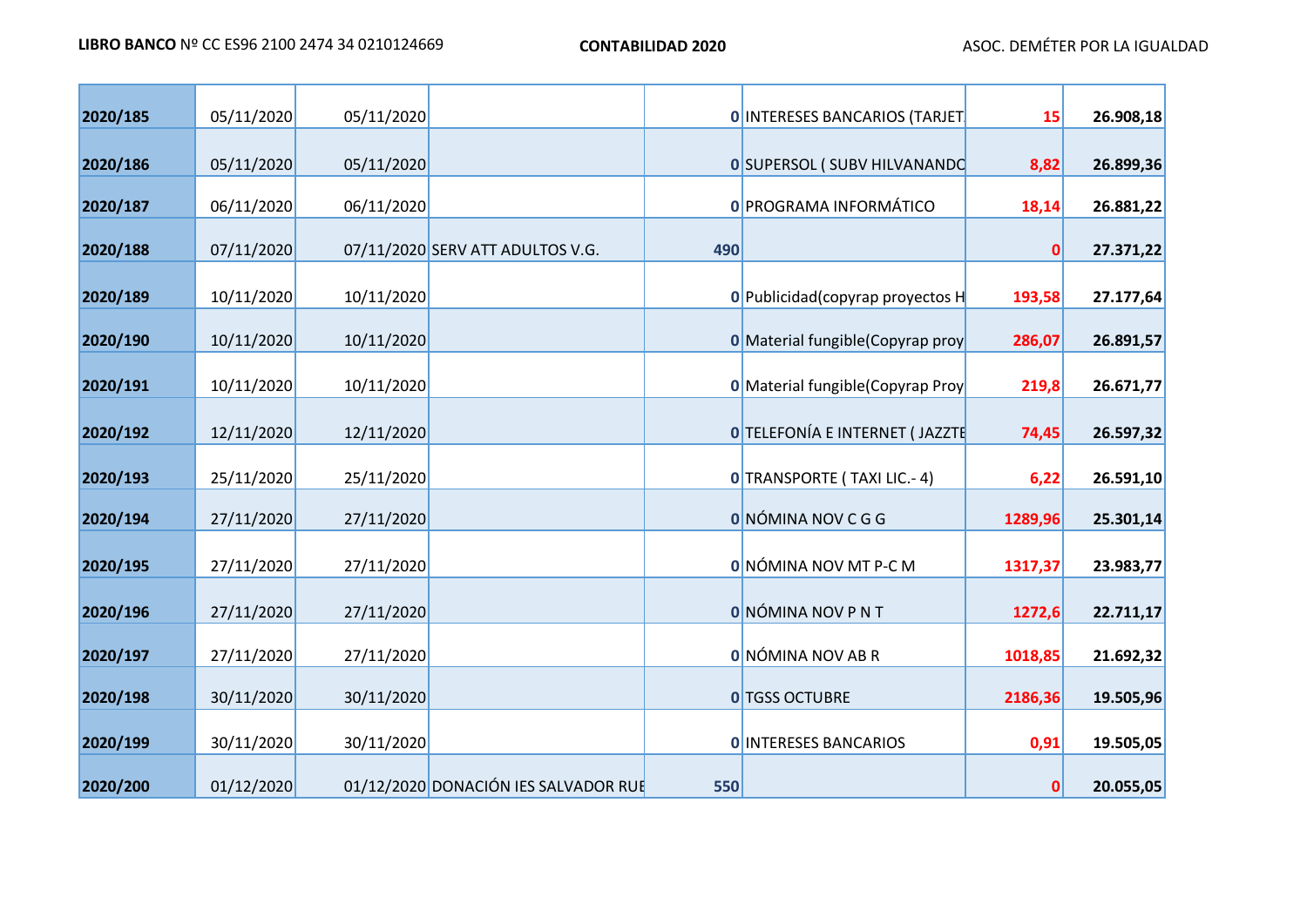| 2020/201 | 01/12/2020 |                       | 01/12/2020 DONACIÓN IES SALVADOR RUE      | 25      |                                      | 0       | 20.080,05 |
|----------|------------|-----------------------|-------------------------------------------|---------|--------------------------------------|---------|-----------|
| 2020/202 | 05/12/2020 | 05/12/2020            |                                           |         | 0 PROGRAM AUDIOVISUAL (ZOOI          | 16,93   | 20.063,12 |
| 2020/203 | 06/12/2020 | 06/12/2020            |                                           |         | <b>0 PROGRAMA INFORMÁTICO</b>        | 18,14   | 20.044,98 |
| 2020/204 | 07/12/2020 | 07/12/2020            |                                           |         | <b>O INTERESES BANCARIOS</b>         | 15      | 20.029,98 |
| 2020/205 | 09/12/2020 | 09/12/2020            |                                           |         | 0 PUBLICIDAD ( CMSUR P. EN IG.       | 565,13  | 19.464,85 |
| 2020/206 | 11/12/2020 |                       | 11/12/2020 RESTO SUBV. Pacto de Estado    | 1500    |                                      | 0       | 20.964,85 |
| 2020/207 | 12/12/2020 | 12/12/2020            |                                           |         | <b>0</b> Regalos empresa (asesores)  | 120     | 20.844,85 |
| 2020/208 | 14/12/2020 | 14/12/2020            |                                           |         | O TELEFONÍA E INTERNET (JAZZTE       | 76,04   | 20.768,81 |
| 2020/209 | 15/12/2020 |                       | 15/12/2020 DONACION IES SALVADOR RUE      | 424     |                                      | 0       | 21.192,81 |
| 2020/210 | 15/12/2020 | 15/12/2020            |                                           |         | <b>O INTERESES BANCARIOS (RECUEI</b> | 7,26    | 21.185,55 |
| 2020/211 | 18/12/2020 |                       | 18/12/2020 SERV ATT ADULTOS V.G.          | 315     |                                      | 0       | 21.500,55 |
| 2020/212 | 20/12/2020 | 20/12/2020            |                                           |         | <b>O</b> CUOTA T V ELE. NEGOCIOS     | 33      | 21.467,55 |
| 2020/213 | 20/12/2020 |                       | 20/12/2020 CONDONACIÓN CUOTA T            | 33      |                                      | 0       | 21.500,55 |
| 2020/214 | 22/12/2020 | 22/12/2020            |                                           |         | 0 PAGO IMPUESTO AEAT                 | 555,97  | 20.944,58 |
| 2020/215 | 23/12/2020 |                       | 23/12/2020 90000001- tesoro público (IRPI | 23535,1 |                                      | 0       | 44.479,68 |
| 2020/216 | 26/12/2020 | 26/12/2020            |                                           |         | O NÓMINA DICIEMBRE A B R             | 1018,85 | 43.460,83 |
| 2020/217 | 26/12/2020 | 26/12/2020            |                                           |         | O NÓMINA DICIEMBRE P N T             | 1272,6  | 42.188,23 |
| 2020/218 |            | 26/12/2020 26712/2020 |                                           |         | <b>ONÓMINA DICIEMBRE M T P-C M</b>   | 1317,37 | 40.870,86 |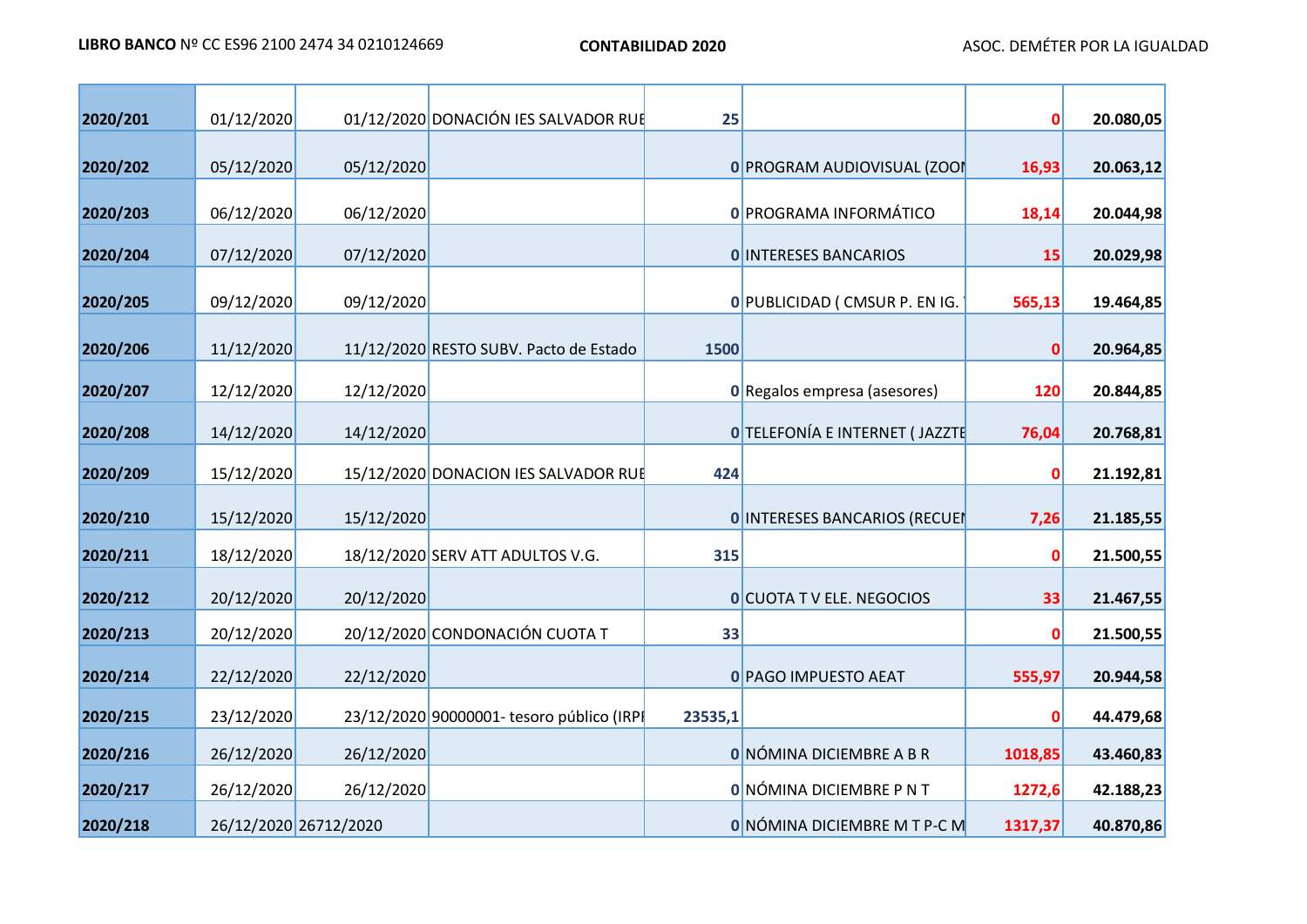| 2020/219 | 26/12/2020 | 26/12/2020 |                                     |             | 0 NÓMINA DICIEMBRE CG G       | 1289,96      | 39.580,90 |
|----------|------------|------------|-------------------------------------|-------------|-------------------------------|--------------|-----------|
| 2020/220 | 29/12/2020 | 29/12/2020 |                                     |             | O VASCO INFORMÁTICA (SELLO DI | 10,42        | 39.570,48 |
| 2020/221 | 31/12/2020 | 31/12/2020 |                                     |             | <b>0</b> TGSS NOVIEMBRE       | 2186,36      | 37.384,12 |
| 2020/222 | 31/12/2020 |            | 31/12/2020 21033000 DIPUTACIÓN MÁLA | 5600        |                               | $\mathbf 0$  | 42.984,12 |
| 2020/223 | 31/12/2020 | 31/12/2020 |                                     |             | 0 INTERESES BANCARIOS (CORRES | 1,57         | 42.982,55 |
| 2020/224 |            |            |                                     | $\bf{0}$    |                               | $\mathbf 0$  | 42.982,55 |
| 2020/225 |            |            |                                     | $\bf{0}$    |                               | $\mathbf 0$  | 42.982,55 |
| 2020/226 |            |            |                                     | $\bf{0}$    |                               | $\mathbf 0$  | 42.982,55 |
| 2020/227 |            |            |                                     | $\bf{0}$    |                               | 0            | 42.982,55 |
| 2020/228 |            |            |                                     | $\bf{0}$    |                               | $\mathbf{0}$ | 42.982,55 |
| 2020/229 |            |            |                                     | $\mathbf 0$ |                               | $\mathbf 0$  | 42.982,55 |
| 2020/230 |            |            |                                     | $\mathbf 0$ |                               | $\mathbf{0}$ | 42.982,55 |
| 2020/231 |            |            |                                     | $\bf{0}$    |                               | $\mathbf 0$  | 42.982,55 |
| 2020/232 |            |            |                                     | $\bf{0}$    |                               | $\mathbf{0}$ | 42.982,55 |
| 2020/233 |            |            |                                     | $\mathbf 0$ |                               | $\mathbf 0$  | 42.982,55 |
| 2020/234 |            |            |                                     | $\mathbf 0$ |                               | $\mathbf{0}$ | 42.982,55 |
| 2020/235 |            |            |                                     | $\mathbf 0$ |                               | $\mathbf{0}$ | 42.982,55 |
| 2020/236 |            |            |                                     | $\bf{0}$    |                               | $\mathbf{0}$ | 42.982,55 |
| 2020/237 |            |            |                                     | $\mathbf 0$ |                               | $\mathbf 0$  | 42.982,55 |
| 2020/238 |            |            |                                     | $\pmb{0}$   |                               | $\mathbf 0$  | 42.982,55 |
| 2020/239 |            |            |                                     | $\mathbf 0$ |                               | $\mathbf 0$  | 42.982,55 |
| 2020/240 |            |            |                                     | $\mathbf 0$ |                               | $\mathbf 0$  | 42.982,55 |
| 2020/241 |            |            |                                     | $\mathbf 0$ |                               | 0            | 42.982,55 |
| 2020/242 |            |            |                                     | $\pmb{0}$   |                               | $\mathbf{0}$ | 42.982,55 |
| 2020/245 |            |            |                                     | $\mathbf 0$ |                               | $\mathbf 0$  | 42.982,55 |
| 2020/246 |            |            |                                     | 130691,96   |                               | 87709,41     |           |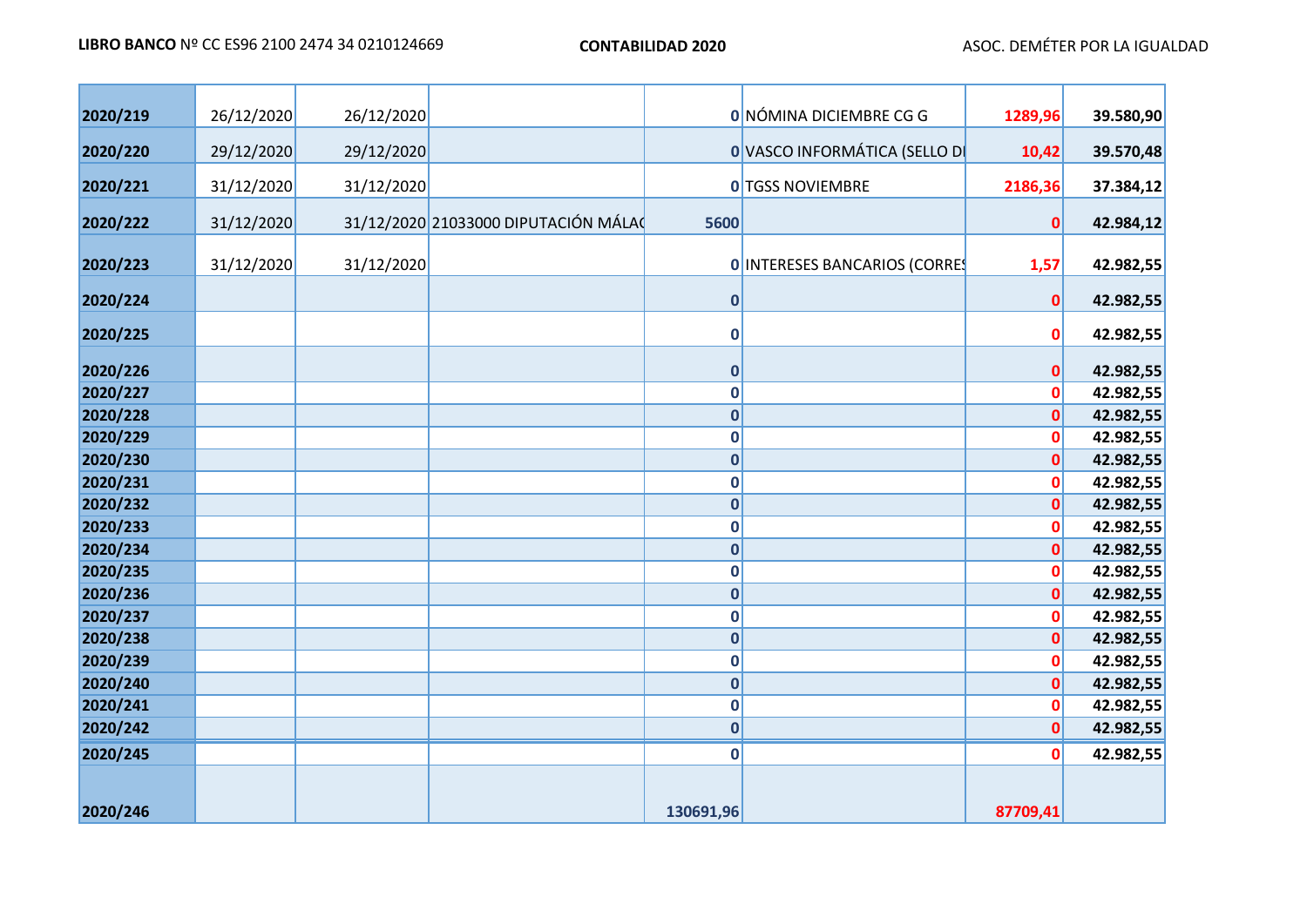#### **INGRESOS GENERALES 2020 DEMÉTER POR LA IGUALDAD**

| <b>CONCEPTO ENERO</b>          |            | <b>FEBRERO MARZO</b> |           | <b>ABRIL</b>   | <b>MAYO</b> | <b>JUNIO</b> | <b>JULIO</b>                   |            |         | AGOSTO SEPTIEMBIOCTUBRE NOVIEMBIDICIEMBRE TOTAL |                |                          |
|--------------------------------|------------|----------------------|-----------|----------------|-------------|--------------|--------------------------------|------------|---------|-------------------------------------------------|----------------|--------------------------|
| <b>CUOTA SOC</b>               | 30,00€     |                      |           |                |             | 540,00€      |                                |            | 160,00€ |                                                 | $ \epsilon$    | 730,00€                  |
| <b>DONACIONES</b>              |            | 1.157,50€            |           |                |             |              |                                | 693,00€    |         |                                                 | 999,00€        | 2.849,50€                |
| <b>EVENTOS</b>                 |            |                      |           |                |             |              |                                |            |         |                                                 | $ \epsilon$    | - $\epsilon$             |
| <b>PRÁCTICAS</b>               | 150,00€    |                      |           |                |             |              |                                |            |         |                                                 | - $\epsilon$   | 150,00€                  |
| <b>SERV ADULTOS</b>            |            |                      | 450,00€   |                |             |              |                                |            | 340,00€ | 490,00€                                         | 315,00€        | 1.595,00€                |
| <b>INFORMES</b>                |            |                      |           |                |             |              |                                |            |         |                                                 | $ \epsilon$    | - $\epsilon$             |
| <b>DEVOLUCIONES</b>            |            | 1,02€                |           |                | $0,05 \in$  |              |                                |            |         |                                                 | 33,00€         | 34,07€                   |
| <b>INGRESO RESTO SUBV 2019</b> |            |                      | 233,00€   | 2.275,64 €     | 507,55€     |              |                                |            |         |                                                 | $ \varepsilon$ | 3.016,19€                |
| <b>Resto CON\</b>              | 7.500,00 € |                      |           | 5.000,00 €     |             |              |                                |            |         |                                                 | - $\epsilon$   | 12.500,00€               |
| IRPF 2019 e                    | 25.862,75€ |                      |           |                |             |              |                                |            |         |                                                 | - $\epsilon$   | 25.862,75€               |
| <b>Talleres</b>                | 600,00€    | 210,00€              | 200,00€   |                |             |              |                                |            |         |                                                 | - $\epsilon$   | 1.010,00€                |
| <b>CAIXA PRO INFANCIA</b>      |            |                      | 1.828,40€ | 1.828,40€      | 1.828,40€   | 1.218,92€    | 1.218,92€                      | 1.218,96€  |         |                                                 | $ \epsilon$    | 9.142,00€                |
| Congresos                      | 150,00€    |                      |           |                |             |              |                                |            |         |                                                 | - $\epsilon$   | 150,00€                  |
| proyectos 2020(75%)            |            |                      |           |                |             |              | 972,00€                        | 7.801,09€  |         |                                                 |                | 8.773,09€                |
| Convenio 2020 (75%)            |            |                      |           |                |             | 15.000,00€   |                                |            |         |                                                 |                | 15.000,00€               |
| <b>PROYECTO</b>                | 5.999,96€  |                      |           |                |             |              |                                |            |         |                                                 |                | 5.999,96€                |
| Proyecto Diputación 2020       |            |                      |           |                |             |              |                                |            |         |                                                 | 5.600,00€      | 5.600,00€                |
| Jornadas DI                    | 4.000,00 € |                      |           |                |             |              |                                |            |         |                                                 |                | 4.000,00€                |
| IRPF 2020 EJECUCION 2021       |            |                      |           |                |             |              |                                |            |         |                                                 | 23.535,10€     | 23.535,10€               |
| PACTO DE ESTADO (75%)          |            |                      |           |                |             |              |                                | 4.500,00 € |         |                                                 | 1.500,00 €     | 6.000,00€                |
| <b>ASOCIACIÓI</b>              | 4.744,30€  |                      |           |                |             |              |                                |            |         |                                                 |                | 4.744,30€                |
|                                |            |                      |           |                |             |              |                                |            |         |                                                 |                | $ \epsilon$              |
|                                |            |                      |           |                |             |              |                                |            |         |                                                 |                | - $\epsilon$             |
|                                |            |                      |           |                |             |              |                                |            |         |                                                 |                | $ \epsilon$              |
|                                |            |                      |           |                |             |              |                                |            |         |                                                 |                | - $\epsilon$             |
|                                |            |                      |           |                |             |              |                                |            |         |                                                 |                | - $\epsilon$             |
|                                |            |                      |           |                |             |              |                                |            |         |                                                 |                | $ \epsilon$              |
|                                |            |                      |           |                |             |              |                                |            |         |                                                 |                | - $\epsilon$             |
| <b>TOTAL</b>                   |            | 49.037 1368,52       |           | 2711,4 9104,04 |             |              | 2336 16758,92 2190,92 14213,05 |            | 500     | 0,00<br>490,00                                  | 31.982,10      | 130.691,96<br>130.691,96 |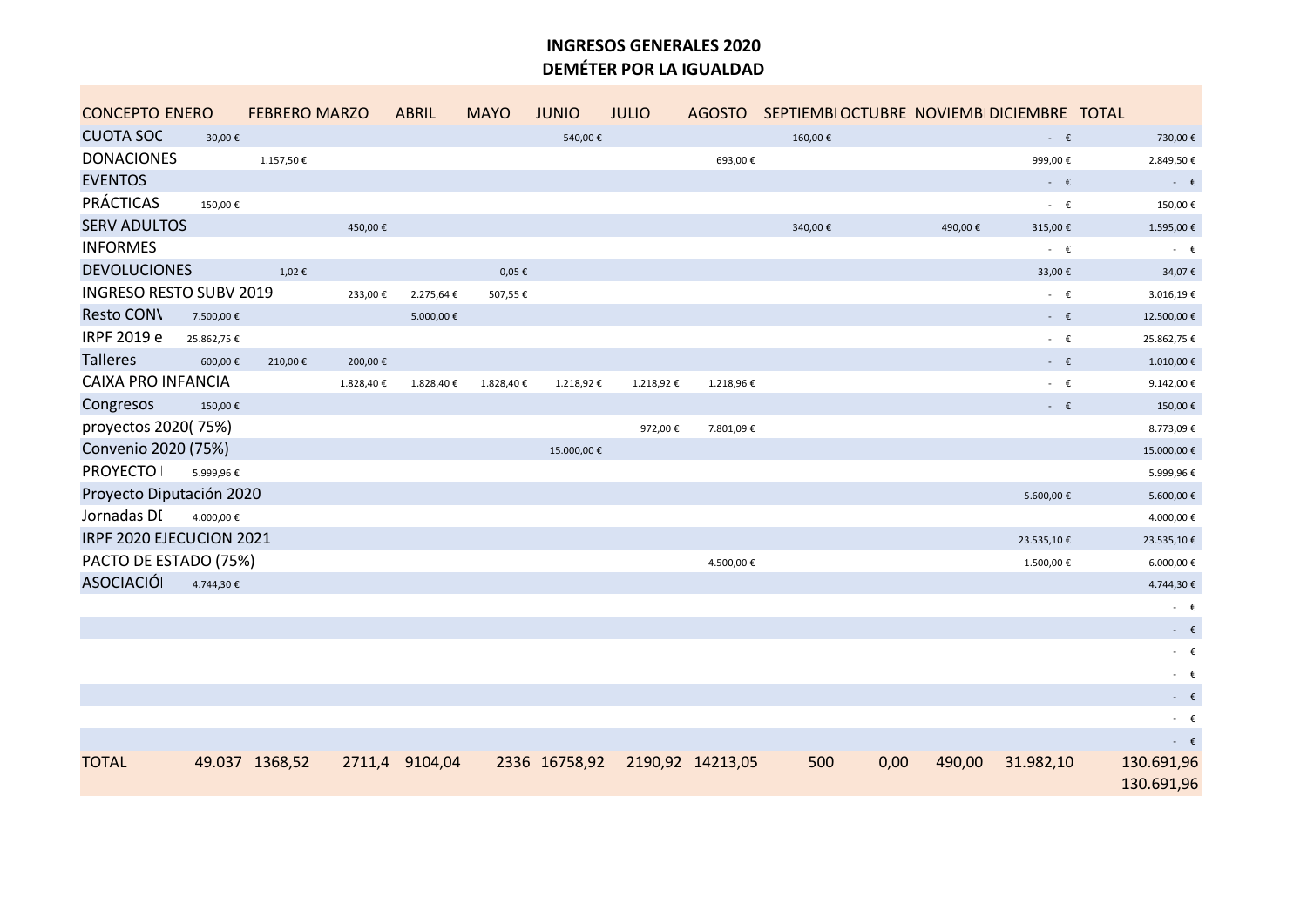### **GASTOS GENERALES 2020**

| <b>CONCEPTO</b>              | <b>ENERO</b> | <b>FEBRERO</b> | <b>MARZO</b>   | <b>ABRIL</b>   | <b>MAYO</b>    | <b>JUNIO</b>   | <b>JULIO</b> | <b>AGOSTO</b>  |                |                | SEPTIEMB OCTUBRE NOVIEMBI DICIEMBR TOTAL |                |              |
|------------------------------|--------------|----------------|----------------|----------------|----------------|----------------|--------------|----------------|----------------|----------------|------------------------------------------|----------------|--------------|
| Gastos bancarios             | 15,00€       | 15,00€         | 15,91€         | 15,91€         | 15,91€         | 53,18€         | 15,91€       | 15,91€         | 27,91€         | 15,91€         | 15,91€                                   | 56,83€         | 279,29€      |
| Mantenimiento Sede           |              | 600,00€        |                |                |                |                | 600,00€      |                |                |                |                                          |                | 1.200,00€    |
| Asesoría Laboral             | 190,80€      |                |                |                |                |                |              | - $\epsilon$   | 190,80€        | $ \epsilon$    | $ \epsilon$                              | - $\epsilon$   | 381,60€      |
| Telefonía e internet         | 80,60€       | 80,85€         | 81,35€         | 80,85€         | 262,41€        | 222,66€        | 144,40€      | 99,94€         | 81,10€         | 92,84€         | 74,45€                                   | 76,04€         | 1.377,49€    |
| IRPF (4º trimestre 2019)     | 1.391,40€    | - $\epsilon$   | $ \epsilon$    | - €            | $ \epsilon$    | $ \epsilon$    | $ \epsilon$  | $ \epsilon$    | $ \epsilon$    | $ \epsilon$    | $ \varepsilon$                           | - $\epsilon$   | 1.391,40€    |
| S.S.                         | 1.781,22€    | 1.781,22€      | 1.608,83€      | 1.608,83€      | 1.608,83€      | 1.608,83€      | 1.608,83€    | 2.072,70€      | 2.042,63€      | 2.186,36€      | 2.186,36€                                | 2.186,36€      | 22.281,00 €  |
| Nóminas                      | 3.908,34€    | 3.659,04€      | 3.659,04€      | 3.659,04€      | 3.659,04€      | 3.659,04€      | 4.673,00€    | 4.672,91€      | 4.898,78€      | 4.898,78€      | 4.898,78€                                | 4.898,78€      | 51.144,57€   |
| Programa informático         | 18,14€       | 18,14€         | 18,14€         | 18,14€         | 18,14€         | 18,14€         | 18,14€       | 18,14€         | 18,14€         | 18,14€         | 18,14€                                   | 18,14€         | 217,68€      |
| Gestión/mantenimiento        | $ \epsilon$  | $ \epsilon$    | $ \epsilon$    |                | 24,90€         |                | $ \epsilon$  | $ \epsilon$    | $ \varepsilon$ | $ \epsilon$    | $ \epsilon$                              | 120,00€        | 144,90€      |
| <b>SUMINISTROS CAIXA</b>     | 7,54€        | 28,53€         | 38,12€         |                | $ \epsilon$    | $ \varepsilon$ | $ \epsilon$  | $ \epsilon$    | 102,45€        | $ \epsilon$    | $ \epsilon$                              | $ \epsilon$    | 176,64€      |
| Publicidad                   |              |                | 210,99€        | $ \epsilon$    | 334,87€        | 107,69€        |              | $ \epsilon$    |                |                | 193,58€                                  | 565,13€        | 1.412,26€    |
| Material fungible            |              | 10,97€         |                | $ \epsilon$    | 320,41€        | 131,48€        |              | 56,81€         |                |                | 514,69€                                  | 10,42€         | 1.044,78€    |
| Material didactico           | $ \epsilon$  | - $\epsilon$   | - $\epsilon$   | $ \epsilon$    | $ \epsilon$    | $ \epsilon$    |              | $ \epsilon$    | $ \epsilon$    | $ \varepsilon$ | $ \epsilon$                              |                | $ \epsilon$  |
| Seguro Voluntariado          | - $\epsilon$ | - $\epsilon$   | 154,00€        | $ \varepsilon$ | $ \epsilon$    | $ \epsilon$    | $ \epsilon$  | $ \varepsilon$ | $ \varepsilon$ | 43,80€         | $ \varepsilon$                           | - $\epsilon$   | 197,80€      |
| Seguro Responsabilidad       | $ \epsilon$  | $ \epsilon$    | $ \varepsilon$ | $ \epsilon$    | - €            | $ \epsilon$    | - €          | $ \epsilon$    | - €            | 231,00€        | $ \epsilon$                              | - €            | 231,00€      |
| IRPF (2020)                  | - $\epsilon$ | - $\epsilon$   | $ \varepsilon$ |                | 1.189,20€      | $ \epsilon$    | 1.053,24€    | $ \epsilon$    | $ \varepsilon$ | 1.212,10€      | $ \epsilon$                              | - $\epsilon$   | 3.454,54€    |
| transporte                   | - $\epsilon$ | 150,85€        | $ \epsilon$    | $ \epsilon$    | - $\epsilon$   | $ \epsilon$    | 200,20€      | $ \epsilon$    | 65,70€         |                | 6,22€                                    |                | 422,97€      |
| <b>Mantenimiento Protecc</b> | $ \epsilon$  | $ \epsilon$    | $ \epsilon$    |                | $ \varepsilon$ | $ \varepsilon$ | $ \epsilon$  | 204,67€        | $ \varepsilon$ | $ \epsilon$    | $ \epsilon$                              | $ \epsilon$    | 204,67€      |
| Formación empleados          | - $\epsilon$ | - $\epsilon$   | $ \epsilon$    | $ \varepsilon$ | $ \epsilon$    | $ \epsilon$    | $ \epsilon$  | $ \epsilon$    | - $\epsilon$   | $ \epsilon$    | $ \epsilon$                              | - $\epsilon$   | $ \epsilon$  |
| <b>Anualidad HOSTING WE</b>  | - $\epsilon$ | $ \epsilon$    | $ \epsilon$    | $ \epsilon$    | $ \epsilon$    | 288,95€        | $ \epsilon$  | $ \epsilon$    | $ \epsilon$    | $ \epsilon$    | $ \epsilon$                              | - $\epsilon$   | 288,95€      |
| Devolución cuota socios      | $ \epsilon$  | - $\epsilon$   | - €            | $ \epsilon$    | $ \epsilon$    | 70,00€         | $ \epsilon$  | $ \epsilon$    | - $\epsilon$   | $ \epsilon$    | $ \epsilon$                              | - $\epsilon$   | 70,00€       |
| Material informático         | - $\epsilon$ | - $\epsilon$   | $ \epsilon$    | - $\epsilon$   | $ \varepsilon$ |                | $ \epsilon$  | $ \varepsilon$ | $ \epsilon$    | $ \epsilon$    | $ \varepsilon$                           | - $\epsilon$   | - $\epsilon$ |
| PAGO CERTIFICADO AEAT        |              | 16,94€         |                |                |                |                |              |                |                |                |                                          | 555,97€        | 572,91€      |
| Riesgos laborales            | $ \epsilon$  |                |                | $ \varepsilon$ | $ \varepsilon$ | 109,45€        | 109,45€      | 109,45€        | 19,45€         | 225,00€        | $ \varepsilon$                           | $ \varepsilon$ | 572,80€      |
| Relator jornadas             |              |                |                |                |                | 306,34€        | $ \epsilon$  | $ \epsilon$    | $ \epsilon$    | $ \epsilon$    | $ \epsilon$                              | - $\epsilon$   | 306,34€      |
| Correos                      | $ \epsilon$  | $ \epsilon$    | 16,50€         | $ \epsilon$    |                | 43,15€         | $ \epsilon$  | $ \epsilon$    | $ \varepsilon$ | $ \epsilon$    | $ \epsilon$                              | $ \epsilon$    | 59,65€       |
| higiene covid                |              |                |                |                | 21,28€         |                | 80,11€       |                |                | $ \epsilon$    | $ \epsilon$                              | - $\epsilon$   | 101,39€      |
| Programa audiovisual         |              |                |                |                |                | 73,20€         | 16,93€       | 16,93€         | 16,93€         | 16,93€         | 16,93€                                   | 16,93€         | 174,78€      |
|                              | 7.393,04€    | 6.361,54€      | 5.802,88€      | 5.382,77 €     | 7.454,99€      | 6.692,11€      | 8.520,21€    | 7.267,46€      | 7.463,89€      | 8.940,86€      | 7.925,06€                                | 8.504,60€      | 87.709,41€   |
| <b>TOTAL</b>                 |              |                |                |                |                |                |              |                |                |                |                                          |                | 87.709,41€   |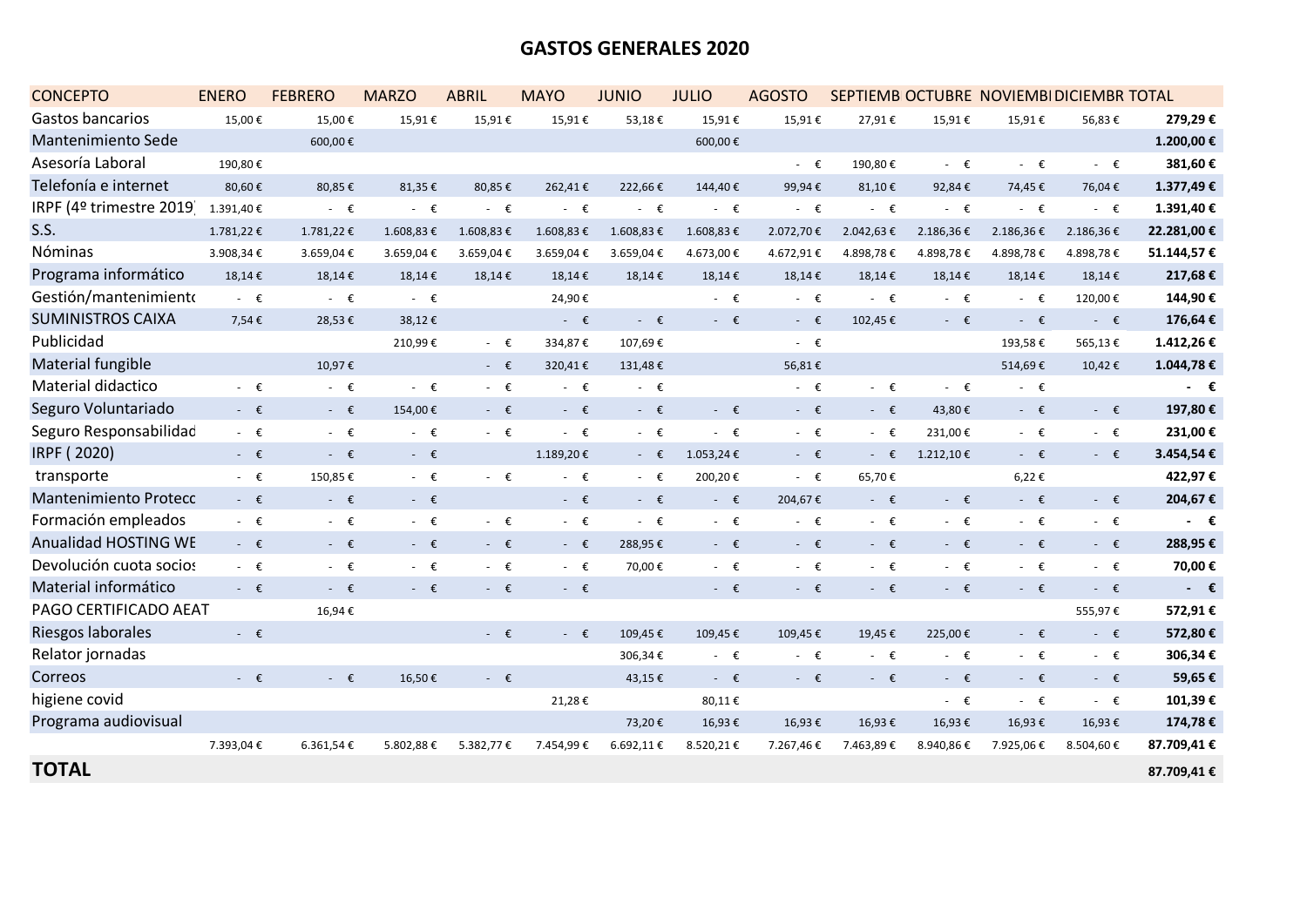### **INGRESOS PROPIOS 2020**

| <b>CONCEPTO</b>           | <b>ENERO</b> | <b>FEBRERO MARZO</b> |         | <b>ABRIL</b>        | <b>MAYO</b> | <b>JUNIO</b> | <b>JULIO</b> |         |         |            |          | AGOSTO SEPTIEMBI OCTUBRE NOVIEMBI DICIEMBRE | <b>TOTAL</b>   |
|---------------------------|--------------|----------------------|---------|---------------------|-------------|--------------|--------------|---------|---------|------------|----------|---------------------------------------------|----------------|
| <b>CUOTA SOCIAS/OS</b>    | 30,00€       |                      |         |                     |             | 540,00 €     |              |         | 160,00€ |            |          |                                             | 730            |
| <b>SERV. INT. ADULTOS</b> |              |                      | 450,00€ |                     |             |              |              |         | 340,00€ |            | 490,00€  | 315,00€                                     | 1595           |
| <b>TALLERES</b>           | 600,00€      | 210,00€              | 200,00€ |                     |             |              |              |         |         |            |          |                                             | 1010           |
| <b>DONACIONES</b>         |              | 1.157,50€            |         |                     |             |              |              | 693,00€ |         |            |          | 999,00€                                     | 2849,5         |
| <b>RESTO SUBV. 2019</b>   | 7.500,00 €   |                      |         | 233,00 € 7.275,64 € | 507,55 €    |              |              |         |         |            |          |                                             | 15516,19       |
| <b>EVENTOS</b>            |              |                      |         |                     |             |              |              |         |         |            |          |                                             | $\overline{0}$ |
| <b>PRACTICAS</b>          | 150,00€      |                      |         |                     |             |              |              |         |         |            |          |                                             | 150            |
| DONACIÓN CAIXA            |              |                      |         |                     |             |              |              |         |         |            |          |                                             | $\overline{0}$ |
| <b>CONGRESOS</b>          | 150,00€      |                      |         |                     |             |              |              |         |         |            |          |                                             | 150            |
| <b>DEVOLUCIONES</b>       |              | 1,02€                |         |                     | 0,05€       |              |              |         |         |            |          | 33,00€                                      | 34,07          |
| <b>RESTO SUBV. 2020</b>   |              |                      |         |                     |             |              |              |         |         |            |          | 1.500,00€                                   | 1500           |
|                           |              |                      |         |                     |             |              |              |         |         |            |          |                                             | $\overline{0}$ |
|                           |              |                      |         |                     |             |              |              |         |         |            |          |                                             | $\overline{0}$ |
|                           |              |                      |         |                     |             |              |              |         |         |            |          |                                             | $\mathbf{0}$   |
| <b>TOTAL</b>              |              |                      |         |                     |             |              |              |         |         |            |          |                                             | 23534,76       |
| <b>TOTAL</b>              | $8.430,00$ € | 1.368,52€            |         | 883,00 € 7.275,64 € | 507,60 €    | 540,00 €     | $0,00 \in$   | 693,00€ | 500,00€ | $0,00 \in$ | 490,00 € | 2.847,00 €                                  | 23534,76       |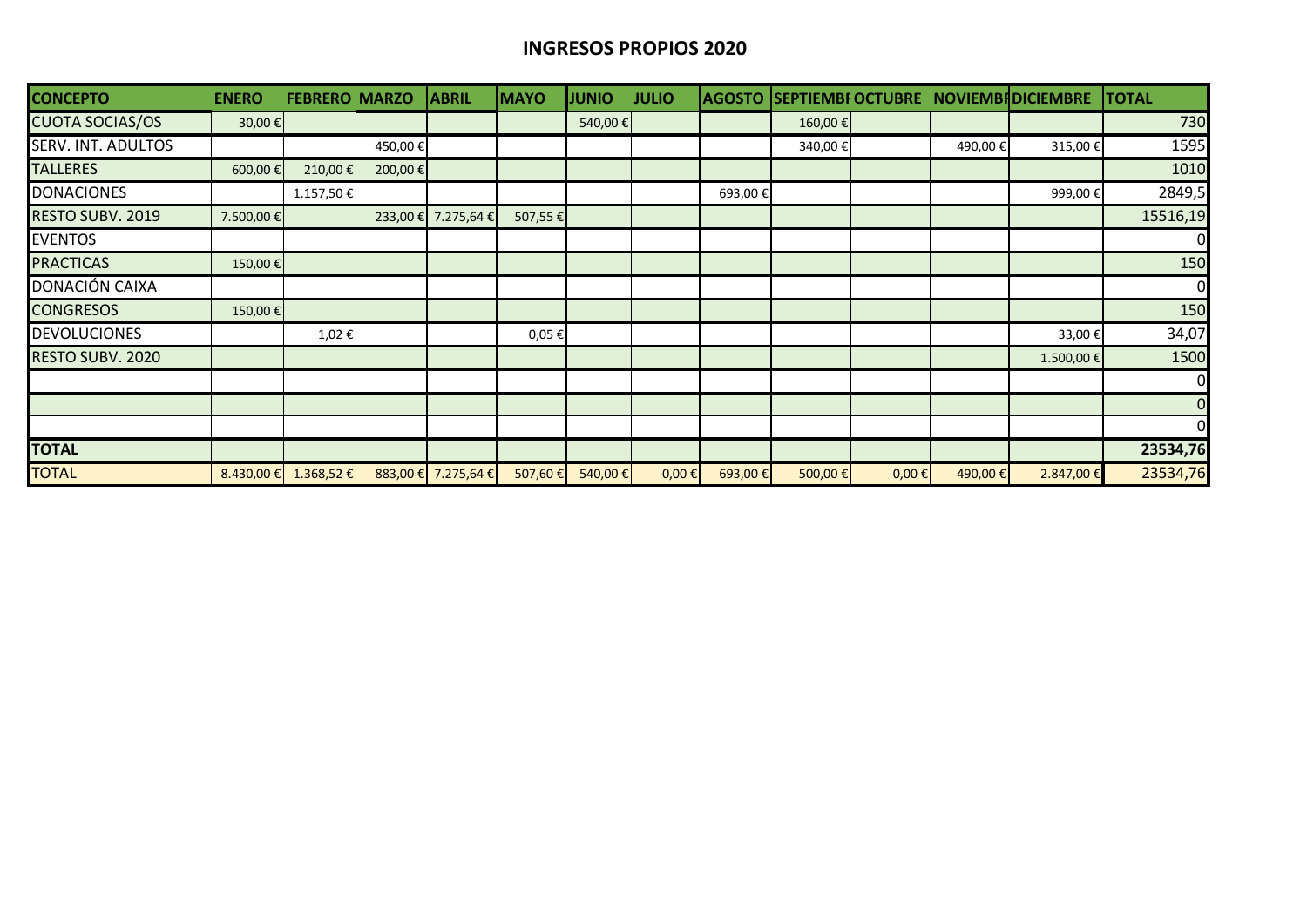DEMÉTER POR LA IGUALDAD

### **GASTOS PROPIOS**

| G92949320                   |                |                           |                |                |                |                | 2020           |                                              |                |                |                |                |
|-----------------------------|----------------|---------------------------|----------------|----------------|----------------|----------------|----------------|----------------------------------------------|----------------|----------------|----------------|----------------|
| <b>CONCEPTO</b>             |                | <b>ENERO FEBREROMARZO</b> |                | <b>MAYO</b>    | <b>JUNIO</b>   | <b>JULIO</b>   |                | AGOSTO SEPTIEMB OCTUBRI NOVIEM DICIEMB TOTAL |                |                |                |                |
| <b>GASTOS BANCARIOS</b>     | 15             | 15                        | 15,91          | 15,91          | 53,18          | 15,91          | 15,91          | 28,91                                        | 15,91          | 15,91          | 55,26          | 278,72         |
| <b>IRPF</b>                 | 1391,4         | $\overline{0}$            | 0l             | $\Omega$       | 0              | $\overline{0}$ | $\overline{0}$ | 0                                            | 0              | 0              | $\Omega$       | 1391,4         |
| <b>S.SOCIAL</b>             | 1781,2         | $\overline{0}$            | $\overline{0}$ | $\mathbf{0}$   | 0              | $\overline{0}$ | $\mathbf 0$    | $\overline{0}$                               | $\overline{0}$ | $\overline{0}$ | $\Omega$       | 1781,22        |
| <b>NÓMINAS</b>              | $\pmb{0}$      | 0                         | οI             | 0              | 0              | 0              | 0              | 0                                            | 0              | $\overline{0}$ | 0              | $\Omega$       |
| <b>ASESOR LABORAL</b>       | $\overline{0}$ | $\overline{0}$            | $\overline{0}$ | $\overline{0}$ | $\overline{0}$ | $\overline{0}$ | $\overline{0}$ | $\overline{0}$                               | $\overline{0}$ | $\overline{0}$ | $\overline{0}$ | $\overline{0}$ |
| <b>SEDE</b>                 |                | $\Omega$                  | οI             | 0              | 0              | $\Omega$       | 0              |                                              | Οl             | 0              | O              | $\Omega$       |
| <b>TELEFONIA E INTERNET</b> | $\overline{0}$ | $\Omega$                  | $\overline{0}$ | $\overline{0}$ | $\overline{0}$ | $\Omega$       | $\Omega$       | $\overline{0}$                               | $\overline{0}$ | 3,17           | 36,04          | 39,21          |
| PROGRAMA INFORMA            | 18,14          | 18,14                     | 18,14          | 18,14          | 18,14          | 18,14          | 18,14          | 18,14                                        | 18,14          | 18,14          | 18,14          | 217,68         |
| <b>MATERIAL FUNGIBLE</b>    | $\mathbf{0}$   | $\overline{0}$            | 0l             | $\mathbf{0}$   | 0              | $\overline{0}$ | $\mathbf{0}$   | $\Omega$                                     | 0              | $\Omega$       | 01             | $\Omega$       |
| <b>MATERIAL DIDÁCTICO</b>   | $\mathbf 0$    | $\overline{0}$            | Οl             | 0              | $\Omega$       | $\overline{0}$ | 0              | 0                                            | Οl             | οI             | $\Omega$       | $\overline{0}$ |
| <b>MATERIAL INFORMATIO</b>  | $\overline{0}$ | $\overline{0}$            | $\overline{0}$ | $\mathbf 0$    | $\mathbf 0$    | $\overline{0}$ | $\mathbf 0$    | $\overline{0}$                               | $\overline{0}$ | $\overline{0}$ | $\overline{0}$ | $\overline{0}$ |
| <b>PUBLICIDAD</b>           | $\pmb{0}$      | $\overline{0}$            | <sub>0</sub>   | 0              | 0              | $\overline{0}$ | $\mathbf 0$    | 0                                            | $\overline{0}$ | οI             | $\Omega$       | $\overline{0}$ |
| <b>COMPRA EQUIPOS INF.</b>  | $\overline{0}$ | $\overline{0}$            | $\overline{0}$ | $\overline{0}$ | $\Omega$       | $\overline{0}$ | $\mathbf 0$    | $\overline{0}$                               | $\overline{0}$ | $\overline{0}$ | $\Omega$       | $\overline{0}$ |
| <b>MANTENIMIENTO WEB</b>    | $\overline{0}$ | Οl                        | Οl             | $\Omega$       | 288,95         | $\overline{0}$ | 0              | 0                                            | Οl             | $\overline{0}$ | O              | 288,95         |
| Programa videoconfere       | $\overline{0}$ | $\overline{0}$            | $\overline{0}$ | 0              | 0              | $\overline{0}$ | $\mathbf 0$    | $\overline{0}$                               | $\overline{0}$ | $\overline{0}$ | $\overline{0}$ | $\Omega$       |
| <b>DIETAS TRANSPORTE</b>    | $\Omega$       | 150,85                    | οl             | 0              | 0              | $\overline{0}$ | 0              | $\mathbf 0$                                  | ΩI             | 6,22           | $\Omega$       | 157,07         |
| <b>CURSO PREVENCIÓN RI</b>  | $\mathbf 0$    | $\overline{0}$            | $\overline{0}$ | $\mathbf 0$    | $\overline{0}$ | $\overline{0}$ | $\mathbf 0$    | $\overline{0}$                               | 225            | $\overline{O}$ | $\Omega$       | 225            |
| <b>MANTENIMIENTO</b>        | 0              | $\Omega$                  | οl             | 0              | 0              | $\overline{0}$ | 0              | 0                                            | 0              | 0              | 120            | 120            |
| PROTECCIÓN DATOS            | $\mathbf 0$    | $\overline{0}$            | $\overline{0}$ | $\overline{0}$ | 0              | $\overline{0}$ | $\mathbf 0$    | $\overline{0}$                               | $\overline{0}$ | $\overline{0}$ | $\Omega$       | $\Omega$       |
| GESTIÓN (s r c)             | $\mathbf 0$    | Οl                        | οl             | 24,9           | 0              | Οl             | 0              | 0                                            | 0              | 0l             | 555,97         | 580,87         |
| <b>RIESGOS LABORALES</b>    | $\overline{0}$ | $\Omega$                  | $\overline{0}$ | $\Omega$       | $\overline{0}$ | $\overline{0}$ | $\mathbf 0$    | $\Omega$                                     | 0              | $\Omega$       | 0              | $\Omega$       |
| DEVOLUCIONES CUOTA          | $\mathbf 0$    | ΩI                        | ΩI             | 0              | 70             | $\overline{0}$ | 0              | $\overline{0}$                               | $\overline{0}$ |                | O              | 70             |
| <b>TOTAL</b>                | 3205,8         | 183,99                    | 34,05          | $\mathbf{0}$   | $\mathbf{0}$   | $\Omega$       | $\bf{0}$       | $\mathbf{0}$                                 | $\overline{0}$ | $\mathbf{0}$   | 785,41         | $\mathbf{0}$   |
| <b>TOTAL</b>                | 3205,8         | 183,99                    | 34,05          | 58,95          | 430,27         | 34,05          | 34,05          | 47,05                                        | 259,05         | 43,44          | 785,41         | 5116,07        |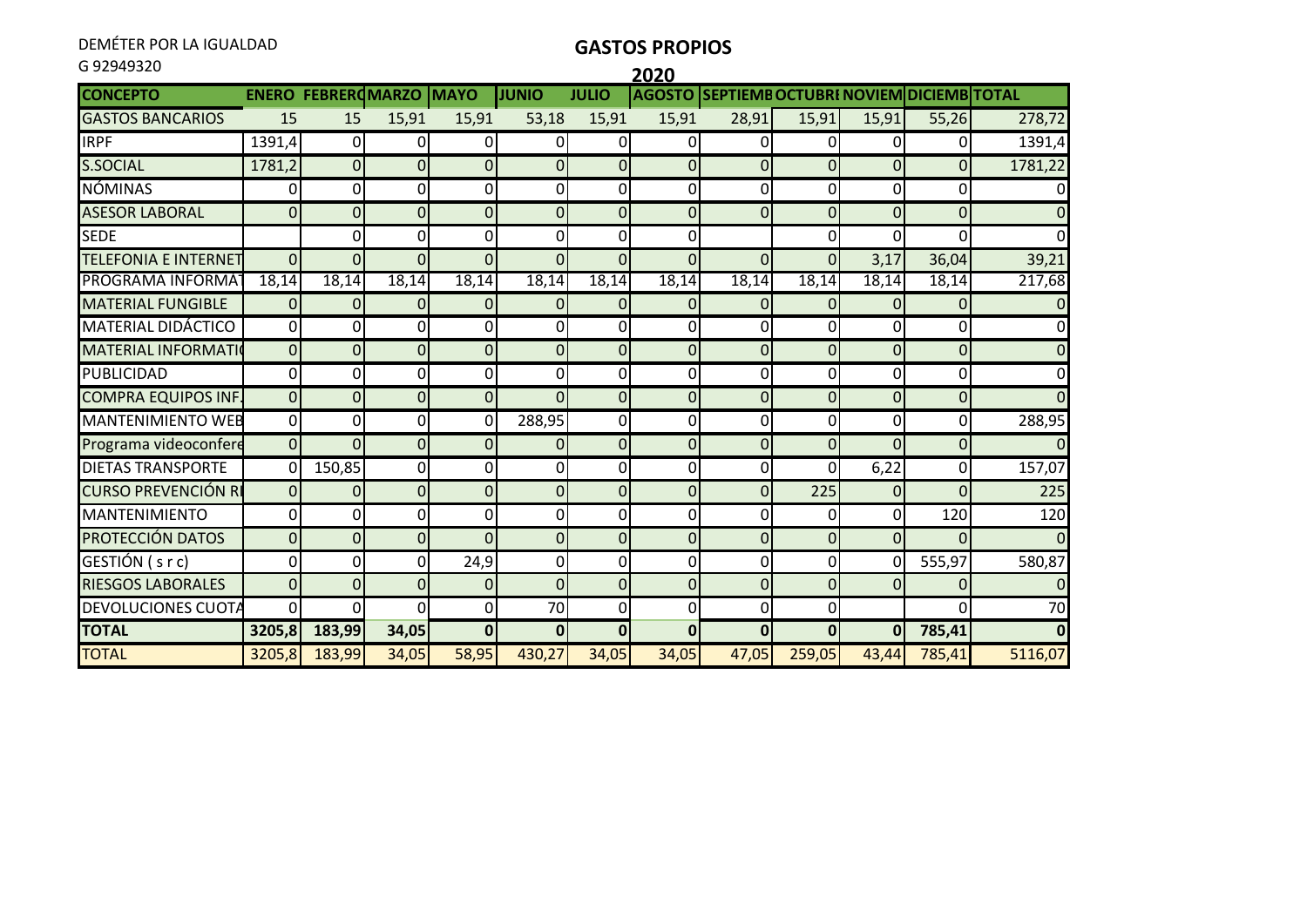#### EDUCANDO EN LA NO VIOLENCIA: AFIRMANDO LOS DERECHOS DE LAS NIÑAS Y LOS NIÑOS MINISTERIO DE EXTERIORES

| PERSONAL                        |                                    |                     |                           |                |            |                   |              |         |              |            |
|---------------------------------|------------------------------------|---------------------|---------------------------|----------------|------------|-------------------|--------------|---------|--------------|------------|
| PERSONAL                        | %                                  | <b>IRPF</b>         | <b>SS EMPL</b>            | <b>NÓMINA</b>  |            | <b>SS EMPR</b>    | <b>TOTAL</b> |         | <b>FECHA</b> |            |
| C G G                           | 50,00                              | 89,65               | 50,75                     |                | 658,68     | 250,92            |              | 1050,00 | 30/01/2020   |            |
| PNT                             | 10,50                              | 16,05               | 10,15                     |                | 133,62     | 50,18             |              | 210,00  | 30/01/2020   |            |
| MT P-C M                        | 23,80                              | 42,80               | 24,20                     |                | 313,50     | 119,50            |              | 500,00  | 30/01/2020   |            |
| C G G                           | 26,66                              | 0,00                | 19,32                     |                | 285,00     | 95,68             |              | 400,00  | 26/02/2020   |            |
| PNT                             | 10,50                              | 16,05               | 10,15                     |                | 133,62     | 50,18             |              | 210,00  | 26/02/2020   |            |
| MT P-C M                        | 14,30                              | 25,50               | 14,50                     |                | 188,25     | 71,75             |              | 300,00  | 26/02/2020   |            |
| C G G                           | 27,33                              | 0,00                | 19,80                     |                | 292,20     | 98,00             |              | 410,00  | 27/03/2020   |            |
| PNT                             | 10,50                              | 16,05               | 10,15                     |                | 133,62     | 50,18             |              | 210,00  | 27/03/2020   |            |
| MT P-C M                        | 14,30                              | 25,50               | 14,50                     |                | 188,25     | 71,75             |              | 300,00  | 27/03/2020   |            |
| PNT                             | 10,50                              | 16,05               | 10,15                     |                | 133,62     | 50,18             |              | 210,00  | 28/06/2020   |            |
| MT P-C M                        | 9,50                               | 17,20               | 9,80                      |                | 125,25     | 47,75             |              | 200,00  | 28/06/2020   |            |
| <b>TOTAL</b>                    |                                    |                     |                           |                |            |                   |              | 4000,00 |              |            |
|                                 | SERVICIOS TECNICOS Y PROFESIONALES |                     |                           |                |            |                   |              | 350,00  |              |            |
| <b>RELATOR</b>                  | <b>CONCEPTO</b>                    | IRPF(15%)           | IVA (21%)                 | <b>FACTURA</b> |            | <b>CANTIDAD</b>   | <b>TOTAL</b> |         | <b>JUNIO</b> | 12/06/2020 |
| C G G                           | ORGANIZACIÓN TÉCNICA Y GES         |                     |                           | 60,69 Nº 00007 |            | 289               |              | 349,69  |              |            |
| <b>TOTAL</b>                    |                                    |                     |                           |                |            |                   |              | 349,69  |              |            |
| <b>MATERIALES Y SUMINISTROS</b> |                                    |                     |                           |                |            |                   |              | 150,00  |              |            |
| <b>EMPRESA</b>                  | <b>CIF</b>                         | Nº FACTURA CONCEPTO |                           | FECHA DE FAC   |            | FECHA DE PAITOTAL |              |         |              |            |
| ZOOM Video CorINV24305215       |                                    | P-25498866          | <b>VIDEOCONFEI</b>        |                | 04/06/2020 | 04/06/2020        |              | 73,20   |              |            |
| LA LONJA                        | B93587897                          | Nº 22194            | <b>MATERIAL FU</b>        |                | 08/06/2020 | 08/06/2020        |              | 13,35   |              |            |
| <b>WORTEN</b>                   | B82140633                          |                     | FT CIP007/01 MATERIAL INI |                | 08/06/2020 | 08/06/2020        |              | 117,97  |              |            |
|                                 |                                    |                     |                           |                |            |                   |              |         |              |            |

| <b>TOTAL</b>      | 204,52 |
|-------------------|--------|
|                   |        |
| <b>PUBLICIDAD</b> | 300,00 |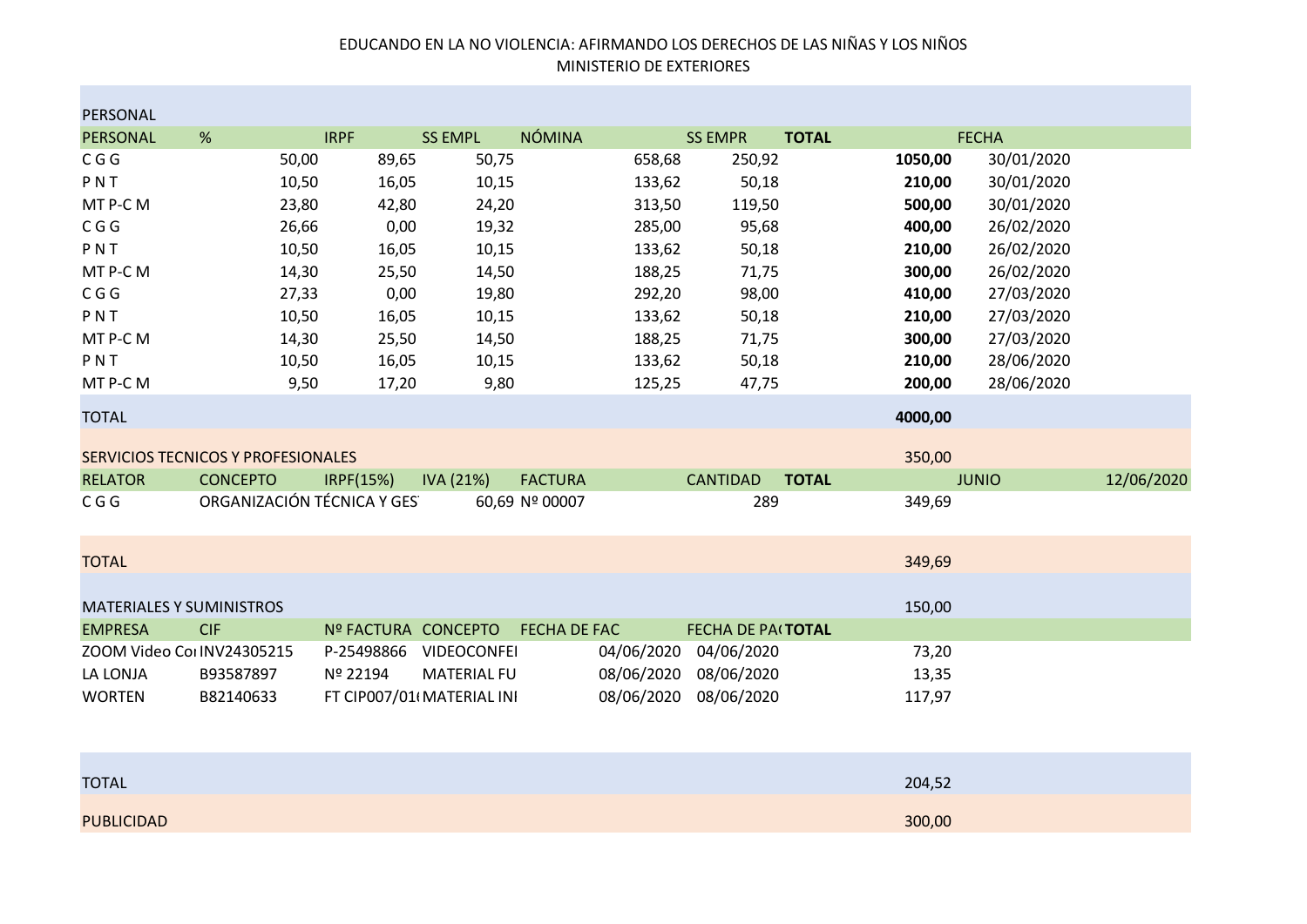### EDUCANDO EN LA NO VIOLENCIA: AFIRMANDO LOS DERECHOS DE LAS NIÑAS Y LOS NIÑOS MINISTERIO DE EXTERIORES

| 03/06/2020<br>071/2020<br>04/06/2020<br><b>BANNER- PUE</b><br>HAZLO POSIBLE IG82489568<br>107,69<br>16/03/2020<br>16/03/2020<br>20201229/B<br>PUBLICIDAD<br>210,99<br>B93178481<br><b>TOTAL</b><br><b>GASTOS INDIRECTOS</b><br><b>CIF</b><br>Nº FACTURA CONCEPTO<br><b>FECHA DE FAC</b><br><b>FECHA DE PACTOTAL</b><br>M01/008436t telefonia e int<br>06/06/2020 13/0672020 | <b>EMPRESA</b>              | <b>CIF</b> | Nº FACTURA CONCEPTO | FECHA DE FAC | <b>FECHA DE PACTOTAL</b> |        |
|-----------------------------------------------------------------------------------------------------------------------------------------------------------------------------------------------------------------------------------------------------------------------------------------------------------------------------------------------------------------------------|-----------------------------|------------|---------------------|--------------|--------------------------|--------|
| 318,68                                                                                                                                                                                                                                                                                                                                                                      |                             |            |                     |              |                          |        |
|                                                                                                                                                                                                                                                                                                                                                                             | <b>COPYRAP</b>              |            |                     |              |                          |        |
|                                                                                                                                                                                                                                                                                                                                                                             |                             |            |                     |              |                          |        |
|                                                                                                                                                                                                                                                                                                                                                                             |                             |            |                     |              |                          |        |
|                                                                                                                                                                                                                                                                                                                                                                             |                             |            |                     |              |                          |        |
|                                                                                                                                                                                                                                                                                                                                                                             |                             |            |                     |              |                          |        |
|                                                                                                                                                                                                                                                                                                                                                                             | <b>EMPRESA</b>              |            |                     |              |                          |        |
|                                                                                                                                                                                                                                                                                                                                                                             | ORANGE ESPAÑA S. A-82009812 |            |                     |              |                          | 127,11 |

| <b>TOTAL</b>             | 127,11  |
|--------------------------|---------|
| <b>TOTAL (1-2-3-4-5)</b> | 5000,00 |
|                          |         |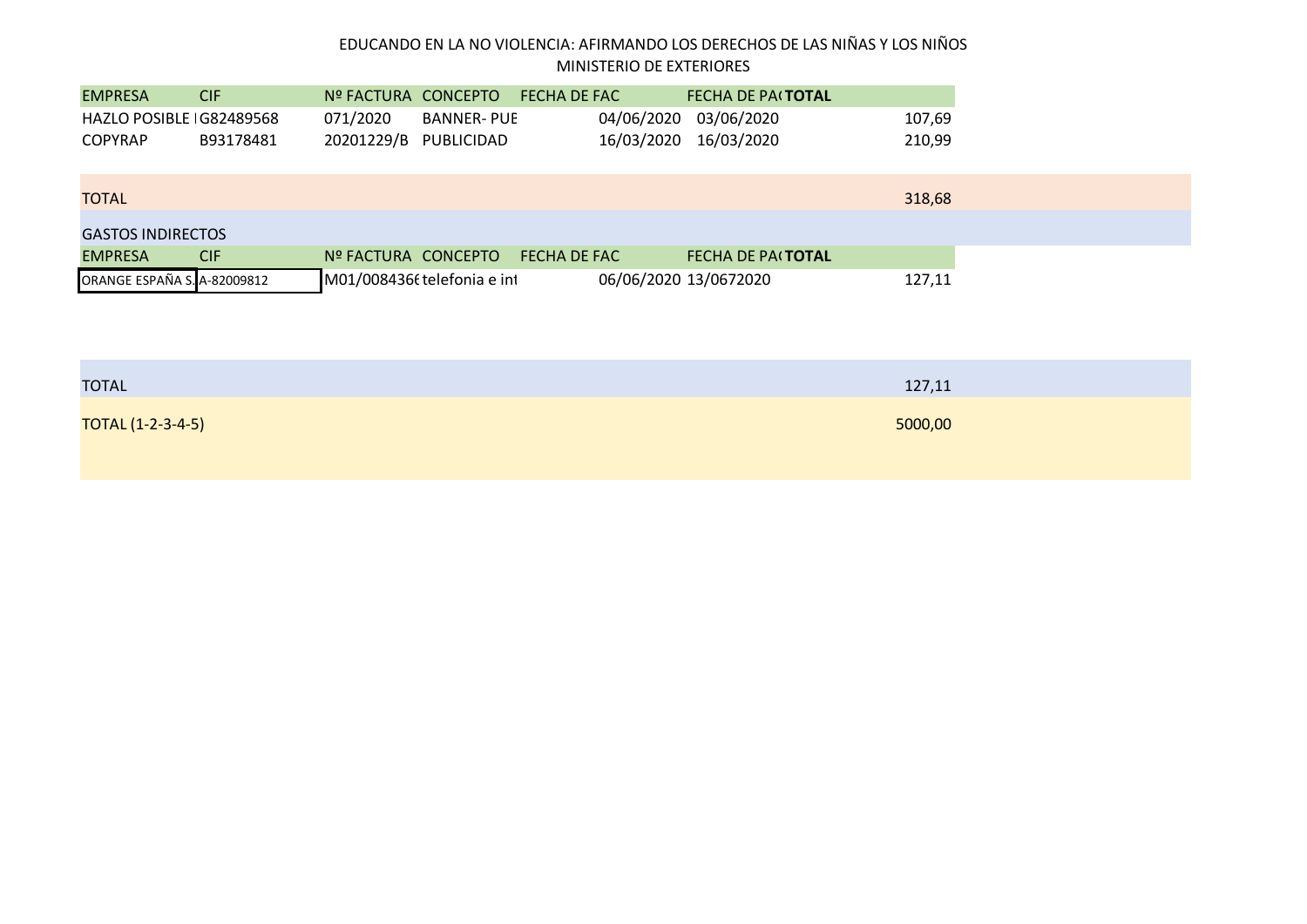# **I.R.P.F 2019 EJECUCIÓN 2020** 2

|                              | HA FMIS    | <b>FCHA DE P.</b> | <b>Iº FACTURA</b>         | <b>CONCEPTO</b>         | <b>DRGANISMO EMISOR PRECIO/UNID</b> |                     |                       | <b>MPUTADO</b> |
|------------------------------|------------|-------------------|---------------------------|-------------------------|-------------------------------------|---------------------|-----------------------|----------------|
| <b>MATERIAL / PUBLICIDAD</b> |            |                   |                           |                         |                                     |                     |                       | 363,75         |
| A-82009812                   | 06/05/2020 |                   | 13/05/2020 M01/0084195440 | TELEFONÍA E INTERNET    | ORANGE ESPAÑA S.A.                  | 216,87              | 45,54                 | 172,97         |
| 25091856Y                    |            | 17/09/2020        |                           | <b>ASESORIA LABORAL</b> | <b>BUSTOS INFANTES LUIS ALBE</b>    | 180,00              | 10,80                 | 190,80         |
|                              |            |                   |                           |                         |                                     |                     |                       |                |
| <b>TOTAL</b>                 |            |                   |                           |                         |                                     |                     |                       | 363,77         |
| <b>TOTAL 1</b>               |            |                   |                           |                         |                                     |                     |                       | 363,77         |
| PERSONAL                     | %          | <b>IRPF</b>       | S.S EMPL.                 | <b>NÓMINA</b>           | <b>TOTAL DEVENGADO</b>              | <b>S.S. EMPRESA</b> | <b>CODIGO NATOTAL</b> |                |
| Carlos. G. G.                |            |                   |                           |                         |                                     |                     | 8899,00               |                |
| <b>FEBRERO</b>               | 6,60       | 0,00              | 4,81                      | 71,42                   | 1141,55                             | 23,77               |                       | 100,00         |
| <b>MARZO</b>                 | 39,33      | 0,00              | 28,50                     | 420,52                  | 1141,55                             | 140,98              |                       | 590,00         |
| ABRIL                        | 100,00     | 0,00              | 72,48                     | 1069,07                 | 1141,55                             | 358,45              |                       | 1.500,00       |
| <b>MAYO</b>                  | 100,00     | 0,00              | 72,48                     | 1069,07                 | 1141,55                             | 358,45              |                       | 1.500,00       |
| <b>JUNIO</b>                 | 16,67      | 0,00              | 12,08                     | 178,17                  | 1141,55                             | 59,75               |                       | 250,00         |
| <b>JULIO</b>                 | 50,00      | 0,00              | 36,24                     | 534,54                  | 1141,55                             | 179,22              |                       | 750,00         |
| <b>AGOSTO</b>                | 46,67      | 0,00              | 33,83                     | 498,95                  | 1141,55                             | 167,22              | 8899,00               | 700,00         |
| <b>OCTUBRE</b>               | 75,00      | 101,60            | 72,45                     | 967,46                  | 1522,96                             | 358,49              |                       | 1500,00        |
| <b>TOTAL</b>                 |            |                   |                           |                         |                                     |                     |                       | 6890,00        |
| <b>PALMIRA NUE%</b>          |            | <b>IRPF</b>       | <b>S.S EMPL.</b>          | NÓMINA                  | <b>TOTAL DEVENGADO</b>              | <b>S.S. EMPRESA</b> | <b>CODIGO NATOTAL</b> |                |
| <b>ENERO</b>                 | 49,50      | 75,64             | 47,84                     | 629,93                  | 1522,07                             | 236,58              |                       | 989,99         |
| <b>FEBRERO</b>               | 5,00       | 7,64              | 4,83                      | 63,63                   | 1522,07                             | 23,90               |                       | 100,00         |
| <b>MARZO</b>                 | 25,00      | 38,20             | 24,16                     | 318,16                  | 1522,07                             | 119,48              |                       | 500,00         |
| ABRIL                        | 55,50      | 84,82             | 53,64                     | 706,30                  | 1522,07                             | 265,24              |                       | 1110,00        |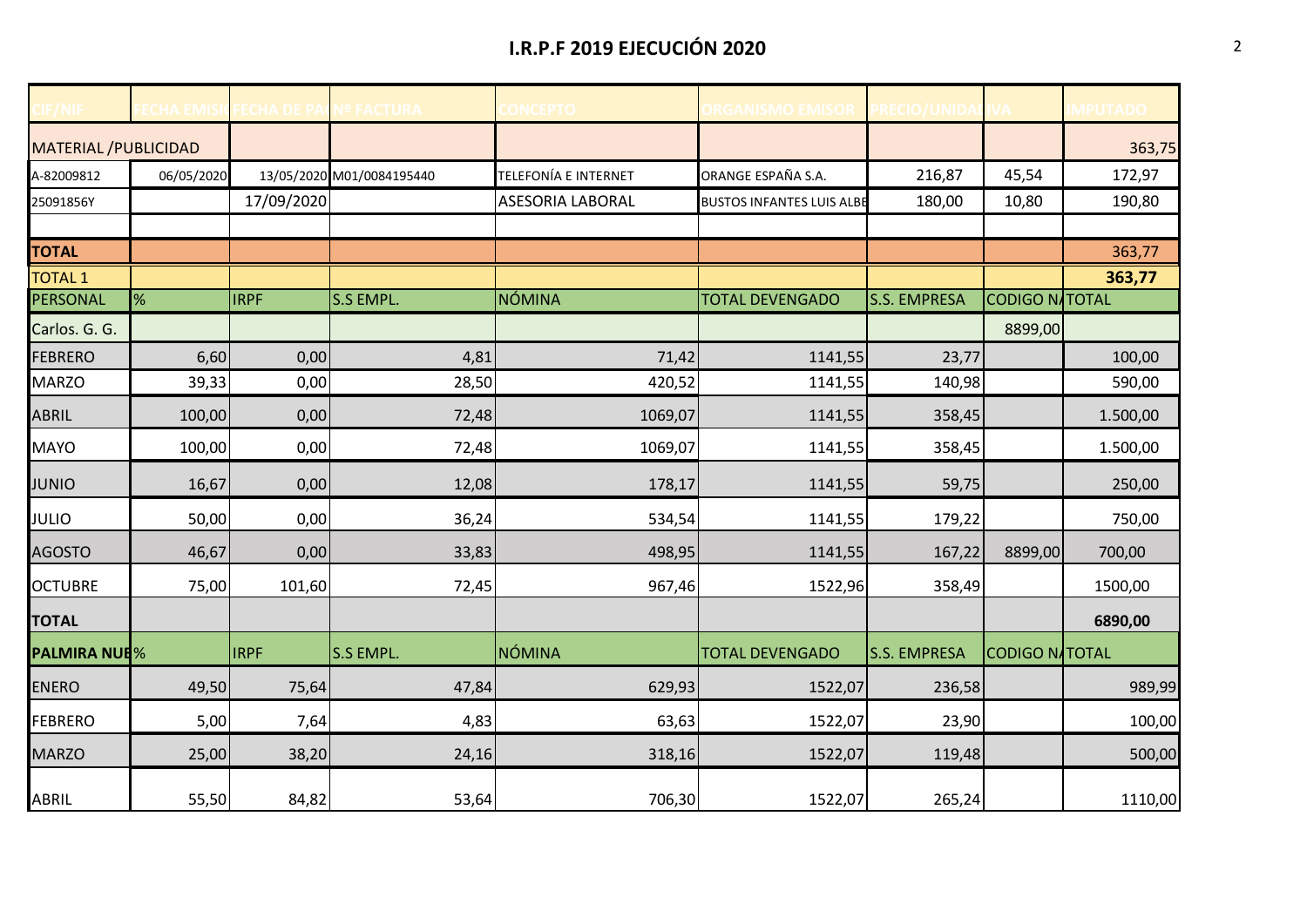| <b>MAYO</b>        | 55,50  | 84,82       | 53,64          | 706,30  | 1522,07                | 265,24            |         | 1110,00  |
|--------------------|--------|-------------|----------------|---------|------------------------|-------------------|---------|----------|
| <b>JUNIO</b>       | 12,50  | 19,10       | 12,10          | 159,05  | 1522,07                | 59,75             |         | 250,00   |
| <b>JULIO</b>       | 50,00  | 76,41       | 48,32          | 636,30  | 1522,07                | 238,96            |         | 999,99   |
| <b>AGOSTO</b>      | 50,00  | 76,41       | 48,33          | 636,30  | 1522,07                | 238,96            |         | 1000,00  |
| <b>SEPTIEMBRE</b>  | 37,50  | 57,31       | 36,22          | 477,25  | 1522,07                | 179,21            |         | 749,99   |
| <b>OCTUBRE</b>     | 100,00 | 152,82      | 96,65          | 1272,60 | 1522,07                | 477,92            |         | 1999,99  |
| <b>TOTAL 3</b>     |        | 774,77      | 498,18         | 6573,28 |                        | 2463,73           |         | 8809,96  |
| MTP-CM             | %      | <b>IRPF</b> | <b>SS EMP.</b> | NÓMINA  | <b>TOTAL DEVENGADO</b> | <b>SS EMPRESA</b> | 8899,00 |          |
| <b>ENERO</b>       | 76,20  | 136,63      | 77,28          | 1003,75 | 1598,16                | 382,34            |         | 1600,00  |
| <b>FEBRERO</b>     | 43,33  | 78,00       | 44,00          | 570,55  | 1598,16                | 217,46            |         | 910,01   |
| <b>MARZO</b>       | 43,30  | 78,00       | 44,00          | 570,55  | 1598,16                | 217,46            |         | 910,01   |
| ABRIL              | 57,60  | 103,50      | 58,50          | 758,80  | 1598,16                | 289,21            |         | 1210,01  |
| MAYO               | 57,60  | 103,50      | 58,50          | 758,80  | 1598,16                | 289,21            |         | 1210,01  |
| JUNIO              | 23,80  | 42,70       | 24,20          | 313,60  | 1598,16                | 119,50            |         | 500,00   |
| <b>JULIO</b>       | 62,80  | 112,81      | 64,48          | 827,37  | 1598,16                | 315,34            |         | 1320,00  |
| <b>AGOSTO</b>      | 47,60  | 85,50       | 48,50          | 627,00  | 1598,16                | 239,00            |         | 1000,00  |
| <b>SEPTIEMBRE</b>  | 54,30  | 97,40       | 55,00          | 715,30  | 1598,16                | 272,30            |         | 1140,00  |
| <b>TOTAL 4</b>     |        |             |                |         |                        |                   |         | 9800,04  |
| <b>TOTAL 2+3+4</b> |        |             |                |         |                        |                   |         | 25500,00 |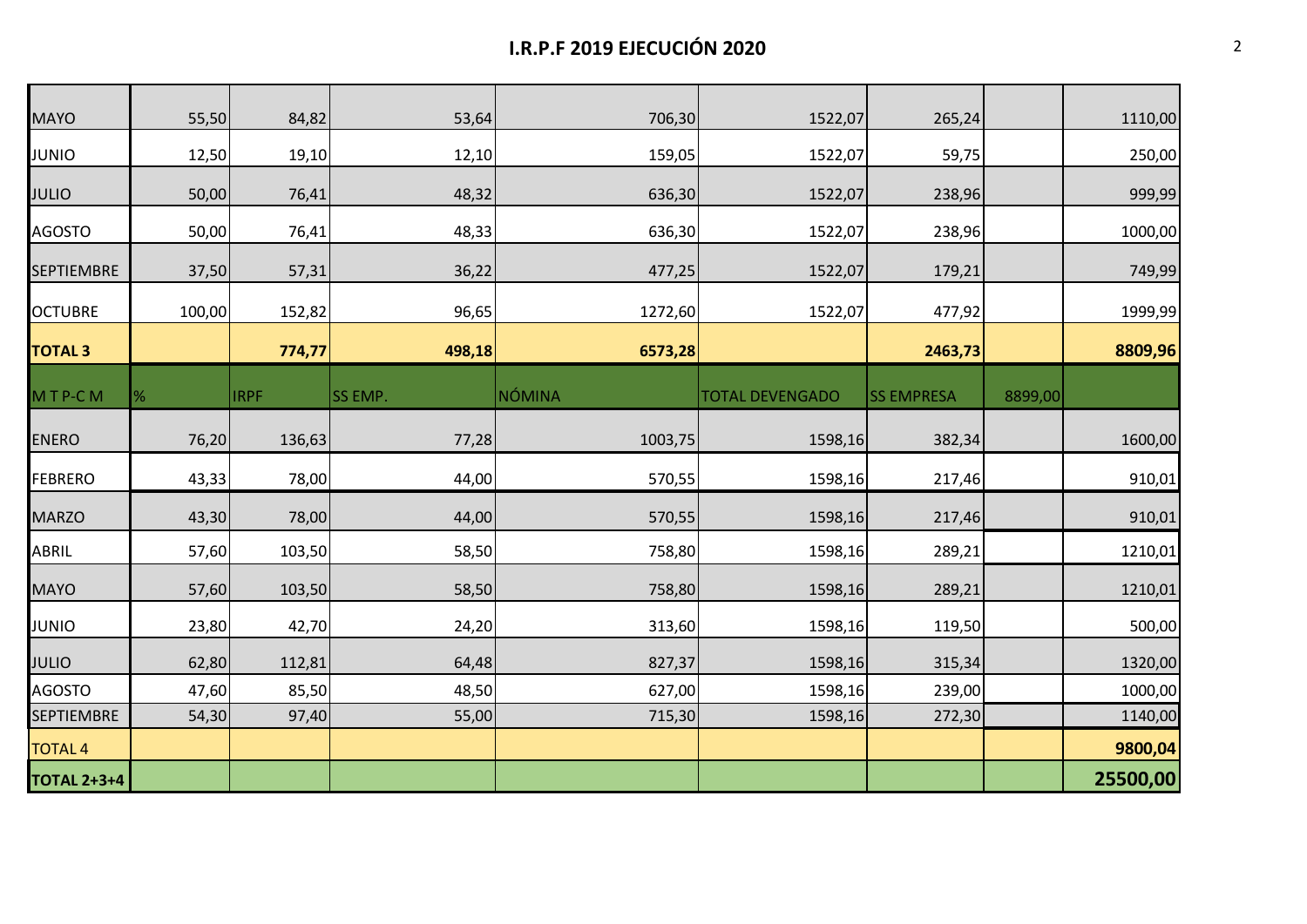#### pacto de estado contra la violencia de género ayto Málaga concedido 6.000 / TOTAL 6667 €

| PERSONAL               |                              |                   |                                    |                                  |                                       |                            |        |                              |                    | 5950         |
|------------------------|------------------------------|-------------------|------------------------------------|----------------------------------|---------------------------------------|----------------------------|--------|------------------------------|--------------------|--------------|
| <b>NOMBRE</b>          | <b>DNI</b>                   | <b>FECHA</b>      | <b>PORCENTAJE %</b>                |                                  | <b>IRPF</b>                           | SS EMPLEADC NÓMINA         |        | SUELDO BASE SS EMPRESA TOTAL |                    |              |
| C G G                  |                              | <b>JUNIO</b>      | 50,00                              |                                  | 0,00                                  | 36,22                      | 534,55 | 1141,55                      | 179,23             | 750,00       |
| PNT                    |                              | <b>JUNIO</b>      | 12,50                              |                                  | 19,10                                 | 12,10                      | 159,05 | 1522,07                      | 59,75              | 250,00       |
| MTP-CM                 |                              | <b>JUNIO</b>      | 24,30                              |                                  | 43,50                                 | 24,50                      | 320,00 | 1598,16                      | 122,00             | 510,00       |
| C G G                  |                              | <b>JULIO</b>      | 50,00                              |                                  | 0,00                                  | 36,24                      | 534,54 | 1141,55                      | 179,22             | 750,00       |
| PNT                    |                              | <b>JULIO</b>      | 50,00                              |                                  | 76,41                                 | 48,33                      | 636,30 | 1522,07                      | 238,96             | 1000,00      |
| MTP-CM                 |                              | <b>JULIO</b>      | 37,20                              |                                  | 66,50                                 | 37,00                      | 490,00 | 1598,16                      | 186,50             | 780,00       |
| C G G                  |                              | <b>AGOSTO</b>     | 23,33                              |                                  | 0,00                                  | 16,90                      | 249,42 | 1141,55                      | 83,68              | 350,00       |
| PNT                    |                              | <b>AGOSTO</b>     | 12,50                              |                                  | 19,10                                 | 12,10                      | 159,05 | 1522,07                      | 59,75              | 250,00       |
| MTP-CM                 |                              | <b>AGOSTO</b>     | 31,40                              |                                  | 56,47                                 | 31,98                      | 413,71 | 1598,16                      | 157,84             | 660,00       |
| C G G                  |                              | SEPTIEMBRE        | 20,00                              |                                  | 27,10                                 | 19,30                      | 257,96 | 1522,96                      | 95,64              | 400,00       |
| PNT                    |                              | <b>SEPTIEMBRE</b> | 12,50                              |                                  | 19,10                                 | 12,10                      | 159,05 | 1522,07                      | 59,75              | 250,00       |
|                        | <b>TOTAL GASTOS PERSONAL</b> |                   |                                    |                                  |                                       |                            |        |                              |                    | 5950,00      |
| <b>GASTOS PROYECTO</b> |                              |                   |                                    |                                  |                                       |                            |        |                              |                    | 717,00       |
|                        |                              |                   |                                    |                                  |                                       |                            |        |                              |                    |              |
| <b>EMPRESA</b>         | <b>CIF</b>                   |                   | FECHA DE FAI FECHA DE PAI CONCEPTO |                                  |                                       | Nª FACTURA CANTIDAD IM IVA |        | <b>CANTIDAD IV, BASE</b>     |                    | <b>TOTAL</b> |
| <b>EMT SAM</b>         | A29122249                    | 17/07/2020        |                                    |                                  | 17/07/2020 TRANSPORTE FW20/000802     | 188,10                     |        |                              | <b>TARJETA</b>     | 188,10       |
| <b>EMT SAM</b>         | A29122249                    | 17/07/2020        |                                    |                                  | 17/07/2020 TRANSPORTE FW20/000803     | 12,10                      |        |                              | <b>TARJETA</b>     | 12,10        |
| <b>SUPERSOL</b>        | B86310521                    | 20/05/2020        | 20/05/2020 HIGIENE                 |                                  | 2020/40638                            | 21,28                      |        |                              | <b>TARJETA</b>     | 21,28        |
| <b>COPYRAP</b>         | B93178481                    | 13/05/2020        |                                    | 15/05/2020 PROTECCIÓN 20201364/B |                                       | 170,37                     |        |                              | <b>TARJETA</b>     | 170,37       |
| <b>ANTEA</b>           | B9011375400                  | 10/06/2020        |                                    |                                  | 16/06/2020 RIESGOS LBOI fac. 29/12870 | 109,45                     |        |                              | <b>TRANSFEREN(</b> | 109,45       |
| <b>ANTEA</b>           | B9011375400                  | 10/07/2020        |                                    |                                  | 15/07/2020 RIESGOS LBOI fac. 29/12870 | 109,45                     |        |                              | <b>TRANSFEREN(</b> | 109,45       |
| <b>ANTEA</b>           | B9011375400                  | 09/08/2020        |                                    |                                  | 12/08/2020 RIESGOS LBOI fac. 29/12870 | 26,14                      |        |                              | <b>TRANSFEREN</b>  | 26,14        |
| <b>SUPERSOL</b>        | B86310521                    |                   | 15/07/2020 15/0772020 HIGIENE      |                                  | 2020/62065                            | 80,11                      |        |                              | <b>TARJETA</b>     | 80,11        |
|                        |                              |                   |                                    |                                  |                                       |                            |        |                              |                    |              |
|                        |                              |                   |                                    |                                  |                                       |                            |        |                              |                    |              |

| <b>TOTAL GASTOS</b> | 717,00  |
|---------------------|---------|
| TOTAL GASTOS A+B    | 6667,00 |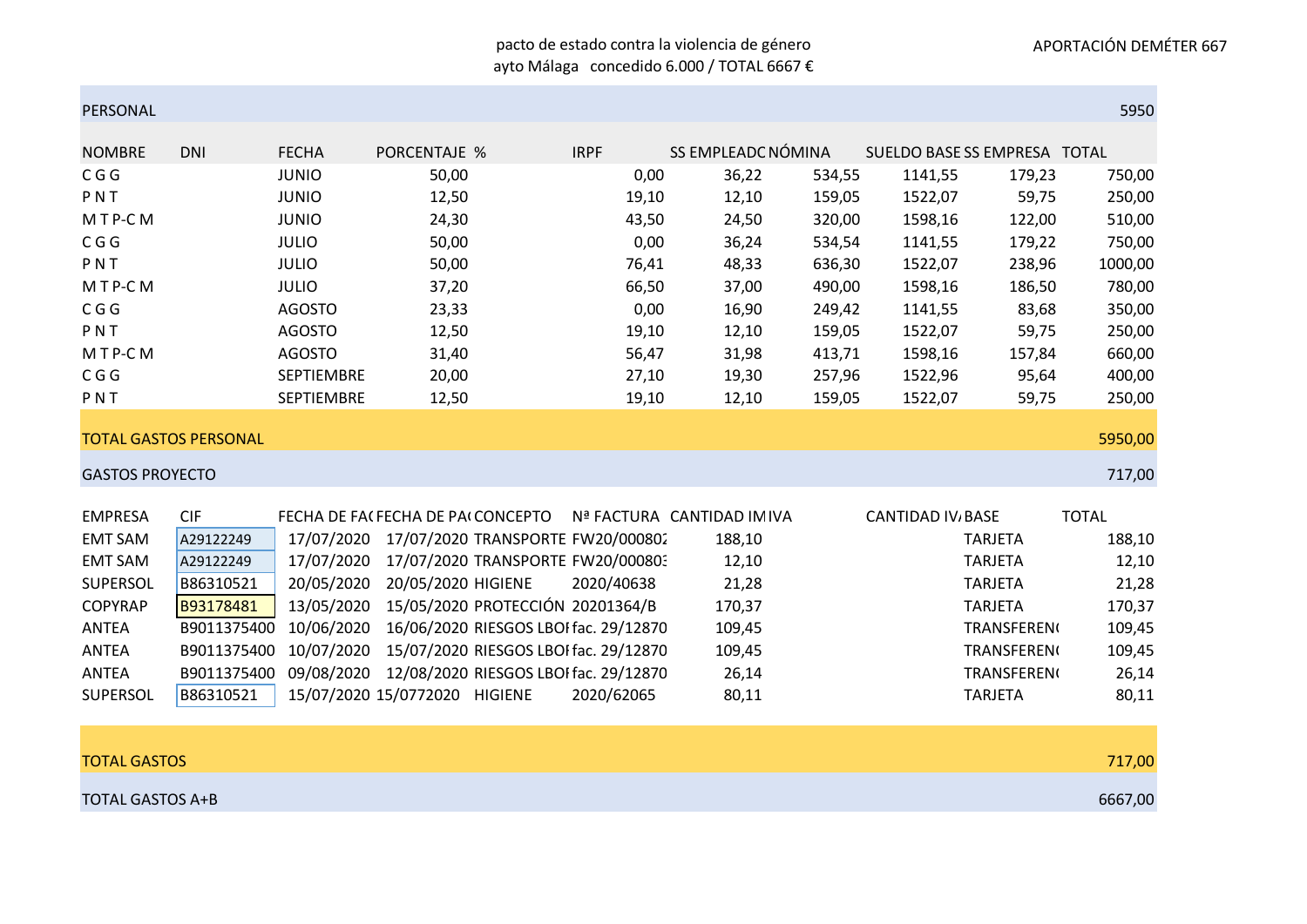PERSONAL 18.000

ř.

# **CONVENIO ÁREA DE IGUALDAD 2019**

## **ATENCIÓN E INTERVENCIÓN A MENORES VÍCTIMAS DE VIOLENCIA DE GÉNERO**

| <b>Nº ASIENTO</b>        | FECHA EMISIÓ FECHA DE PA(Nº FACTURA |                   |                                         | <b>CONCEPTO</b>                            | <b>ORGANISMO EMISOR</b>                      | <b>PRECIO/UNID IVA</b> |                               | <b>TOTAL IMPUTADO</b> |
|--------------------------|-------------------------------------|-------------------|-----------------------------------------|--------------------------------------------|----------------------------------------------|------------------------|-------------------------------|-----------------------|
| <b>GASTOS INDIRECTOS</b> |                                     |                   |                                         |                                            |                                              |                        |                               |                       |
| A-82009812               | 06/01/2020                          |                   | 14/01/2020 M01/0084195440               | TELEFONÍA E INTERNET                       | ORANGE ESPAÑA S.A.                           | 67,4379                | 14,162                        | 81,60€                |
| A-82009812               | 06/02/2020                          |                   | 13/02/2020 M01/0084227564               | TELEFONÍA E INTERNET                       | ORANGE ESPAÑA S.A.                           | 66,8181                | 14,0318                       | 80,85€                |
| A-82009812               | 06/03/2020                          |                   | 13/03/2020 M01/0084262880               | TELEFONÍA E INTERNET                       | ORANGE ESPAÑA S.A.                           | 67,2311                | 14,1185                       | 81,35€                |
| A-82009812               | 06/04/2020                          |                   | 13/04/2020 M01/0084298188               | TELEFONÍA E INTERNET ORANGE ESPAÑA S.A.    |                                              | 66,8181                | 14,0318                       | 80,85€                |
| A-82009812               | 06/05/2020                          |                   | 12/05/2020 M01/0084333127               | TELEFONÍA E INTERNET                       | ORANGE ESPAÑA S.A.                           | 216,8669               | 45,542                        | 53,55€                |
| E-93142578               | 18/02/2020                          | 18/02/2020 RECIBO |                                         |                                            | GASTOS DE MANTENIMI CENTRO RECURSOS ASOCIATI | 100                    | $\Omega$                      | 600,00€               |
| E-93142578               | 23/07/2020                          | 23/07/2020 RECIBO |                                         |                                            | GASTOS DE MANTENIMI CENTRO RECURSOS ASOCIATI | 100                    | $\Omega$                      | 600,00€               |
| POL. 4C-G-46800          | 07/10/2020                          | 08/10/2020 RECIBO |                                         | SEGURO RESPONSABILID GENERALIS ESPAÑA S.A. |                                              | 231                    | 0%                            | 231,00€               |
| 25091856Y                | 02/01/2020                          |                   | transferencia bancaria ASESORIA LABORAL |                                            | <b>BUSTOS INFANTES LUIS ALBER</b>            | 180,00                 | 10,80                         | 190,80€               |
| <b>TOTAL B</b>           |                                     |                   |                                         |                                            |                                              |                        |                               | 2.000,00€             |
| <b>TOTAL 1</b>           |                                     |                   |                                         |                                            |                                              |                        |                               | 2.000,00€             |
| <b>PERSONAL</b>          | %                                   | <b>IRPF</b>       | <b>S.S EMPL.</b>                        | <b>NOMINA</b>                              | <b>TOTAL DEVENGADO</b>                       |                        | S.S. EMPRESA CODIGO NAE TOTAL |                       |
| <b>CA. G. G.</b>         |                                     |                   |                                         |                                            |                                              |                        | 8899                          |                       |
| <b>AGOSTO</b>            | 30,00%                              | $\overline{0}$    | 21,75                                   | 320,7                                      | 1141,55                                      | 107,55                 | 8899                          | 450,00€               |
| <b>SEPTIEMBRE</b>        | 55,00%                              | 74,5              | 53,15                                   | 709,5                                      | 1141,55                                      | 262,85                 | 8899                          | 1.100,00€             |
| <b>NOVIEMBRE</b>         | 75%                                 | 101,61            | 72,45                                   | 967,46                                     | 1141,55                                      | 358,5                  | 8899                          | 1.500,02€             |
| <b>DICIEMBRE</b>         | 75%                                 | 101,6             | 72,45                                   | 967,46                                     | 1141,55                                      | 358,5                  | 8899                          | 1.500,01€             |
| <b>TOTAL 2</b>           |                                     | 277,71            | 219,8                                   | 2965,12                                    |                                              | 1087,4                 |                               | 4.550,03€             |
| <b>P.N.T.</b>            |                                     |                   |                                         |                                            |                                              |                        | 8899                          |                       |
| <b>AGOSTO</b>            | 37,50%                              | 57,31             | 36,22                                   | 477,25                                     | 1522,07                                      | 179,21                 | 8899                          | 749,99€               |
| <b>SEPTIEMBRE</b>        | 50%                                 | 76,41             | 48,33                                   | 636,3                                      | 1522,07                                      | 238,96                 | 8899                          | 1.000,00€             |
| <b>NOVIEMBRE</b>         | 100,00%                             | 152,82            | 96,65                                   | 1272,6                                     | 1522,07                                      | 477,92                 | 8899                          | 1.999,99€             |
| <b>DICIEMBRE</b>         | 100,00%                             | 152,82            | 96,65                                   | 1272,6                                     | 1522,07                                      | 477,92                 | 8899                          | 1.999,99€             |
| <b>TOTAL 3</b>           |                                     | 439,36            | 277,85                                  | 3658,75                                    |                                              | 1374,01                |                               | 5.749,97€             |
| MTP-CM                   |                                     |                   |                                         |                                            |                                              |                        | 8899                          |                       |
| <b>AGOSTO</b>            | 21,00%                              | 37,34             | $\overline{21}$                         | 276,66                                     | 1598,16                                      | 105                    | 8899                          | 440,00€               |
| <b>SEPTIEMBRE</b>        | 45,70%                              | 81,91             | 46,48                                   | 602,07                                     | 1598,16                                      | 229,54                 | 8899                          | 960,00€               |
| <b>OCTUBRE</b>           | 100,00%                             | 179,31            | 101,48                                  | 1317,37                                    | 1598,16                                      | 501,84                 | 8899                          | 2.100,00€             |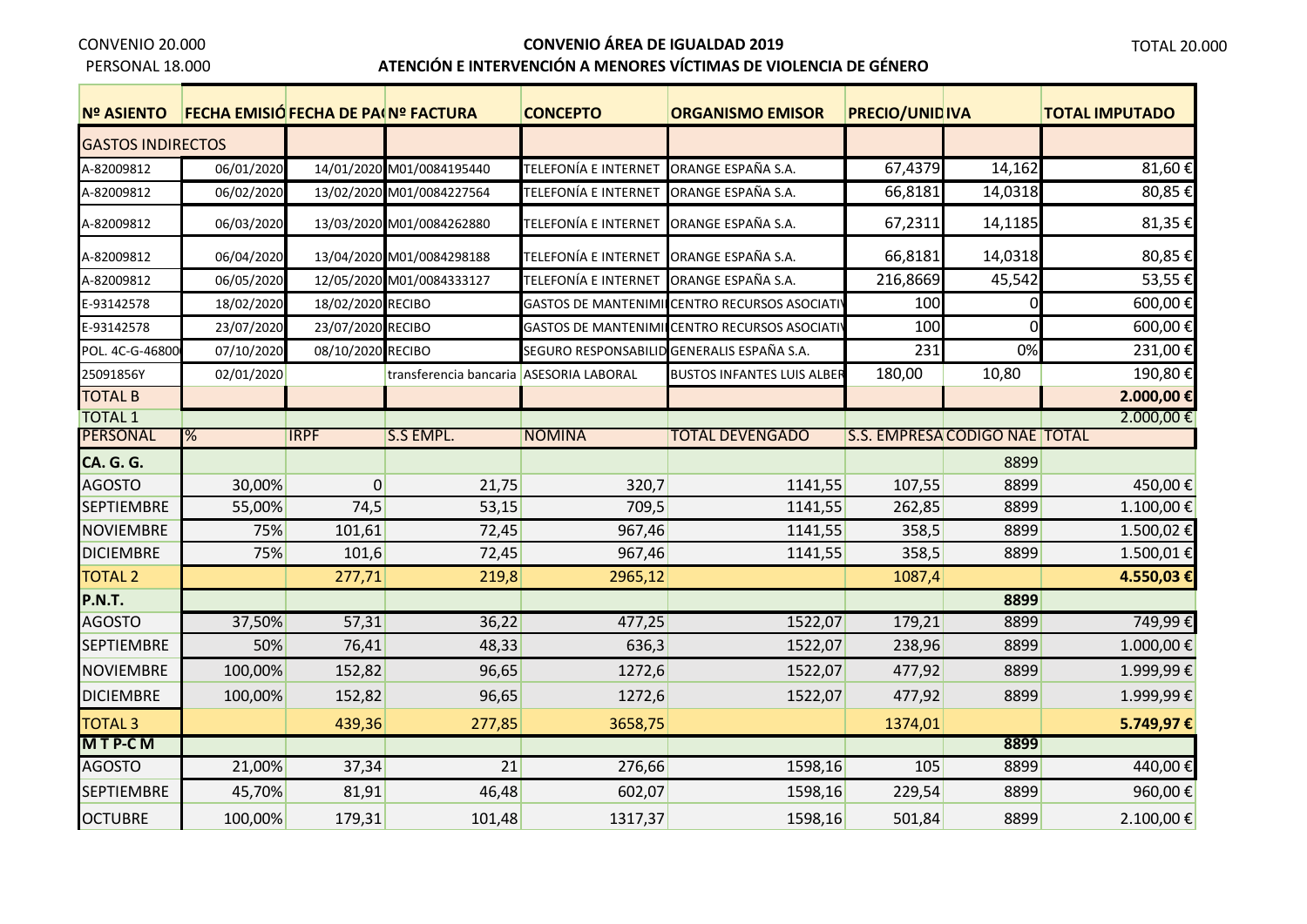**CONVENIO ÁREA DE IGUALDAD 2019 ATENCIÓN E INTERVENCIÓN A MENORES VÍCTIMAS DE VIOLENCIA DE GÉNERO**

#### CONVENIO 20.000

PERSONAL 18.000

| <b>NOVIEMBRE</b> | 100,00% | 179,31     | 101,48 | 1317,37 | 1598,16 | 501,84  | 8899 | 2.100,00€   |
|------------------|---------|------------|--------|---------|---------|---------|------|-------------|
| <b>DICIEMBRE</b> | 100,00% | 179,31     | 101,48 | 1317,37 | 1598,16 | 501,84  | 8899 | 2.100,00€   |
| <b>TOTAL 4</b>   |         | 657,18     | 371,92 | 4830,84 |         | 1840,06 |      | 7.700.00 €  |
| TOTAL $2+3+4$    |         | 05/10/1903 |        |         |         |         |      | 18.000,00€  |
| TOTAL 1+4        |         |            |        |         |         |         |      | 20.000,00 € |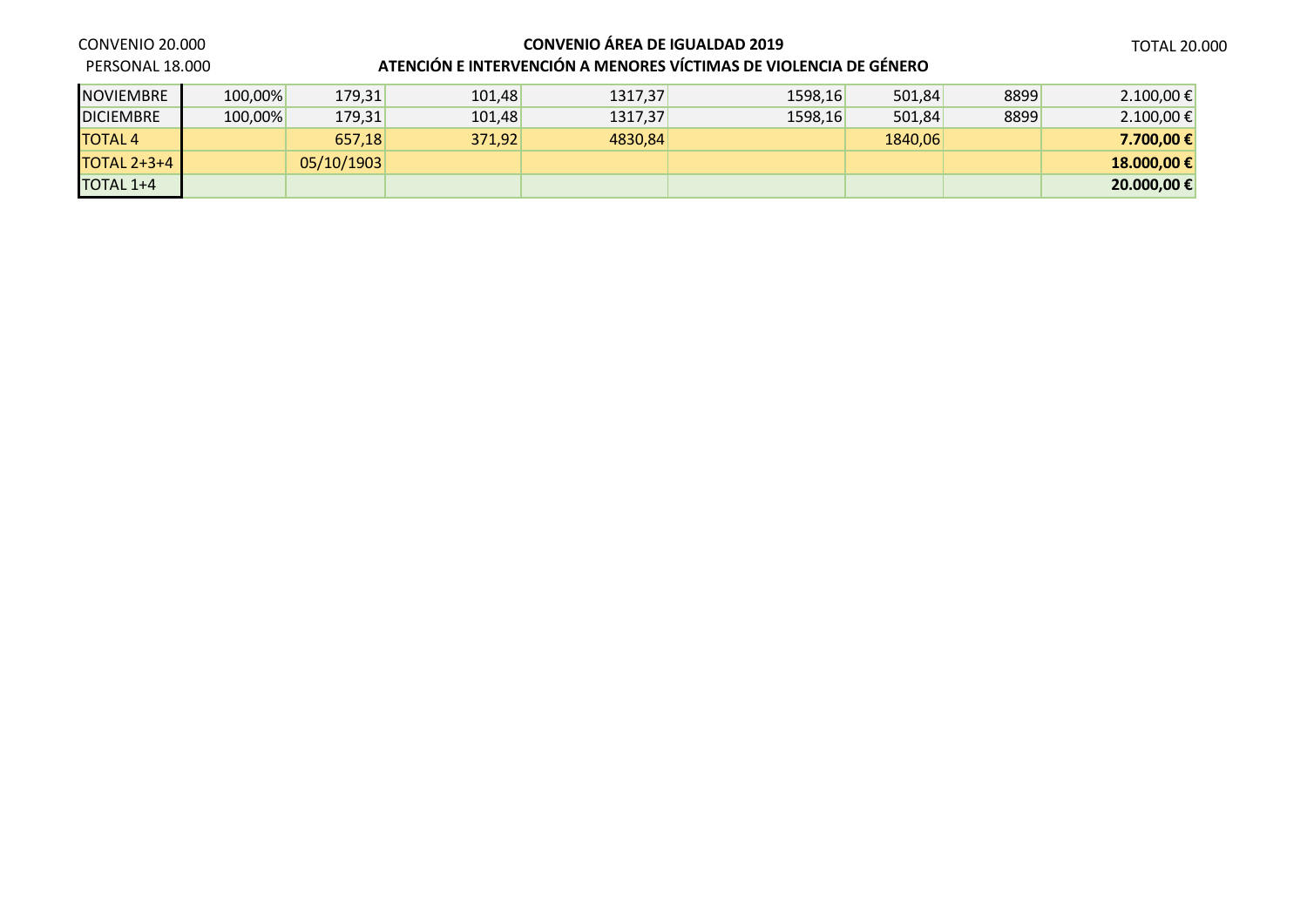coste proyecto: 5. 456 **VOLUNTARIADO VIOLETA 2020** AYUNTAMIENTO DE MÁLAGA: 4900,88 APORTACIÓN DEMÉTER POR LA IGUALDAD: 555,12

| <b>Nº ASIENTO</b>          |                   | <b>FECHA EMISIÓN FECHA DE PAGO Nº FACTURA</b> |                           | <b>CONCEPTO</b>               | <b>ORGANISMO EMICIF</b>                |              | <b>IVA</b>    | <b>BASE</b>        | <b>TOTAL</b>    |
|----------------------------|-------------------|-----------------------------------------------|---------------------------|-------------------------------|----------------------------------------|--------------|---------------|--------------------|-----------------|
| <b>MATERIAL FUNGIBLE</b>   |                   |                                               |                           |                               |                                        |              |               |                    | 210             |
|                            | 03/08/2020        | 03/08/2020                                    |                           | <b>MAT. FUNGIE Copicentro</b> |                                        | B29590312    | 9,86          | 46,95              | 56,81           |
|                            | 09/11/2020        |                                               | 10/11/2020 20203893/B     |                               | MAT. FUNGIE COPYRAP FRANQUICIAS S.L.   |              | 21%           |                    | 155,47          |
| <b>TOTAL A</b>             |                   |                                               |                           |                               |                                        |              |               |                    | 212,28          |
| <b>PUBLICIDAD</b>          |                   |                                               |                           |                               |                                        |              |               |                    | <b>TOTAL</b>    |
| B-93178481                 | 03/03/2020        |                                               | 12/05/2020 20200998/B     | <b>PUBLICIDAD</b>             | <b>COPYRAP FRANQUICIAS S.L.</b>        |              | 21%           |                    | 334,87          |
| B-92175710                 | 30/11/2020        |                                               | 09/12/2020 FNLC882005513  | <b>PUBLICIDAD</b>             | <b>CNSUR (BANNER)</b>                  |              |               |                    | 165,13          |
|                            |                   |                                               |                           |                               |                                        |              |               |                    |                 |
| <b>TOTAL B</b>             |                   |                                               |                           |                               |                                        |              |               |                    | 500             |
| <b>DIETAS TRANSPORTE</b>   |                   |                                               |                           |                               |                                        |              |               |                    | <b>TOTAL</b>    |
|                            |                   |                                               |                           |                               |                                        |              |               |                    |                 |
|                            |                   |                                               |                           |                               |                                        |              |               |                    | $\mathbf{0}$    |
| <b>TOTAL C</b>             |                   |                                               |                           |                               |                                        |              |               |                    | $\mathbf{0}$    |
| <b>SEGURO VOLUNTARIADO</b> |                   |                                               |                           |                               |                                        |              |               |                    | <b>TOTAL</b>    |
| A-28141935                 | 12/02/2020        |                                               | 12/03/2020 NO PROCEDE     |                               | <b>SEGURO VOL MAPFRE SEGUROS</b>       |              |               |                    | 154             |
| A-28141935                 | 13/10/2020        |                                               | 19/10/2020 NO PROCEDE     |                               | <b>SEGURO VOL MAPFRE SEGUROS</b>       |              |               |                    | 43,8            |
| <b>TOTAL D</b>             |                   |                                               |                           |                               |                                        |              |               |                    | 197,8           |
| <b>SUMINISTROS</b>         |                   |                                               |                           |                               |                                        | <b>TOTAL</b> | <b>BASE</b>   | <b>IVA</b>         | <b>IMPUTADO</b> |
| A-82009812                 | 06/05/2020        |                                               | 13/05/2020 M01/0084195440 |                               | TELEFONÍA E IN ORANGE ESPAÑA S.A       |              | 262,41 216,87 | 45,542             | 35,89           |
| A-82009812                 | 06/06/2020        |                                               | 12/06/2020 M01/0084195440 | <b>TELEFONÍA E IN</b>         | <b>ORANGE ESPAÑA S.A</b>               |              | 222,66 184,01 | 38,6429            | 95,55           |
| A-82009812                 | 06/07/2020        |                                               | 14/07/2020 M01/0084195440 | <b>TELEFONÍA E IN</b>         | ORANGE ESPAÑA S.A                      | 144,4        | 119,34        | 25,0605            | 59,56           |
|                            |                   |                                               |                           |                               |                                        |              |               |                    |                 |
|                            |                   |                                               |                           |                               |                                        |              |               |                    |                 |
| <b>TOTAL E</b>             |                   |                                               |                           |                               |                                        |              |               |                    | 191             |
| PERSONAL                   |                   |                                               |                           |                               |                                        |              |               |                    | 4355            |
|                            |                   |                                               |                           |                               |                                        |              |               |                    |                 |
| <b>PERSONAL</b>            | <b>% APLICADO</b> | <b>IRPF</b>                                   | <b>S.S. EMPLEADO</b>      | <b>NÓMINA</b>                 | TOTAL DEVENGALS.S. EMPRES.C. NAE MESES |              |               |                    | <b>TOTAL</b>    |
| <b>ALBERTO BERENGUER R</b> | 50,00%            | 11,11€                                        | 38,00€                    | 506,93€                       | 1.112,30€                              | 193,90€      |               | 8899 JULIO         | 749,94€         |
| <b>ALBERTO BERENGUER R</b> | 50,00%            | 11,10€                                        | 35,59€                    | 509,42€                       | 1.112,30€                              | 181,30€      |               | <b>8899 AGOSTO</b> | 737,41€         |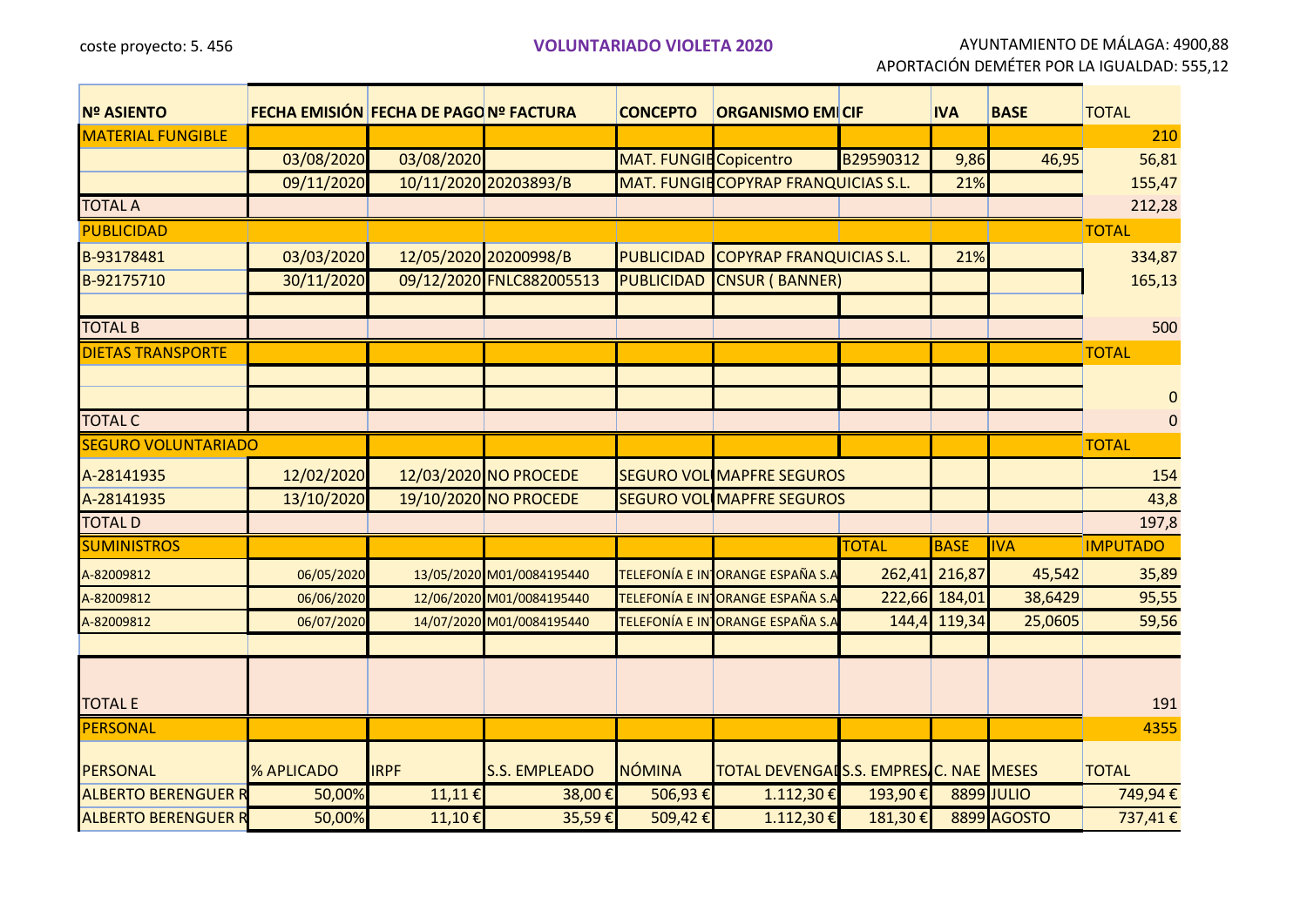#### coste proyecto: 5. 456 **VOLUNTARIADO VIOLETA 2020** AYUNTAMIENTO DE MÁLAGA: 4900,88

APORTACIÓN DEMÉTER POR LA IGUALDAD: 555,12

| <b>ALBERTO BERENGUER R</b> | 50,00% | $11,10$ €       | $35,59 \in$      | $509,42 \in$             | $1.112,30$ € | 181,30€              | 8899 SEPTIEMBRE | 737,41€    |
|----------------------------|--------|-----------------|------------------|--------------------------|--------------|----------------------|-----------------|------------|
| <b>ALBERTO BERENGUER R</b> | 50,00% | $11,10$ €       | $35,59 \in$      | 509,42 €                 | 1.112,30€    | 181,30€              | 8899 OCTUBRE    | 737,41€    |
| <b>ALBERTO BERENGUER R</b> | 50,00% | $11,10$ €       | $35,59 \in$      | 509,42 €                 | 1.112,30€    | 181,30€              | 8899 NOVIEMBRE  | 737,41€    |
| <b>ALBERTO BERENGUER R</b> | 45,50% | 9,42 $\epsilon$ | 31,00 $\epsilon$ | $453,00$ €               | $1.112,30$ € | 161,00€              | 8899 DICIEMBRE  | 654,42€    |
| <b>TOTAL F</b>             |        | $64,93 \notin$  |                  | $211,36 \in  $ #¿NOMBRE? |              | 919,10 $\varepsilon$ |                 | 4.354,00 € |
| TOTAL (A+B+C+D+E+F)        |        |                 |                  |                          |              |                      |                 | 5.455,08€  |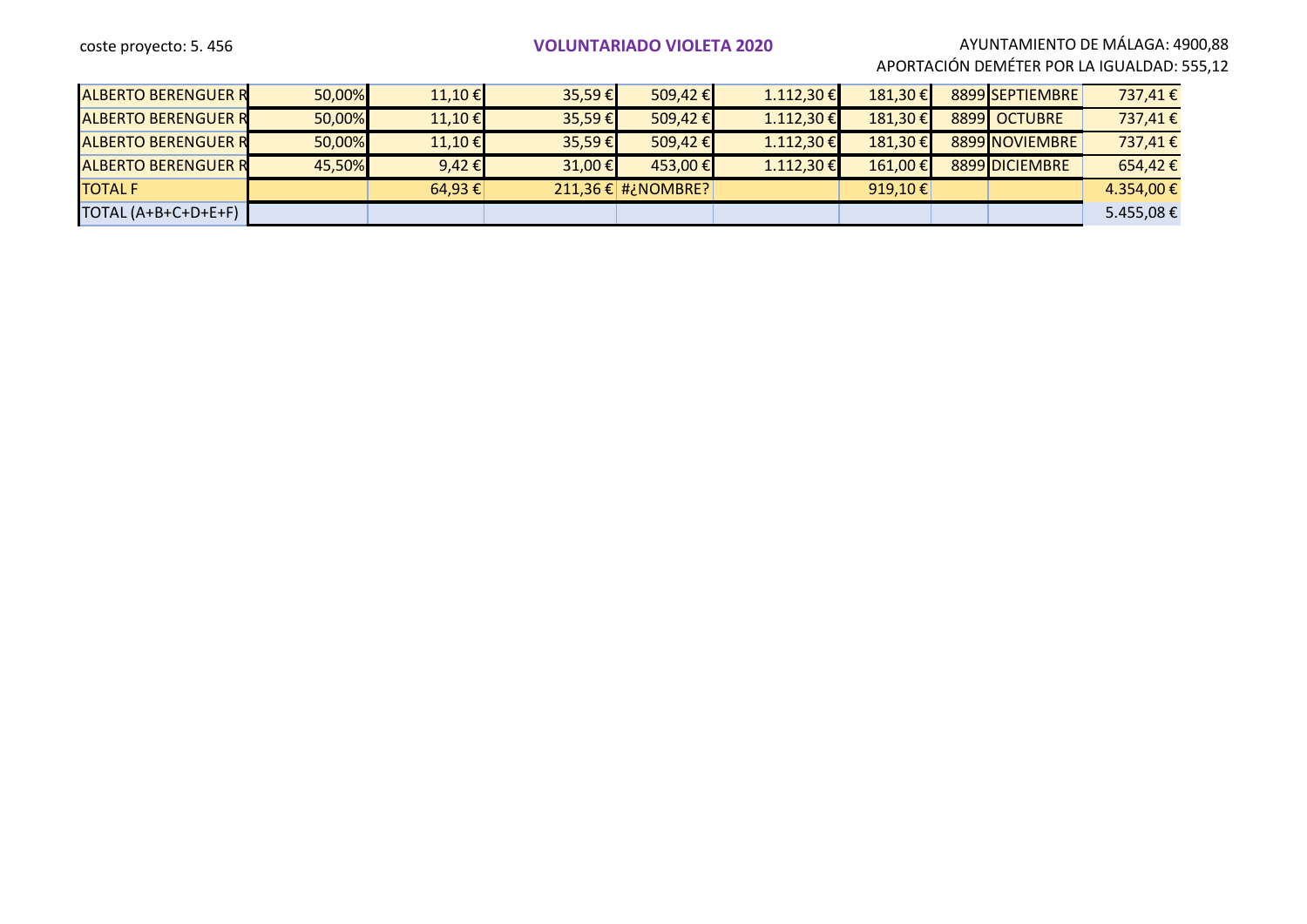| <b>GASTOS DE PERSONAL</b>   |            |                |                                     |                    |                              |                   |                          | 6.650,00€    |
|-----------------------------|------------|----------------|-------------------------------------|--------------------|------------------------------|-------------------|--------------------------|--------------|
| nombre                      | fecha      | %              | <b>IRPF</b>                         | <b>SS EMPLEADO</b> | <b>NÓMINA</b>                | <b>SS EMPRESA</b> | <b>SUELDO BASE TOTAL</b> |              |
| <b>TRB. SOCIAL</b>          | 31/12/2019 | 28,58%         | 51,6                                | 28,98              | 376                          | 143,42            | 1598,16                  | 600          |
| psicóloga                   | 31/12/2019 | 30%            | 29,75                               | 29                 | 397,86                       | 143,39            | 1522,07                  | 600          |
|                             |            |                |                                     |                    |                              |                   |                          |              |
| <b>TOTAL EJECUTADO 2019</b> |            |                |                                     |                    |                              |                   |                          | 1200         |
| <b>RESTO 2020</b>           |            |                |                                     |                    |                              |                   |                          |              |
| <b>TRB.SOCIAL</b>           | 31/01/2020 | 50%            | 89,65                               | 50,7               | 658,65                       | 251               | 1598,16                  | 1050         |
| <b>TRABAJ SOC</b>           | 29/02/2020 | 67%            | $\mathbf 0$                         | 47                 | 714                          | 239               | 1141,55                  | 1000         |
| <b>TRABAJADO</b>            | 31/03/2020 | 33,33%         | $\mathbf 0$                         | 23,5               | 357                          | 119,5             | 1141,55                  | 500          |
| <b>TRABAJADO</b>            | 30/06/2020 | 33,33%         | $\overline{0}$                      | 23,5               | 357                          | 119,5             | 1141,55                  | 500          |
| <b>PSICOLOGA</b>            | 31/01/2020 | 40%            | 61,13                               | 38,66              | 509,05                       | 191,16            | 1522,07                  | 800          |
| <b>PSICOLOGA</b>            | 29/02/2020 | 40%            | 61,13                               | 38,66              | 509,05                       | 191,16            | 1522,07                  | 800          |
| <b>PSICÓLOGA</b>            | 31/03/2020 | 20%            | 30,56                               | 19,34              | 254,5                        | 95,58             | 1522,05                  | 399,98       |
| <b>PSICÓLOGA</b>            | 30/06/2020 | 20%            | 30,56                               | 19,34              | 254,5                        | 95,58             | 1522,05                  | 399,98       |
|                             |            |                |                                     |                    |                              |                   |                          |              |
| <b>TOTAL A</b>              |            |                |                                     |                    |                              |                   |                          | 5.449,96     |
|                             |            |                |                                     |                    |                              |                   |                          |              |
| total personal              |            |                |                                     |                    |                              |                   |                          | 6.649,96     |
|                             |            |                |                                     |                    |                              |                   |                          |              |
| <b>GASTOS DIRECTOS</b>      |            |                |                                     |                    |                              |                   |                          |              |
| <b>EMPRESA</b>              | <b>CIF</b> |                | Nº FACTURA FECHA FACTURA FECHA PAGO |                    | <b>CONCEPTO</b>              | <b>IVA</b>        | <b>PRECIO</b>            | <b>TOTAL</b> |
| <b>COPYRAR FRB93178481</b>  |            | 20400007/      | 12/03/2020                          |                    | 13/03/2020 MATERIAL FUNGIBLE | 26,04             | 124                      | 150,04       |
| <b>CORREOS</b>              | A83052407  | ############   | 18/06/2020                          |                    | 18/06/2020 PUBLICIDAD        | $\mathbf{0}$      | 15,15                    | 15,15        |
| <b>CORREOS</b>              | A83052407  | ############## | 16/06/2020                          |                    | 16/06/2020 PUBLICIDAD        | $\overline{0}$    | 27,5                     | 27,5         |
| ALMACENES B93587897         |            | Nº 22541       | 19/06/2020                          |                    | 19/06/2020 MATERIAL FUNGIBLE | 0,03              | 0,13                     | 0,16         |
| <b>COPYRAR FRB93178481</b>  |            | 19206646/B     | 16/12/2019                          | 19/12/2019         |                              | 61,99             | 295,2                    | 357,19       |
|                             |            |                |                                     |                    |                              |                   |                          |              |
|                             |            |                |                                     |                    |                              |                   |                          |              |
|                             |            |                |                                     |                    |                              |                   |                          |              |
|                             |            |                |                                     |                    |                              |                   |                          |              |
| <b>TOTAL B</b>              |            |                |                                     |                    |                              |                   |                          | 550          |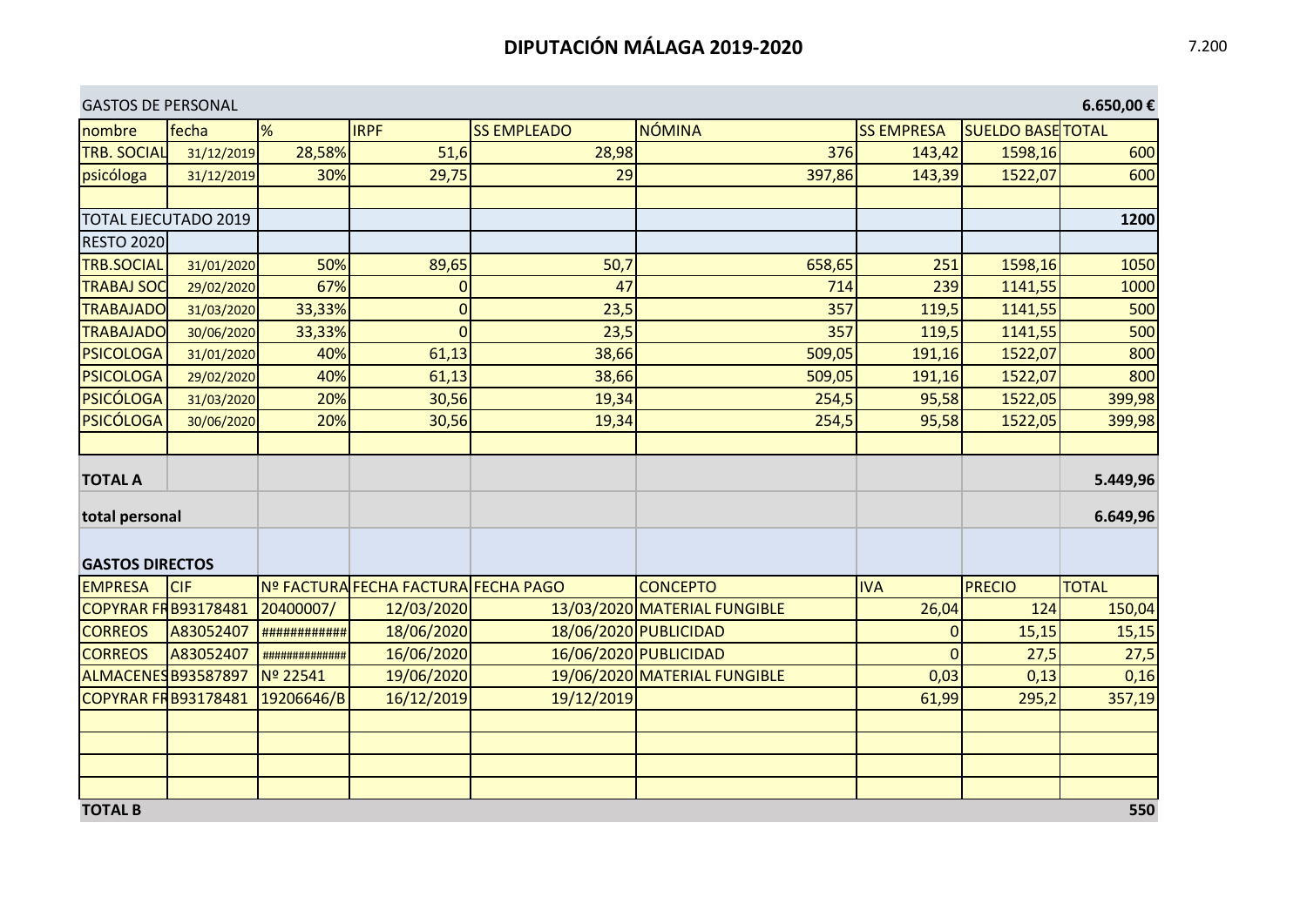| <b>MES</b>             | <b>PROFESIONAL</b>                         | $\frac{9}{6}$ | H. DEDICA IRPF |                 | <b>S. EMPLEADO</b>              | <b>NÓMINA</b>    |       | <b>TOTAL S. S EMPRESA</b> | <b>TOTAL IMPUTADO</b> |
|------------------------|--------------------------------------------|---------------|----------------|-----------------|---------------------------------|------------------|-------|---------------------------|-----------------------|
| febrero                | <b>Palmira Nuevo Toro</b>                  | $22,25$ 9/S   |                | 34              | 21,5                            | 283,15           | 338,7 | 106,35                    | 445                   |
| marzo                  | Palmira Nuevo Toro                         | $22,25$ 9/5   |                | 34              | 21,5                            | 283,15           | 338,7 | 106,35                    | 445                   |
| abril                  | <b>Palmira Nuevo Toro</b>                  | $22,25$ 9/5   |                | $\overline{34}$ | 21,5                            | 283,15           | 338,7 | 106,35                    | 445                   |
| mayo                   | Palmira Nuevo Toro                         | $22,25$ 9/S   |                | 34              | 21,5                            | 283,15           | 338,7 | 106,35                    | 445                   |
| junio                  | <b>Palmira Nuevo Toro</b>                  | $22,25$ 9/5   |                | 34              | 21,5                            | 283,15           | 338,7 | 106,35                    | 445                   |
| febrero                | M Teresa Pérez - Caballero                 |               | $21,19$ 8,4/S  | 38              | 21,5                            | 279,15           | 338,7 | 106,35                    | 445                   |
| marzo                  | M Teresa Pérez - Caballero                 | $21,19$ 8,4/S |                | 38              | 21,5                            | 279,15           | 338,7 | 106,35                    | 445                   |
| abril                  | M Teresa Pérez - Caballero                 |               | $21,19$ 8,4/S  | 38              | 21,5                            | 279,15           | 338,7 | 106,35                    | 445                   |
| mayo                   | M Teresa Pérez - Caballero                 |               | $21,19$ 8,4/S  | 38              | 21,5                            | 279,15           | 338,7 | 106,35                    | 445                   |
| junio                  | M Teresa Pérez - Caballero                 | $21,19$ 8,4/S |                | 38              | 21,5                            | 279,15           | 338,7 | 106,35                    | 445                   |
| <b>TOTAL</b>           |                                            |               | 0              | 360             | 215                             | 2811,5           | 3387  | 1063,5                    | 4450                  |
|                        | <b>GASTOS MERIENDAS Y SUMINISTROS</b>      |               |                |                 |                                 |                  |       |                           | 114,99                |
|                        | 29/01/2020 FAC 23401005060                 |               | B21053848      |                 | <b>CASH-LEPE</b>                | <b>MERIENDAS</b> |       | <b>TARJETA</b>            | 7,54                  |
|                        | 05/02/2020 FAC 2020/13881                  |               | B86310521      |                 | <b>SUPERSOL SPAIN MERIENDAS</b> |                  |       | <b>TARJETA</b>            | 20,35                 |
|                        | 10/02/2020 FAC 2020/16014                  |               | B86310521      |                 | <b>SUPERSOL SPAIN MERIENDAS</b> |                  |       | <b>TARJETA</b>            | 8,18                  |
|                        | 02/03/2020 FAC 2020/24811                  |               | B86310521      |                 | <b>SUPERSOL SPAIN MERIENDAS</b> |                  |       | <b>TARJETA</b>            | 7,05                  |
|                        | 04/03/2020 FAC 2020/25694                  |               | B86310521      |                 | <b>SUPERSOL SPAIN MERIENDAS</b> |                  |       | <b>TARJETA</b>            | 21,19                 |
|                        | 09/03/2020 FAC 2020/27826                  |               | B86310521      |                 | <b>SUPERSOL SPAIN MERIENDAS</b> |                  |       | <b>TARJETA</b>            | 9,88                  |
|                        | 01/09/2020 FAC P000799/2020                |               | 45584835P      |                 | FARMACIA MARE PROTECCIÓN COVID  |                  |       | <b>TARJETA</b>            | 40,8                  |
| <b>TOTAL</b>           |                                            |               |                |                 |                                 |                  |       |                           | 114,99                |
| <b>TOTAL GRUITOTAL</b> |                                            |               |                |                 |                                 |                  |       |                           | 4564,99               |
|                        | <b>GRUPO 2 (COLEGIO FRANCISCO DE GOYA)</b> |               |                |                 |                                 |                  |       |                           |                       |
| febrero                | Palmira Nuevo Toro                         | $22,25$ 9H/S  |                | 34              | 21,5                            | 283,15           | 338,7 | 106,35                    | 445                   |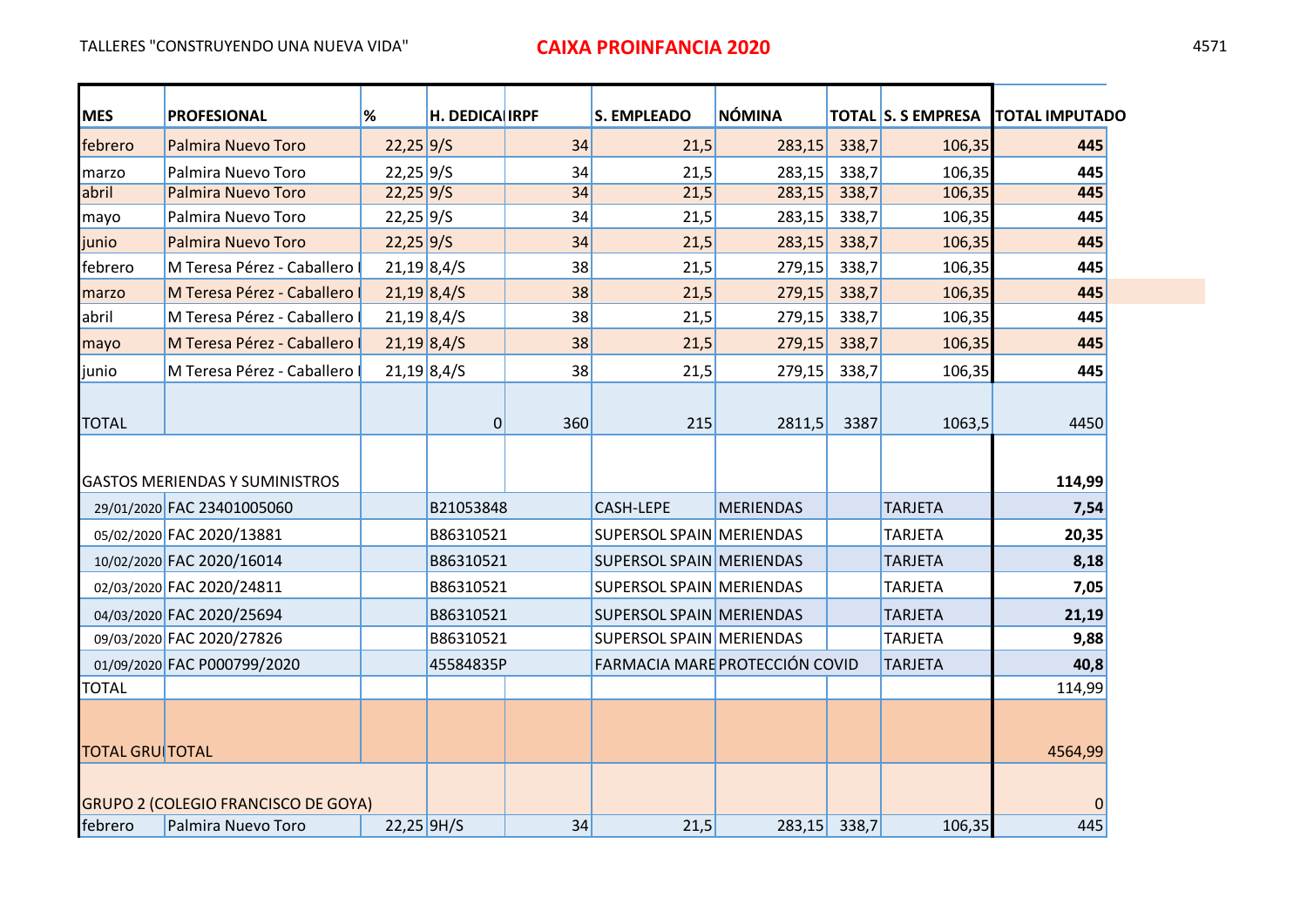| marzo                | Palmira Nuevo Toro           | $22,25$ 9H/S |               | 34  | 21,5                                         | 283,15 | 338,7 | 106,35         | 445         |
|----------------------|------------------------------|--------------|---------------|-----|----------------------------------------------|--------|-------|----------------|-------------|
| abril                | Palmira Nuevo Toro           |              | $22,25$ 9H/S  | 34  | 21,5                                         | 283,15 | 338,7 | 106,35         | 445         |
| mayo                 | Palmira Nuevo Toro           |              | $22,25$ 9H/S  | 34  | 21,5                                         | 283,15 | 338,7 | 106,35         | 445         |
| junio                | Palmira Nuevo Toro           | $22,25$ 9H/S |               | 34  | 21,5                                         | 283,15 | 338,7 | 106,35         | 445         |
| febrero              | M Teresa Pérez - Caballero   |              | $21,19$ 8,4/S | 38  | 21,5                                         | 279,15 | 338,7 | 106,35         | 445         |
| marzo                | M Teresa Pérez - Caballero I |              | $21,19$ 8,4/S | 38  | 21,5                                         | 279,15 | 338,7 | 106,35         | 445         |
| abril                | M Teresa Pérez - Caballero I |              | $21,19$ 8,4/S | 38  | 21,5                                         | 279,15 | 338,7 | 106,35         | 445         |
| mayo                 | M Teresa Pérez - Caballero I |              | $21,19$ 8,4/S | 38  | 21,5                                         | 279,15 | 338,7 | 106,35         | 445         |
| junio                | M Teresa Pérez - Caballero   |              | $21,19$ 8,4/S | 38  | 21,5                                         | 279,15 | 338,7 | 106,35         | 445         |
| <b>TOTAL</b>         |                              |              | 0             | 360 | 215                                          | 2811,5 | 3387  | 1063,5         | 4450        |
| <b>SUMINISTROS</b>   |                              |              |               |     |                                              |        |       |                | 127.05      |
|                      | 09/09/2020 FAC. FW20/001014  |              | A29122249     |     | EMPRESA MALAGU TRANSPORTE (BONO BS) TARJETA  |        |       |                | 65,36       |
|                      | 07/09/2020 FAC P000583/2020  |              | 33391149W     |     | FARMACIA F. GIL-CTERMÓMETRO INFRAROJ TARJETA |        |       |                | 49,95       |
|                      | 09/09/2020 FAC 2020/85826    |              | B86310521     |     | SUPERSOL SPAIN SUMINISTROS COVID             |        |       | <b>TARJETA</b> | 11,7        |
|                      |                              |              |               |     |                                              |        |       |                |             |
|                      |                              |              |               |     |                                              |        |       |                | $\mathbf 0$ |
|                      |                              |              |               |     |                                              |        |       |                | 0           |
|                      |                              |              |               |     |                                              |        |       |                | $\Omega$    |
|                      |                              |              |               |     |                                              |        |       |                |             |
| <b>TOTAL</b>         |                              |              |               |     |                                              |        |       |                | 127,01      |
| <b>TOTAL GRUPO 2</b> |                              |              |               |     |                                              |        |       |                | 4577,01     |
| total grupos         |                              |              |               |     |                                              |        |       |                | 9142        |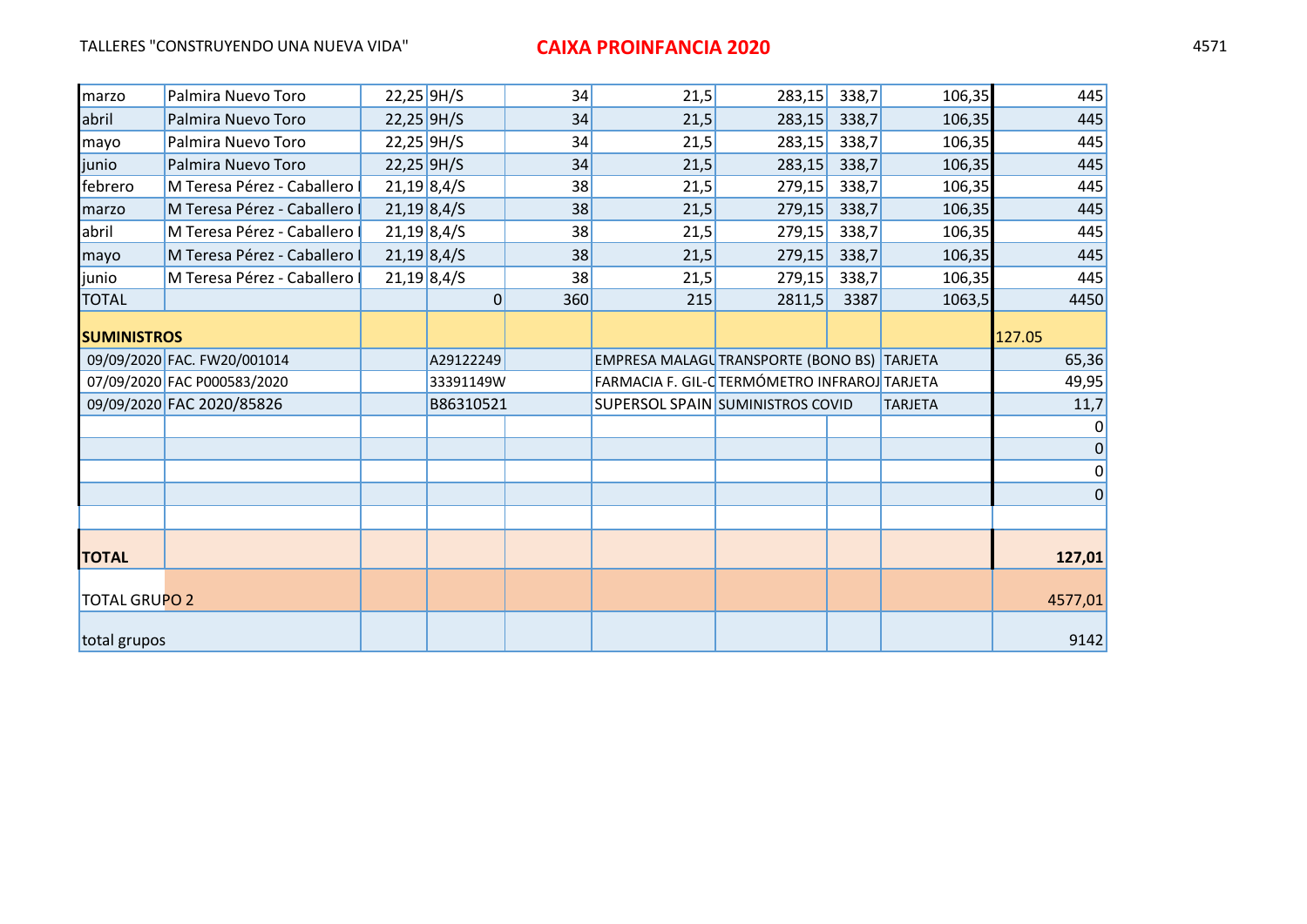#### HILVANANDO EMOCIONES 2020 cultura: 1296

| <b>GASTOS DE PERSONAL</b>    |                          |                       |                           |                                                |                                  |                            |                   |              | 1151                |
|------------------------------|--------------------------|-----------------------|---------------------------|------------------------------------------------|----------------------------------|----------------------------|-------------------|--------------|---------------------|
| <b>PROFESIONAL</b>           | %                        | <b>IRPF</b>           | S.S. EMPLEADO             | NÓMINA                                         | TOTAL DEVENGS.S. EMPRESA         |                            | <b>CODIGO NAE</b> | <b>FECHA</b> | <b>TOTAL</b>        |
| CARLOS GARCÍA GARCÍA         | 12,50%                   | 16,93                 | 12,1                      | 161,25                                         | 1522,96                          | 59,72                      | 8899              | 30/09/2020   | 250                 |
| CARLOS GARCÍA GARCÍA         | 12,50%                   | 16,93                 | 12,1                      | 161,25                                         | 1522,96                          | 59,72                      | 8899              | 30/10/2020   | 250                 |
| CARLOS GARCÍA GARCÍA         | 12,50%                   | 16,93                 | 12,1                      | 161,25                                         | 1522,96                          | 59,72                      | 8899              | 30/11/2020   | 250                 |
| ALBERTO BERENGUER RUI        | 16,95%                   | 3,79                  | 12,06                     | 172,69                                         | 1.112,30                         | 61,46                      | 8899              | 30/10/2020   | 250                 |
| <b>ALBERTO BERENGUER RUI</b> | 10,23%                   | 2,2                   | 7,5                       | 104,2                                          | 1.112,30                         | 37,1                       | 8899              | 30/11/2020   | 151                 |
| <b>TOTAL A</b>               |                          | 56,78                 | 55,86                     | 760,64                                         |                                  | 277,72                     |                   |              | 1151                |
| <b>GASTOS DIRECTOS</b>       |                          |                       |                           |                                                |                                  |                            |                   |              | 170,6               |
| <b>CIF</b>                   | FECHA EMISIÓN FECHA PAGO |                       | <b>Nº FACTURA</b>         | <b>CONCEPTO</b>                                | <b>EMPRESA</b>                   | <b>FORMA DE PAGO</b>       | <b>TOTAL</b>      | <b>IVA</b>   | <b>TOTAL IMPUTA</b> |
| B-93178481                   | 09/11/2020               | 10/11/2020 20203893/B |                           | MATERIAL FUNGIBLE                              | <b>COPYRAP FRAN TRASFERENCIA</b> |                            |                   | 21%          | 70,6                |
| B-93178481                   | 09/11/2020               | 10/11/2020 20203898/B |                           | PUBLICIDAD                                     |                                  | COPYRAP FRAN TRANSFERENCIA |                   | 21%          | 100                 |
| <b>TOTAL B</b>               |                          |                       |                           |                                                |                                  |                            |                   |              | 170,6               |
| <b>GASTOS INDIRECTOS</b>     |                          |                       |                           |                                                |                                  |                            |                   |              | 120                 |
| <b>CIF</b>                   | FECHA EMISIÓN FECHA PAGO |                       | <b>Nº FACTURA</b>         | <b>CONCEPTO</b>                                | <b>EMPRESA</b>                   | <b>FORMA DE PAGO</b>       | <b>TOTAL</b>      | <b>IVA</b>   | <b>TOTAL IMPUTA</b> |
| A-82009812                   | 06/09/2020               |                       | 15/09/2020 M01/0084473439 | TELEFONÍA E INTERNE ORANGE ESPAÍ TRANSFERENCIA |                                  |                            | 81,1              | 21%          | 15,88               |
| A-82009812                   | 06/10/2020               |                       | 14/10/2020 M01/0084506159 | TELEFONÍA E INTERNE ORANGE ESPAÍ TRANSFERENCIA |                                  |                            |                   | 21%          | 92,84               |
| A-82009812                   | 06/11/2020               |                       | 12/11/2020 M01/0084540891 | TELEFONÍA E INTERNE ORANGE ESPAÑ TRANSFERENCIA |                                  |                            |                   | 21%          | 11,28               |
| <b>TOTAL C</b>               |                          |                       |                           |                                                |                                  |                            |                   |              | 120                 |
|                              |                          |                       |                           |                                                |                                  |                            |                   |              |                     |
| TOTAL A+B+C                  |                          |                       |                           |                                                |                                  |                            |                   |              | 1.441,60 €          |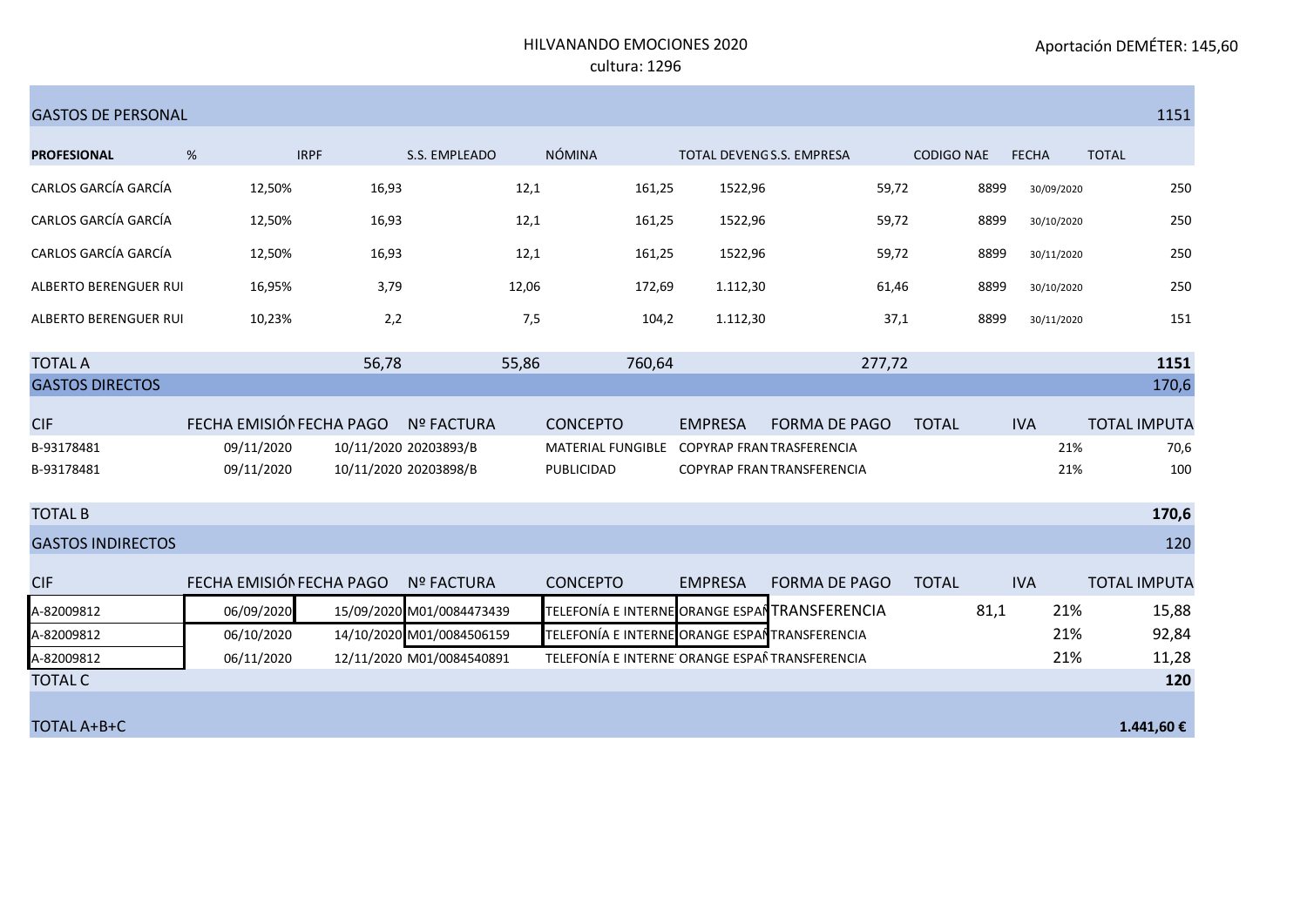# 4883 **PARTICIPEMOS EN IGUALDAD 2020** aportación DEMÉTER

| GASTOS DE PERSONAL Carlos García García Trabajador social Grupo 2 DNI 74876779A |              |             |                                      |                                          |                                   |                             |                   |                          | 3905                  |
|---------------------------------------------------------------------------------|--------------|-------------|--------------------------------------|------------------------------------------|-----------------------------------|-----------------------------|-------------------|--------------------------|-----------------------|
| <b>PROFESIONAL</b>                                                              | %            | <b>IRPF</b> | S.S. EMPLEADO                        | <b>NÓMINA</b>                            | TOTAL DEVENGA S.S. EMPRESA        |                             | <b>CODIGO NAE</b> | <b>FECHA</b>             | <b>TOTAL</b>          |
| Carlos García García                                                            | 12,5         | 16,93       | 12,1                                 | 161,25                                   | 1522,96                           | 59,71                       | 8899              | sep-20                   | 249,99                |
| Carlos García García                                                            | 5,8          | 7,5         | 5                                    | 76                                       | 1522,96                           | 28,06                       | 8899              | $dic-20$                 | 116,56                |
| <b>TOTAL</b>                                                                    |              | 24,43       | 17,1                                 | 237,25                                   |                                   | 87,77                       |                   |                          | 366,55                |
| GASTOS DE PERSONAL Alberto Berenguer Ruiz                                       |              |             |                                      | Pedagogo grupo 1 DNI 53373693P           |                                   |                             |                   |                          |                       |
| <b>PROFESIONAL</b>                                                              | %            | <b>IRPF</b> | S.S. EMPLEADO                        | <b>NÓMINA</b>                            | <b>TOTAL DEVENGA S.S. EMPRESA</b> |                             | <b>CODIGO NAE</b> | <b>FECHA</b>             | <b>TOTAL</b>          |
| <b>ALBERTO BERENGUER RUIZ</b>                                                   | 50           | 11,12       | 38,09                                | 506,93                                   | 1.112,30                          | 193,84                      | 8899              | jul-20                   | 749,98                |
| ALBERTO BERENGUER RUIZ                                                          | 50           | 11,12       | 35,59                                | 509,43                                   | 1.112,30                          | 181,3                       | 8899              | ago-20                   | 737,44                |
| ALBERTO BERENGUER RUIZ                                                          | 50           | 11,12       | 35,59                                | 509,43                                   | 1.112,30                          | 181,3                       | 8899              | $sep-20$                 | 737,44                |
| ALBERTO BERENGUER RUIZ                                                          | 33           | 7,5         | 23,5                                 | 336,3                                    | 1.112,30                          | 120,15                      | 8899              | oct-20                   | 487,45                |
| ALBERTO BERENGUER RUIZ                                                          | 33           | 7,5         | 23,5                                 | 336,3                                    | 1.112,30                          | 120,15                      | 8899              | $nov-20$                 | 487,45                |
| <b>ALBERTO BERENGUER RUIZ</b>                                                   | 22,9         | 4,49        | 16                                   | 233                                      | 1.112,30                          | 83                          | 8899              | $dic-20$                 | 336,49                |
| <b>TOTAL</b>                                                                    |              | 52,85       | 172,27                               | 2431,39                                  |                                   | 879,74                      |                   |                          | 3536,25               |
| <b>TOTAL A</b>                                                                  |              | 77,28       | 189,37                               | 2668,64                                  |                                   | 967,51                      |                   |                          | 3902,8                |
| GASTOS DIRECTOS (material fungible y publicidad)                                |              |             |                                      |                                          |                                   |                             |                   |                          | 626,423               |
| <b>PROVEEDOR</b>                                                                | <b>ORDEN</b> | <b>CIF</b>  | <b>CONCEPTO</b>                      | <b>Nº FACTURA</b>                        |                                   | FECHA EMISIÓN FORMA DE PAGO | FECHA DE PAGO     | <b>CANTIDAD IM TOTAL</b> |                       |
| <b>COPYRAP FRANQUICIAS SL</b>                                                   |              |             | B-93178481 MATERIAL FUNGI 20203894/B |                                          |                                   | 09/11/2020 TRANSFERENCIA    | 10/11/2020        | 219,8                    | 219,80€               |
| SUPERSOL                                                                        |              | B86310521   | HIGIENE COVID 2020/108011            |                                          | 05/11/2020 TARJETA                |                             | 05/11/2020        | 8,82                     | 8,82€                 |
| CM SUR                                                                          |              |             |                                      | B-92175710 PUBLIREPORTAJE FNLC0882005513 |                                   | 30/11/2020 TRANSFERENCIA    |                   | 09/12/2020 PARTE PROI    | 400,00€               |
|                                                                                 |              |             |                                      |                                          |                                   |                             |                   |                          | $0,00 \in$            |
|                                                                                 |              |             |                                      |                                          |                                   |                             |                   |                          | $0,00 \in$            |
| <b>TOTAL B</b>                                                                  |              |             |                                      |                                          |                                   |                             |                   |                          | 628,62€               |
| <b>GASTOS INDIRECTOS</b>                                                        |              |             |                                      |                                          |                                   |                             |                   |                          | 250                   |
| <b>CIF</b>                                                                      |              |             | FECHA EM FECHA PAC Nº FACTURA        | <b>CONCEPTO</b>                          | <b>EMPRESA</b>                    | <b>FORMA DE PAGC TOTAL</b>  |                   | <b>IVA</b>               | <b>TOTAL IMPUTADC</b> |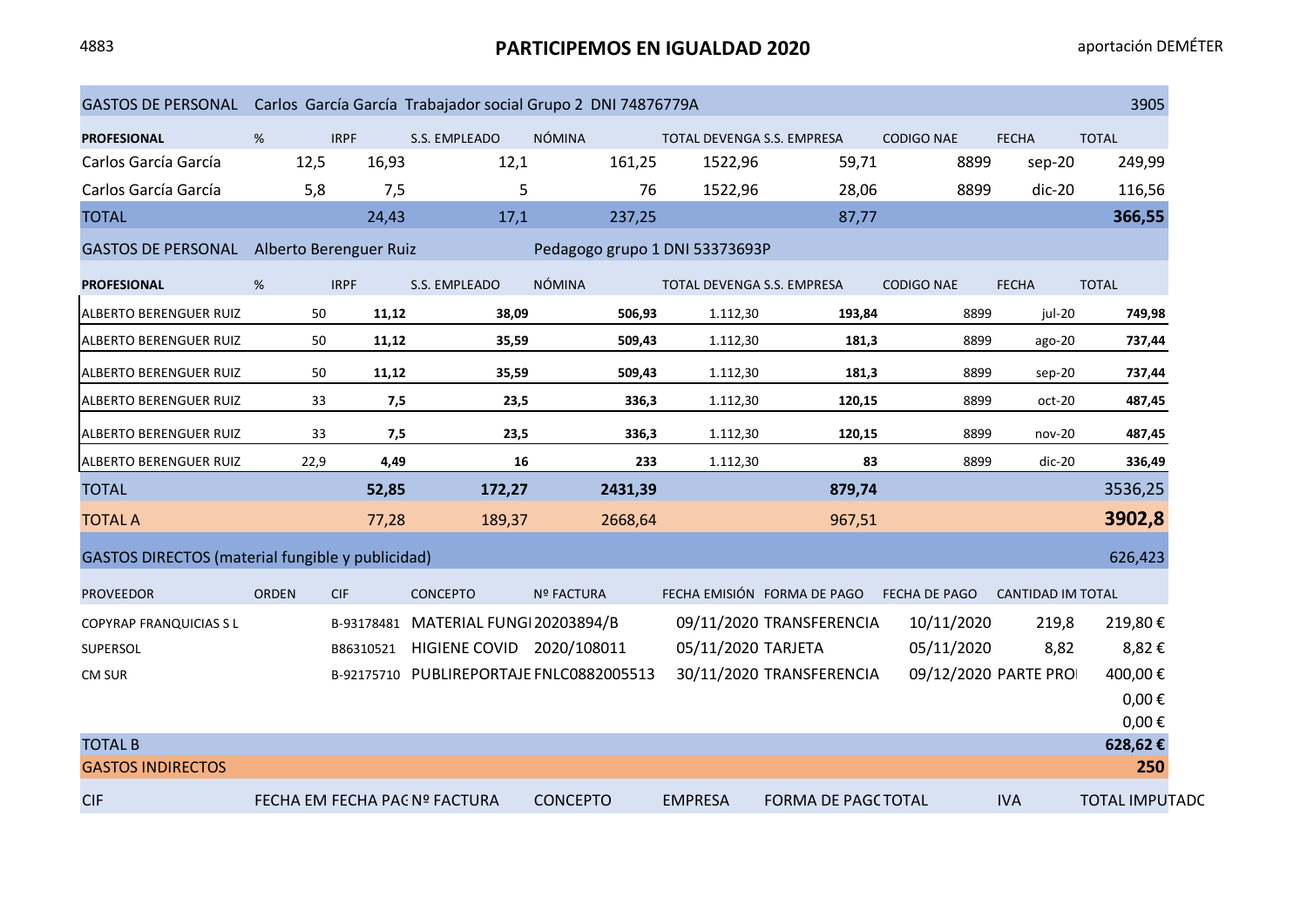4883 **PARTICIPEMOS EN IGUALDAD 2020** aportación DEMÉTER

| A-82009812            | 06/07/2020 |                           | 14/07/2020 M01/0084392457         |                 |                | TELEFONÍA E INTERNIORANGE ESPAÑATRANSFERENCIA    | 144,40 | 21%  | 84,84                 |
|-----------------------|------------|---------------------------|-----------------------------------|-----------------|----------------|--------------------------------------------------|--------|------|-----------------------|
| A-82009812            | 06/08/2020 |                           | 13/08/2020 M01/0084437762         |                 |                | TELEFONÍA E INTERNIORANGE ESPAÑATRANSFERENCIA    | 99,94  | 21%  | 99,94                 |
| A-82009812            | 06/09/2020 |                           | 15/09/2020 M01/0084473439         |                 |                | TELEFONÍA E INTERNIORANGE ESPAÑATRANSFERENCIA    | 81,10  | 21%  | 65,22                 |
| <b>TOTAL C</b>        |            |                           |                                   |                 |                |                                                  |        |      | 250,00                |
| <b>GASTOS GESTION</b> |            |                           |                                   |                 |                |                                                  |        |      | 100                   |
| <b>CIF</b>            |            |                           | FECHA EM FECHA PAC Nº FACTURA     | <b>CONCEPTO</b> | <b>EMPRESA</b> | FORMA DE PAGC TOTAL                              | IVA    |      | <b>TOTAL IMPUTADC</b> |
| San Jose, CA95113     |            |                           | 04/07/2020 04/07/2020 INV29448055 |                 |                | VIDEOCONFERENCZOOM Video Communications I        | 13,99  | 2,94 | 16,93                 |
| San Jose, CA95113     | 05/08/2020 |                           | 05/08/2020 INV34646659            |                 |                | VIDEOCONFERENCZOOM Video Communications I        | 13,99  | 2,94 | 16,93                 |
| San Jose, CA95113     | 05/09/2020 |                           | 05/09/2020 INV39691304            |                 |                | VIDEOCONFERENCZOOM Video Communications I        | 13,99  | 2,94 | 16,93                 |
| San Jose, CA95113     | 04/10/2020 | 04/10/2020 INV            |                                   |                 |                | VIDEOCONFEREN(ZOOM Video Communications I        | 13,99  | 2,94 | 16,93                 |
| San Jose, CA95113     |            | 04/11/2020 04/11/2020 INV |                                   |                 |                | VIDEOCONFEREN(ZOOM Video Communications I        | 13,99  | 2,94 | 16,93                 |
| San Jose, CA95113     |            | 04/12/2020 04/12/2020 INV |                                   |                 |                | <b>VIDEOCONFEREN(ZOOM Video Communications I</b> | 13,99  | 2,94 | 16,93                 |
|                       |            |                           |                                   |                 |                |                                                  |        |      | 0,00                  |
| <b>TOTAL D</b>        |            |                           |                                   |                 |                |                                                  |        |      | 101,58                |
| TOTAL A+B+C+D         |            |                           |                                   |                 |                |                                                  |        |      | 4883,00               |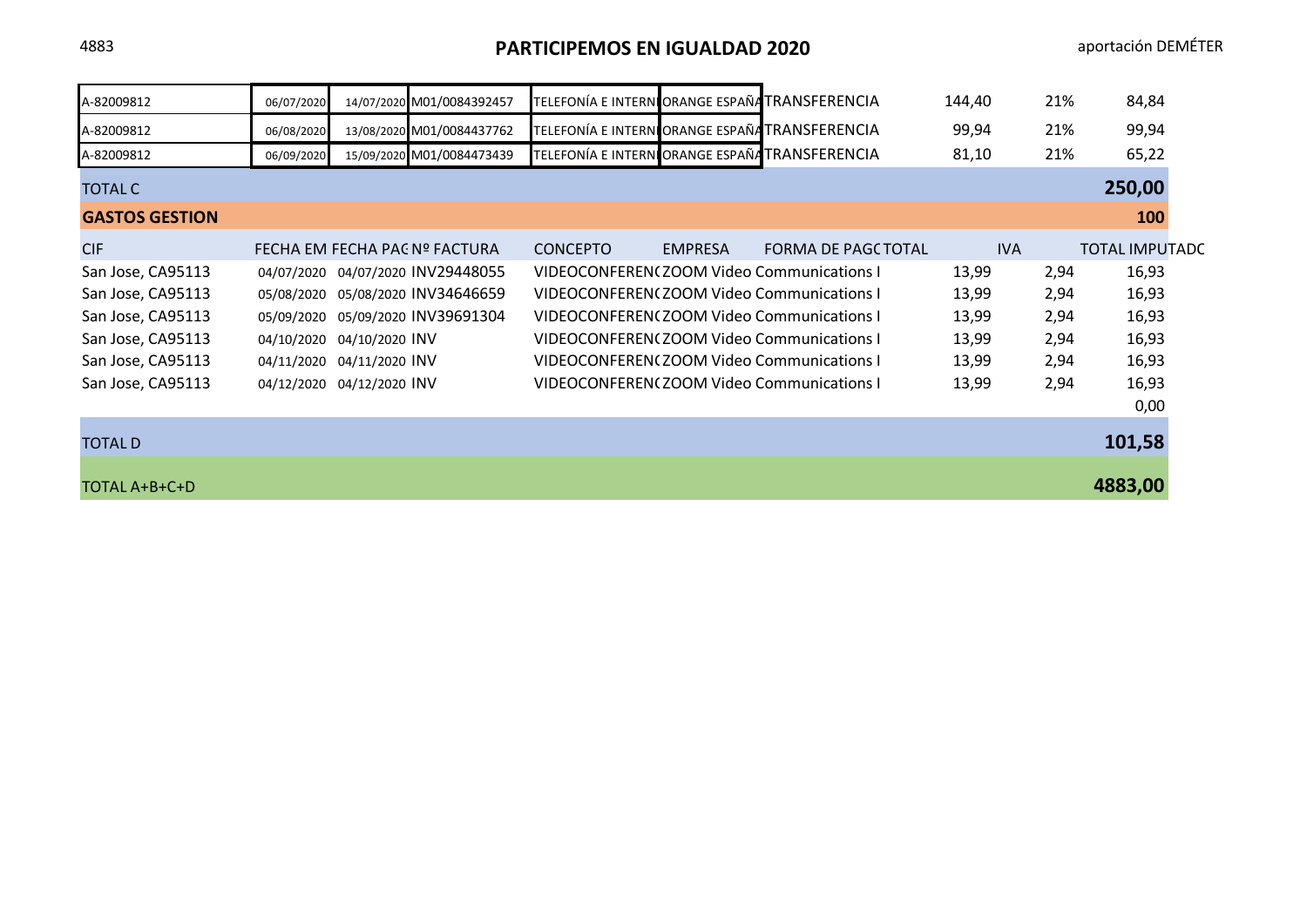#### AYTO MÁLAGA

#### ACCESIBILIDAD 1.245,00

| personal                        |               |                                                    |              |                 |             |                                                                |        |                           |                              |                    |
|---------------------------------|---------------|----------------------------------------------------|--------------|-----------------|-------------|----------------------------------------------------------------|--------|---------------------------|------------------------------|--------------------|
| <b>NOMBRE</b>                   | <b>DNI</b>    | <b>GRUPO</b>                                       | <b>FECHA</b> | %               | <b>IRPF</b> | S.S. EMPLEAD NÓMINA                                            |        |                           | SS EMPRESA TOTAL DEVEN TOTAL |                    |
| CARLOS GARCIA GARCÍA            | 74876779A     | $\overline{2}$                                     | oct-20       | 12,50%          | 16,93       | 12,1                                                           | 161,25 | 59,7                      | 1522,96                      | 249,98             |
| CARLOS GARCIA GARCÍA 74876779A  |               | $\mathbf{2}^{\prime}$                              | $nov-20$     | 12,50%          | 16,93       | 12,1                                                           | 161,25 | 59,7                      | 1522,96                      | 249,98             |
| ALBERTO BERENGUER RUI 53373693P |               | 1                                                  | $nov-20$     | 6,70%           | 1,5         | 4,8                                                            | 68,25  | 24,45                     | 1.112,30                     | 99                 |
| ALBERTO BERENGUER RUI 53373693P |               | 1                                                  | $dic-20$     | 23,30%          | 5,2         | 16,6                                                           | 237,4  | 136,84                    | 1.112,30                     | 396,04             |
| <b>TOTAL A</b>                  |               |                                                    |              |                 | 40,56       | 45,6                                                           | 628,15 | 280,69                    |                              | 995,00             |
| <b>PUBLICIDAD</b>               |               |                                                    |              |                 |             |                                                                |        |                           |                              | 90                 |
| <b>CIF</b>                      | N FAC         | <b>PROVEEDOR</b>                                   |              | <b>CONCEPTO</b> |             | FORMA DE PA FECHA FAC FECHA PAGCIVA                            |        |                           |                              | <b>TOTAL</b>       |
| B-93178481                      | 20203898/B    | COPYRAP FRANQUICIAS S PUBLICIDAD                   |              |                 |             | TRANSFEREN(09/11/2020                                          |        | 10/11/2020                | 21%                          | 90,00              |
|                                 |               |                                                    |              |                 |             |                                                                |        |                           |                              | 0,00               |
|                                 |               |                                                    |              |                 |             |                                                                |        |                           |                              | 0,00               |
| <b>TOTAL</b>                    |               |                                                    |              |                 |             |                                                                |        |                           |                              | 90,00              |
| <b>MATERIAL FUNGIBLE</b>        |               |                                                    |              |                 |             |                                                                |        |                           |                              | 60                 |
| <b>CIF EMPRESA</b>              | <b>Nº FAC</b> | <b>PROVEEDOR</b>                                   |              | <b>CONCEPTO</b> |             | FORMA DE PAFECHA FAC. FECHA PAG(IVA                            |        |                           |                              | <b>TOTAL</b>       |
| B-93178481                      | 20203893/B    | COPYRAP FRANQUICIAS SMATERIAL FUNGIBLE             |              |                 |             | TRANSFEREN(09/11/2020)                                         |        | 10/11/2020                | 21%                          | 60,00              |
|                                 |               |                                                    |              |                 |             |                                                                |        |                           |                              | 0,00               |
|                                 |               |                                                    |              |                 |             |                                                                |        |                           |                              | 60,00              |
| <b>SUMINISTROS</b>              |               |                                                    |              |                 |             |                                                                |        |                           |                              | 100                |
| <b>CIF</b>                      |               | FECHA EMISIC FECHA PAGO Nº FACTUR/CONCEPTO EMPRESA |              |                 |             | FORMA DE PATOTAL                                               |        | <b>TOTAL</b>              | <b>IVA</b>                   | <b>TOTAL IMPUT</b> |
| A-82009812                      | 06/11/2020    |                                                    |              |                 |             | 14/11/2020 M01/0084392 TELEFONÍA E ORANGE ESPA TRANSFERENCIA   |        | <b>PARTE PROPORCIONAL</b> |                              | 60,00              |
| A-82009812                      | 06/12/2020    |                                                    |              |                 |             | 14/12/2020 M01/0084392 TELEFONÍA E   ORANGE ESPA TRANSFERENCIA |        | <b>PARTE PROPORCIONAL</b> |                              | 40,00              |
| <b>TOTAL</b>                    |               |                                                    |              |                 |             |                                                                |        |                           |                              | 100,00             |
| TOTAL A+B+C+D                   |               |                                                    |              |                 |             |                                                                |        |                           |                              | 1245,00            |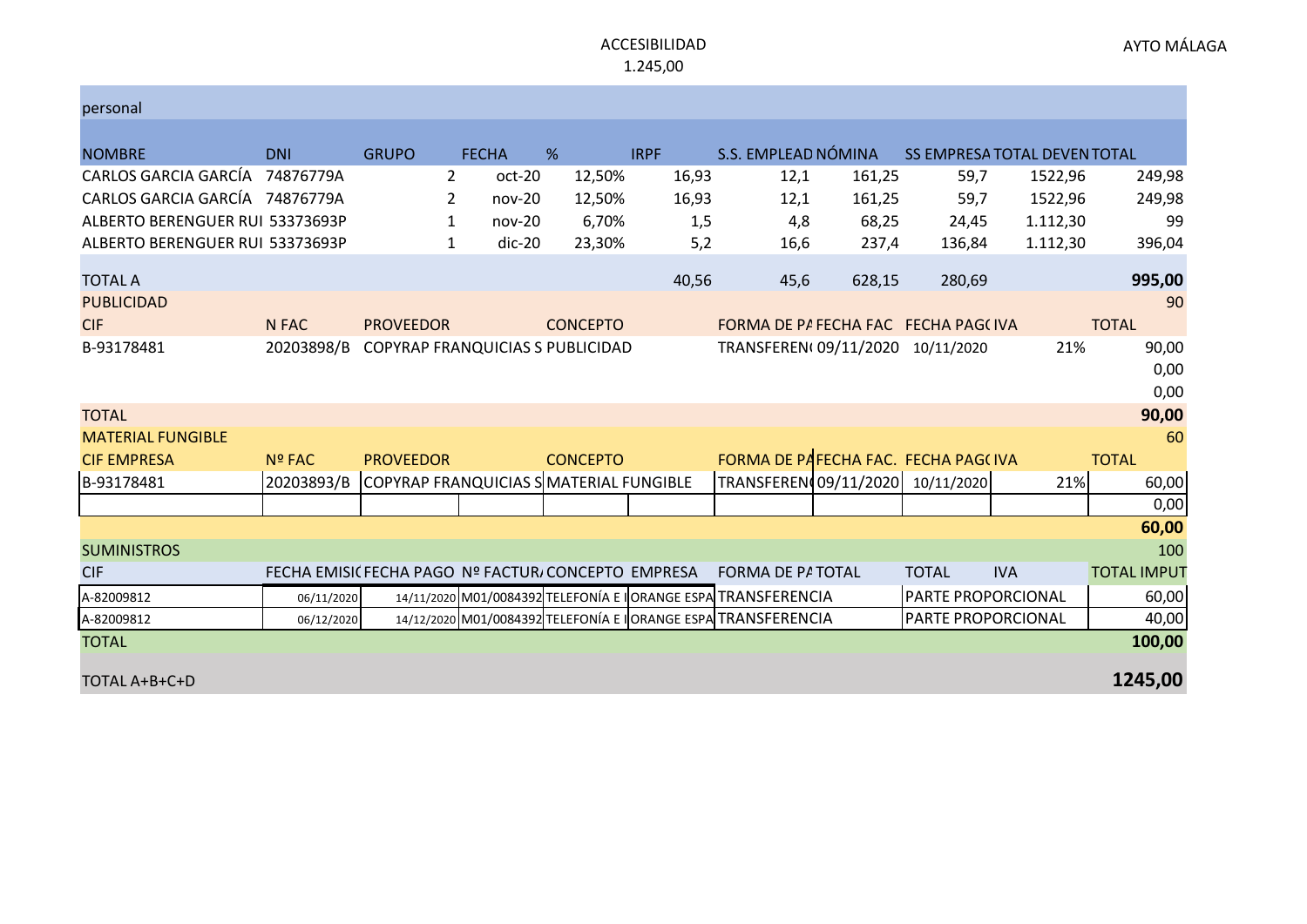| PERSONAL ICIÓN 19-20 JADAS DD HH |         |         |        |      |         | <b>CAIXA ENIO AYTO IRPF 2019 V.VIOLETA EN IGUALD SIBILIDAD 4OCIONES DE ESTADO DEMÉTER 100 20-21</b> | <b>TOTAL</b> |
|----------------------------------|---------|---------|--------|------|---------|-----------------------------------------------------------------------------------------------------|--------------|
| <b>ENERO</b>                     |         |         |        |      |         |                                                                                                     |              |
| C. G. G.                         | 1050,00 | 1050,00 | 0,00   | 0,00 |         |                                                                                                     | 2100,00      |
| P. N. T                          | 800,00  | 210,00  | 0,00   | 0,00 | 989,99  |                                                                                                     | 1999,99      |
| M T. P.-C. M                     | 0,00    | 500,00  | 0,00   | 0,00 | 1600,00 |                                                                                                     | 2100,00      |
| <b>FEBRERO</b>                   |         |         |        |      |         |                                                                                                     |              |
| C. G. G.                         | 1000,00 | 400,00  | 0,00   | 0,00 | 100,00  |                                                                                                     | 1500,00      |
| P. N. T                          | 800,00  | 210,00  | 889,99 | 0,00 | 100,00  |                                                                                                     | 1999,99      |
| M T. P.-C. M                     | 0,00    | 300,00  | 889,99 | 0,00 | 910,01  |                                                                                                     | 2100,00      |
| <b>MARZO</b>                     |         |         |        |      |         |                                                                                                     |              |
| C. G. G.                         | 500,00  | 410,00  |        | 0,00 | 590,00  |                                                                                                     | 1500,00      |
| <b>P. N. T</b>                   | 399,98  | 210,00  | 890,01 | 0,00 | 500,00  |                                                                                                     | 1999,99      |
| MT. P.-C. M.                     | 0,00    | 300,00  | 889,99 | 0,00 | 910,01  |                                                                                                     | 2100,00      |
|                                  |         |         |        | 0,00 |         |                                                                                                     | 0,00         |
| <b>ABRIL</b>                     |         |         |        |      |         |                                                                                                     |              |
| C. G. G.                         |         |         |        | 0,00 | 1500,00 |                                                                                                     | 1500,00      |
| P. N. T.                         |         |         | 889,99 | 0,00 | 1110,00 |                                                                                                     | 1999,99      |
| MT. P.-C. M.                     |         |         | 889,99 | 0,00 | 1210,01 |                                                                                                     | 2100,00      |
|                                  |         |         |        | 0,00 |         | 0,00                                                                                                | 0,00         |
| <b>MAYO</b>                      |         |         |        |      |         |                                                                                                     |              |
| C. G. G.                         |         |         |        | 0,00 | 1500,00 | 0,00                                                                                                | 1500,00      |
| P. N. T.                         |         |         | 889,99 | 0,00 | 1110,00 | 0,00                                                                                                | 1999,99      |
| MT. P.-C. M.                     |         |         | 889,99 | 0,00 | 1210,01 |                                                                                                     | 2100,00      |
|                                  |         |         |        |      |         | 0,00                                                                                                |              |
| <b>JUNIO</b>                     |         |         |        |      |         |                                                                                                     |              |
| C. G. G.                         | 500,00  |         |        | 0,00 | 250,00  | 750,00                                                                                              | 1500,00      |
| P. N. T.                         | 399,98  | 210,00  | 890,01 | 0,00 | 250,00  | 250,00                                                                                              | 1999,99      |
| MT. P.-C. M.                     |         | 200,00  | 890,00 | 0,00 | 500,00  | 510,00                                                                                              | 2100,00      |
|                                  |         |         |        |      |         | 0,00                                                                                                |              |
| <b>JULIO</b>                     |         |         |        |      |         |                                                                                                     |              |
| C. G. G.                         |         |         |        |      | 750,00  | 750,00                                                                                              | 1500,00      |
| P. N. T.                         |         |         |        | 0,00 | 999,99  | 1000,00                                                                                             | 1999,99      |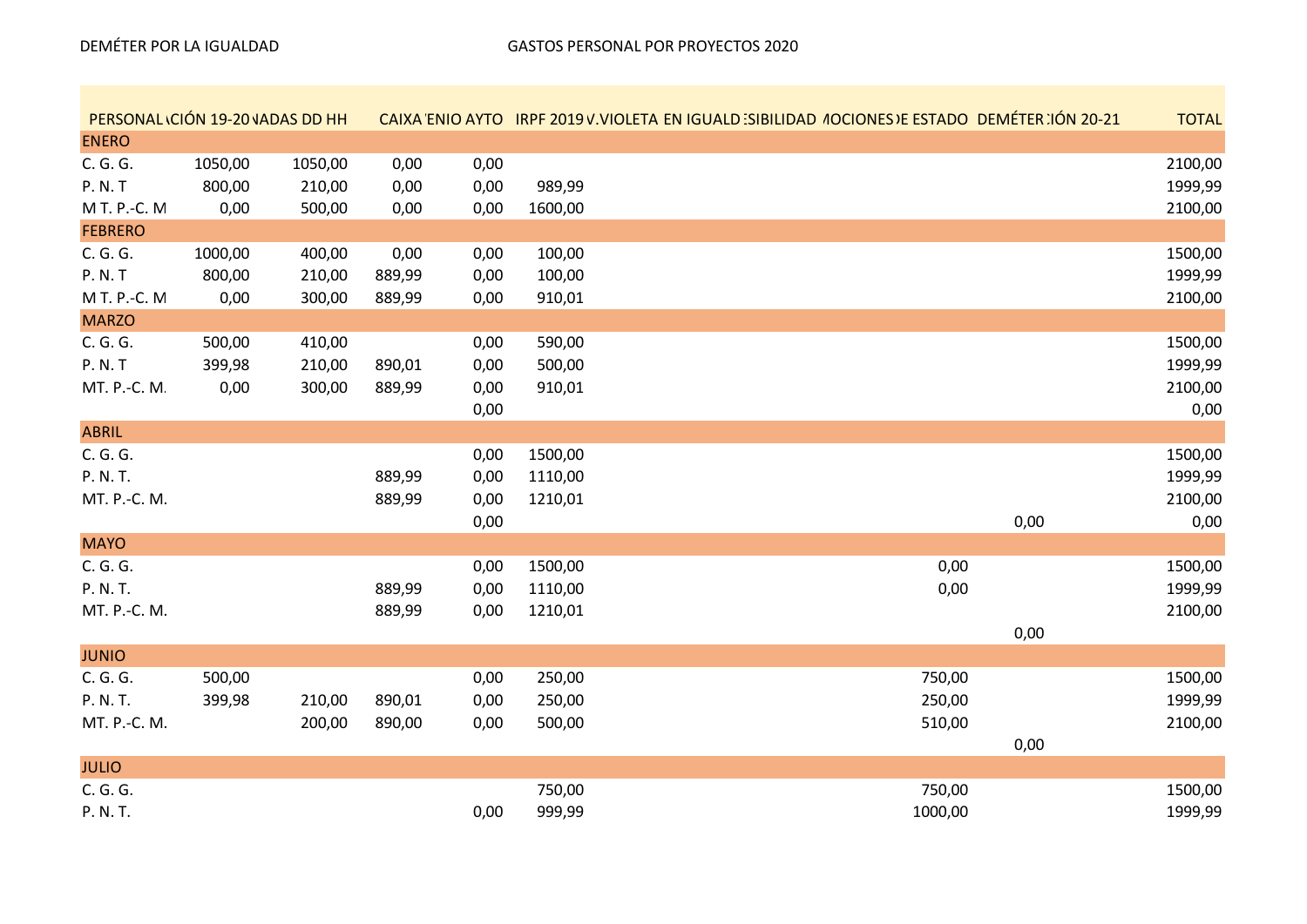#### DEMÉTER POR LA IGUALDAD GASTOS PERSONAL POR PROYECTOS 2020

| MT. P.-C. M.      |         |         |         |         | 1320,00           |         |         |        |                | 780,00  |       |        | 2100,00  |
|-------------------|---------|---------|---------|---------|-------------------|---------|---------|--------|----------------|---------|-------|--------|----------|
| A. R. B.          |         |         |         | 0,00    |                   | 749,99  | 749,99  |        |                |         |       |        | 1499,98  |
| <b>AGOSTO</b>     |         |         |         |         |                   |         |         |        |                |         |       |        |          |
| C. G. G.          |         |         |         | 450,00  | 700,00            |         |         |        |                | 350,00  |       |        | 1500,00  |
| P. N. T.          |         |         |         | 749,99  | 1000,00           |         |         |        |                | 250,00  |       |        | 1999,99  |
| MT. P.-C. M.      |         |         |         | 440,00  | 1000,00           |         |         |        |                | 660,00  |       |        | 2100,00  |
| A. R. B.          |         |         |         | 0,00    | 0,00              | 737,45  | 737,45  |        |                |         |       |        | 1474,90  |
| <b>SEPTIEMBRE</b> |         |         |         |         |                   |         |         |        |                |         |       |        |          |
| C. G. G.          |         |         |         | 1100,00 | 0,00              |         | 249,99  |        | 250,00         | 400,00  |       |        | 1999,99  |
| P. N. T.          |         |         |         | 1000,00 | 749,99            |         |         |        |                | 250,00  |       |        | 1999,99  |
| MT. P.-C. M.      |         |         |         | 960,00  | 1140,00           |         |         |        |                |         |       |        | 2100,00  |
| A. R. B.          |         |         |         |         |                   | 737,45  | 737,45  |        |                |         |       |        | 1474,90  |
| <b>OCTUBRE</b>    |         |         |         |         |                   |         |         |        |                |         |       |        |          |
| C. G. G.          |         |         |         |         | 1500,00           |         |         | 249,99 | 250,00         |         |       |        | 1999,99  |
| P. N. T.          |         |         |         |         | 1999,99           |         |         |        |                |         |       |        | 1999,99  |
| MT. P.-C. M.      |         |         |         | 2100,00 |                   |         |         |        |                |         |       |        | 2100,00  |
| A. R. B.          |         |         |         |         |                   | 737,45  | 487,45  |        | 250,00         |         |       |        | 1474,90  |
| <b>NOVIEMBRE</b>  |         |         |         |         |                   |         |         |        |                |         |       |        |          |
| C. G. G.          |         |         |         | 1500,02 |                   |         |         | 249,97 | 250,00         |         |       |        | 1999,99  |
| P. N. T.          |         |         |         | 1999,99 |                   |         |         |        |                |         |       |        | 1999,99  |
| MT. P.-C. M.      |         |         |         | 2100,00 |                   |         |         |        |                |         |       |        | 2100,00  |
| A. R. B.          |         |         |         |         |                   | 737,45  | 487,45  | 99,00  | 151,00         |         |       |        | 1474,90  |
| <b>DICIEMBRE</b>  |         |         |         |         |                   |         |         |        |                |         |       |        |          |
| C. G. G.          |         |         |         | 1500,01 |                   |         | 116,56  |        |                |         |       | 383,42 | 1999,99  |
| P. N. T.          |         |         |         | 1999,99 |                   |         |         |        |                |         |       |        | 1999,99  |
| MT. P.-C. M.      |         |         |         | 2100,00 |                   |         |         |        |                |         |       |        | 2100,00  |
| A. R. B.          |         |         |         |         |                   | 654,42  | 336,49  | 396,04 |                |         | 87,95 |        | 1474,90  |
|                   |         |         |         |         |                   |         |         |        |                |         | 0,00  |        | 78674,32 |
| <b>TOTAL PROC</b> | 5449,96 | 4000,00 | 8899,95 |         | 18000,00 25500,00 | 4354,21 | 3902,83 |        | 995,00 1151,00 | 5950,00 | 86,18 | 383,42 | 78672,55 |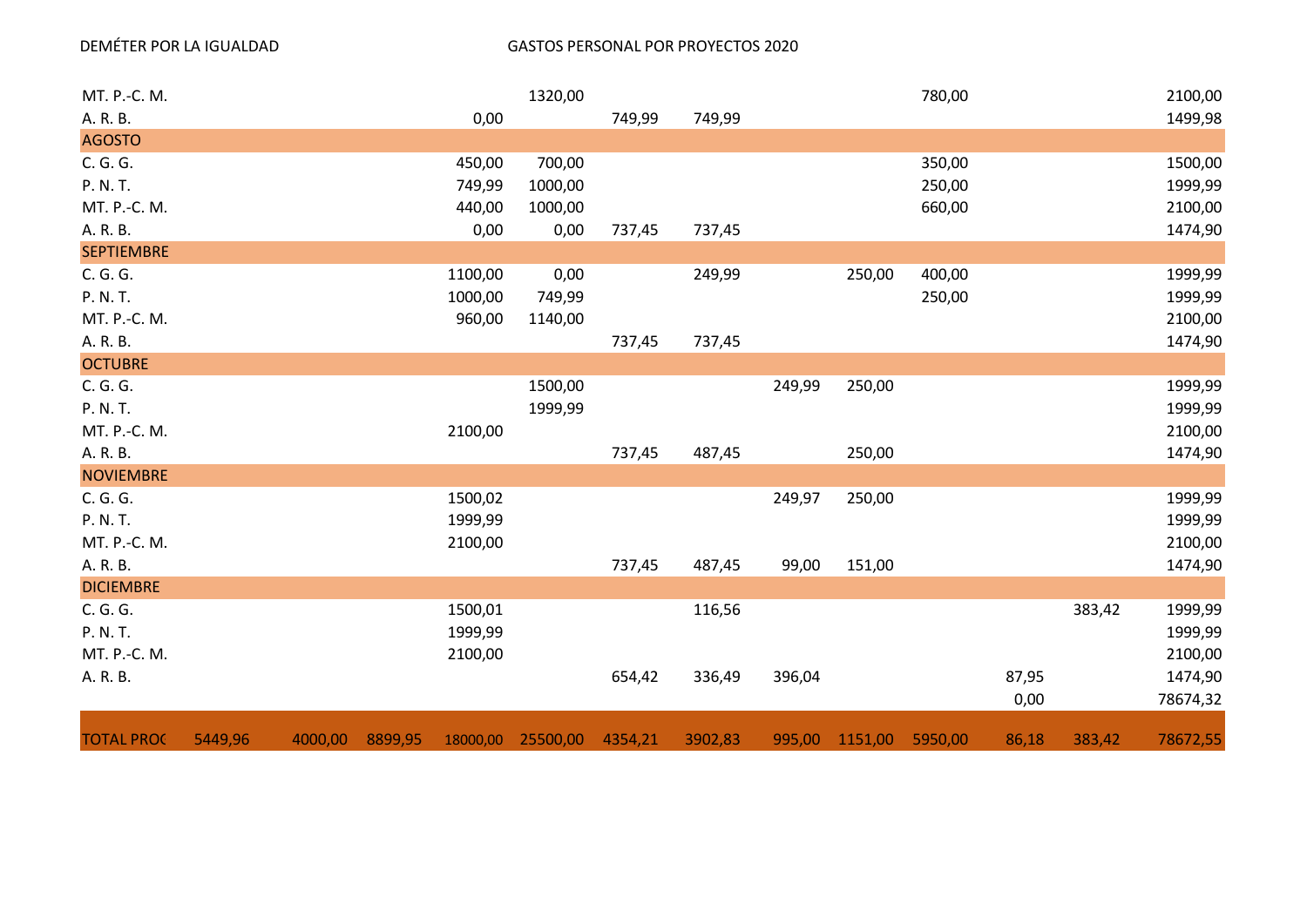|                      | <b>GASTOS</b> |  |
|----------------------|---------------|--|
| CARLOS GARCÍA GARCÍA |               |  |

| <b>MESES</b>   | <b>SUBVENCIONES</b>      | PORCENTAJE HORAS | <b>IRPF</b> | <b>SS EMPLEADC NÓMINA</b> |         |        | SS EMPRESA TOTAL DEVENTOTAL |         |
|----------------|--------------------------|------------------|-------------|---------------------------|---------|--------|-----------------------------|---------|
| <b>ENERO</b>   | DIPUTACIÓN 2019-20       | 50,00            | 89,65       | 50,75                     | 658,68  | 250,92 | 1598,16                     | 1050,00 |
|                | <b>JORNADAS DD HH</b>    | 50,00            | 89,65       | 50,75                     | 658,68  | 250,92 | 1598,16                     | 1050,00 |
| <b>TOTAL</b>   |                          |                  | 179,30      | 101,50                    | 1317,36 | 501,84 |                             | 2100,00 |
| <b>FEBRERO</b> | DIPUTACIÓN 2019-20       | 66,66            | 0,00        | 48,35                     | 712,65  | 239,00 | 1141,55                     | 1000,00 |
|                | <b>JORNADAS DD HH</b>    | 26,66            | 0,00        | 19,32                     | 285,00  | 95,68  | 1141,55                     | 400,00  |
|                | <b>IRPF 2020</b>         | 6,66             | 0,00        | 4,81                      | 71,42   | 23,77  | 1141,55                     | 100,00  |
| <b>TOTAL</b>   |                          |                  | 0,00        | 72,48                     | 1069,07 | 358,45 |                             | 1500,00 |
| <b>MARZO</b>   | DIPUTACIÓN 2019-20       | 33,33            | 0,00        | 24,18                     | 356,35  | 119,47 | 1141,55                     | 500,00  |
|                | <b>JORNADAS DD HH</b>    | 27,33            | 0,00        | 19,80                     | 292,20  | 98,00  | 1141,55                     | 410,00  |
|                | <b>IRPF 2020</b>         | 39,33            | 0,00        | 28,50                     | 420,52  | 140,98 | 1141,55                     | 590,00  |
| <b>TOTAL</b>   |                          |                  | 0,00        | 72,48                     | 1069,07 | 358,45 |                             | 1500,00 |
| <b>ABRIL</b>   | <b>IRPF 2020</b>         | 100,00           | 0,00        | 72,48                     | 1069,07 | 358,45 | 1141,55                     | 1500,00 |
| <b>TOTAL</b>   |                          |                  | 0,00        | 72,48                     | 1069,07 | 358,45 |                             | 1500,00 |
| <b>MAYO</b>    | <b>IRPF 2020</b>         | 100,00           | 0,00        | 72,48                     | 1069,07 | 358,45 | 1141,55                     | 1500,00 |
| <b>TOTAL</b>   |                          |                  | 0,00        | 72,48                     | 1069,07 | 358,45 |                             | 1500,00 |
| <b>JUNIO</b>   | DIPUTACION 2019-20       | 33,33            | 0,00        | 24,18                     | 356,35  | 119,47 | 1141,55                     | 500,00  |
|                | <b>IRPF 2020</b>         | 16,67            | 0,00        | 12,08                     | 178,17  | 59,75  | 1141,55                     | 250,00  |
|                | PACTO DE ESTADO          | 50,00            | 0,00        | 36,22                     | 534,55  | 179,23 | 1141,55                     | 750,00  |
| <b>TOTAL</b>   |                          |                  | 0,00        | 72,48                     | 1069,07 | 358,45 |                             | 1500,00 |
| <b>JULIO</b>   | <b>IRPF</b>              | 50,00            | 0,00        | 36,24                     | 534,54  | 179,22 | 1141,55                     | 750,00  |
|                | PACTO DE ESTADO          | 50,00            | 0,00        | 36,24                     | 534,54  | 179,22 | 1141,55                     | 750,00  |
| <b>TOTAL</b>   |                          |                  | 0,00        | 72,48                     | 1069,07 | 358,44 |                             | 1499,99 |
| <b>AGOSTO</b>  | <b>IRPF</b>              | 46,67            | 0,00        | 33,83                     | 498,95  | 167,22 | 1141,55                     | 700,00  |
|                | <b>CONVENIO AYTO</b>     | 30,00            | 0,00        | 21,75                     | 320,70  | 107,55 | 1141,55                     | 450,00  |
|                | PACTO DE ESTADO          | 23,33            | 0,00        | 16,90                     | 249,41  | 83,68  | 1141,55                     | 349,99  |
| <b>TOTAL</b>   |                          |                  | 0,00        | 72,48                     | 1069,06 | 358,45 |                             | 1499,99 |
|                | SEPTIEMBRE CONVENIO AYTO | 55,00            | 74,50       | 53,15                     | 709,50  | 262,85 | 1522,96                     | 1100,00 |
|                | PARTICIPEMOS EN IGU/     | 12,50            | 16,93       | 12,10                     | 161,25  | 59,71  | 1522,96                     | 249,99  |
|                | HILVANANDO EMOCION       | 12,50            | 16,93       | 12,10                     | 161,25  | 59,72  | 1522,96                     | 250,00  |
|                | PACTO DE ESTADO          | 20,00            | 27,10       | 19,30                     | 257,96  | 95,64  | 1522,96                     | 400,00  |
| <b>TOTAL</b>   |                          |                  | 135,46      | 96,65                     | 1289,96 | 477,92 |                             | 1999,99 |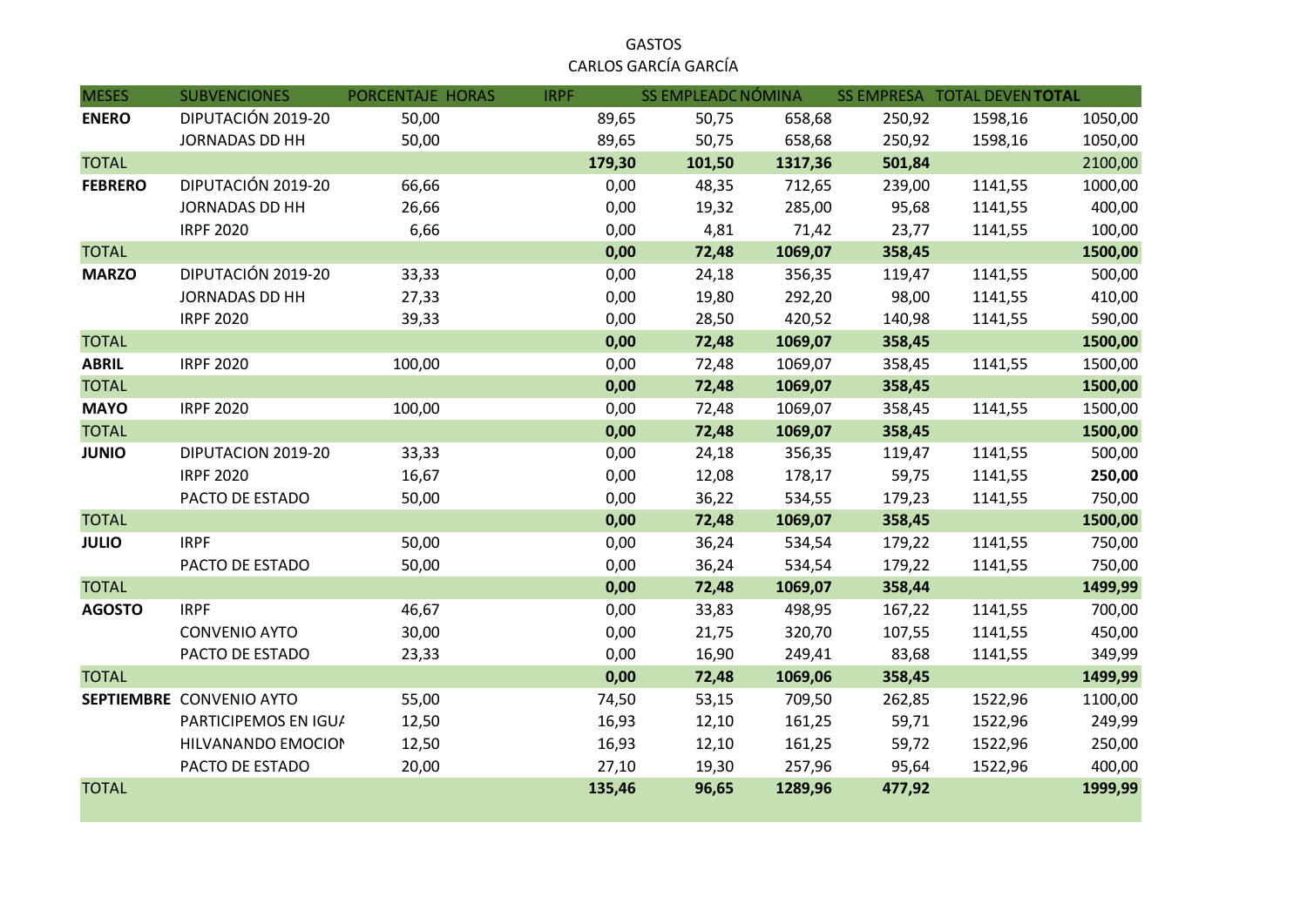GASTOS CARLOS GARCÍA GARCÍA

| <b>OCTUBRE</b>   | <b>IRPF</b>                    | 75,00 | 101,60 | 72,45 | 967,46  | 358,49      | 1522,96 | 1500,00 |
|------------------|--------------------------------|-------|--------|-------|---------|-------------|---------|---------|
|                  | ACCESIBILIDAD                  | 12,50 | 16,93  | 12,10 | 161,25  | 59,71       | 1522,96 | 249,99  |
|                  | HILVANANDO EMOCION             | 12,50 | 16,93  | 12,10 | 161,25  | 59,72       | 1522,96 | 250,00  |
| <b>TOTAL</b>     |                                |       | 135,46 | 96,65 | 1289,96 | 477,92      |         | 1999,99 |
|                  | <b>NOVIEMBRE CONVENIO 2020</b> | 75,00 | 101,61 | 72,45 | 967,46  | 358,50      | 1522,96 | 1500,02 |
|                  | ACCESIBILIDAD                  | 12,50 | 16,92  | 12,10 | 161,25  | 59,70       | 1522,96 | 249,97  |
|                  | HILVANANDO EMOCION             | 12,50 | 16,93  | 12,10 | 161,25  | 59,72       | 1522,96 | 250,00  |
| <b>TOTAL</b>     |                                |       | 135,46 | 96,65 | 1289,96 | 477,92      |         | 1999,99 |
| <b>DICIEMBRE</b> | CONVENIO 2020                  | 75,00 | 101,60 | 72,45 | 967,46  | 358,53      | 1522,96 | 1500,04 |
|                  | PATICIPEMOS EN IGUAL           | 5,88  | 7,50   | 5,00  | 76,00   | 28,06       | 1522,96 | 116,56  |
|                  | <b>ASOC DEMÉTER</b>            | 19,12 | 26,36  | 19,20 | 246,50  | 91,33       | 1522,96 | 383,39  |
| <b>TOTAL</b>     |                                |       | 135,46 | 96,65 | 1289,96 | 477,92      |         | 1999,99 |
|                  |                                |       |        |       |         | PART. EN IG |         | 366,55  |
|                  |                                |       |        |       |         | H EM.       |         | 750,00  |
|                  |                                |       |        |       |         | ACC.        |         | 499,96  |

CONV.

IRPF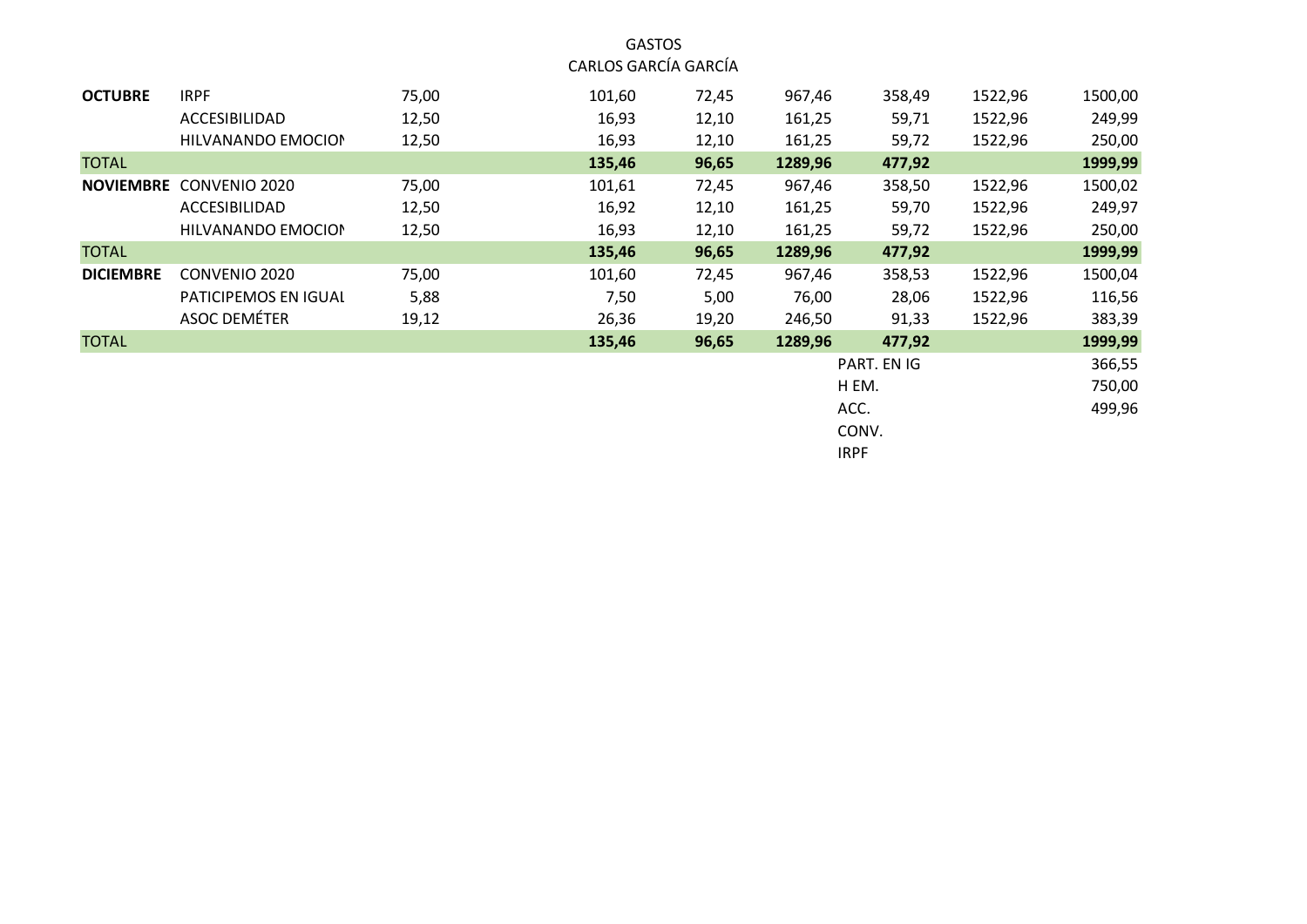# PALMIRA NUEVO TORO

| <b>MESES</b>   | <b>SUBVENCIONES</b>   | PORCENTAJE HORAS | <b>IRPF</b> | SS EMPLEADC NÓMINA |         | SS EMPRESA TOTAL DEVENTOTAL |         |         |
|----------------|-----------------------|------------------|-------------|--------------------|---------|-----------------------------|---------|---------|
| <b>ENERO</b>   | DIPUTACIÓN 2019-20    | 40               | 61,13       | 38,66              | 509,05  | 191,16                      | 1522,07 | 800     |
|                | <b>JORNADAS DD HH</b> | 10,5             | 16,05       | 10,15              | 133,62  | 50,18                       | 1522,07 | 210     |
|                | <b>IRPF</b>           | 49,5             | 75,64       | 47,84              | 629,93  | 236,58                      | 1522,07 | 989,99  |
| <b>TOTAL</b>   |                       |                  | 152,82      | 96,65              | 1272,60 | 477,92                      |         | 1999,99 |
| <b>FEBRERO</b> | DIPUTACIÓN 2019-20    | 40               | 61,13       | 38,66              | 509,05  | 191,16                      | 1522,07 | 800     |
|                | <b>JORNADAS DD HH</b> | 10,5             | 16,05       | 10,15              | 133,62  | 50,18                       | 1522,07 | 210     |
|                | CAIXA PRO INF.        | 44,5             | 68,00       | 43,01              | 566,30  | 212,68                      | 1522,07 | 889,99  |
|                | <b>IRPF</b>           | 5                | 7,64        | 4,83               | 63,63   | 23,90                       | 1522,07 | 100,00  |
| <b>TOTAL</b>   |                       |                  | 152,82      | 96,65              | 1272,60 | 477,92                      |         | 1999,99 |
| <b>MARZO</b>   | DIPUTACIÓN 2019-20    | 20               | 30,55       | 19,33              | 254,52  | 95,58                       | 1522,07 | 399,98  |
|                | <b>JORNADAS DD HH</b> | 10,5             | 16,05       | 10,15              | 133,62  | 50,18                       | 1522,07 | 210     |
|                | CAIXA PRO INF.        | 44,5             | 68,02       | 43,01              | 566,30  | 212,68                      | 1522,07 | 890,01  |
|                | <b>IRPF</b>           | 25               | 38,20       | 24,16              | 318,16  | 119,48                      | 1522,07 | 500,00  |
| <b>TOTAL</b>   |                       |                  | 152,82      | 96,65              | 1272,60 | 477,92                      |         | 1999,99 |
| <b>ABRIL</b>   | CAIXA PRO INF.        | 44,5             | 68,00       | 43,01              | 566,30  | 212,68                      | 1522,07 | 889,99  |
|                | <b>IRPF</b>           | 55,5             | 84,82       | 53,64              | 706,30  | 265,24                      | 1522,07 | 1110,00 |
| <b>TOTAL</b>   |                       |                  | 152,82      | 96,65              | 1272,60 | 477,92                      |         | 1999,99 |
| <b>MAYO</b>    | CAIXA PRO INF.        | 44,5             | 68,00       | 43,01              | 566,30  | 212,68                      | 1522,07 | 889,99  |
|                | <b>IRPF</b>           | 55,5             | 84,82       | 53,64              | 706,30  | 265,24                      | 1522,07 | 1110,00 |
| <b>TOTAL</b>   |                       |                  | 152,82      | 96,65              | 1272,60 | 477,92                      |         | 1999,99 |
| <b>JUNIO</b>   | DIPUTACIÓN 2019-20    | 20               | 30,55       | 19,29              | 254,58  | 95,56                       | 1522,07 | 399,98  |
|                | <b>JORNADAS DD HH</b> | 10,5             | 16,05       | 10,15              | 133,62  | 50,18                       | 1522,07 | 210     |
|                | CAIXA PRO INF.        | 44,5             | 68,02       | 43,01              | 566,30  | 212,68                      | 1522,07 | 890,01  |
|                | PACTO DE ESTADO       | 12,5             | 19,10       | 12,10              | 159,05  | 59,75                       | 1522,07 | 250,00  |
|                | <b>IRPF</b>           | 12,5             | 19,10       | 12,10              | 159,05  | 59,75                       | 1522,07 | 250,00  |
| <b>TOTAL</b>   |                       |                  | 152,82      | 96,65              | 1272,60 | 477,92                      |         | 1999,99 |
| <b>JULIO</b>   | <b>IRPF</b>           | 50               | 76,41       | 48,32              | 636,30  | 238,96                      | 1522,07 | 999,99  |
|                | PACTO DE ESTADO       | 50               | 76,41       | 48,33              | 636,30  | 238,96                      | 1522,07 | 1000,00 |
| <b>TOTAL</b>   |                       |                  | 152,82      | 96,65              | 1272,60 | 477,92                      |         | 1999,99 |
| <b>AGOSTO</b>  | <b>IRPF</b>           | 50               | 76,41       | 48,33              | 636,30  | 238,96                      | 1522,07 | 1000,00 |
|                | <b>CONVENIO AYTO</b>  | 37,5             | 57,31       | 36,22              | 477,25  | 179,21                      | 1522,07 | 749,99  |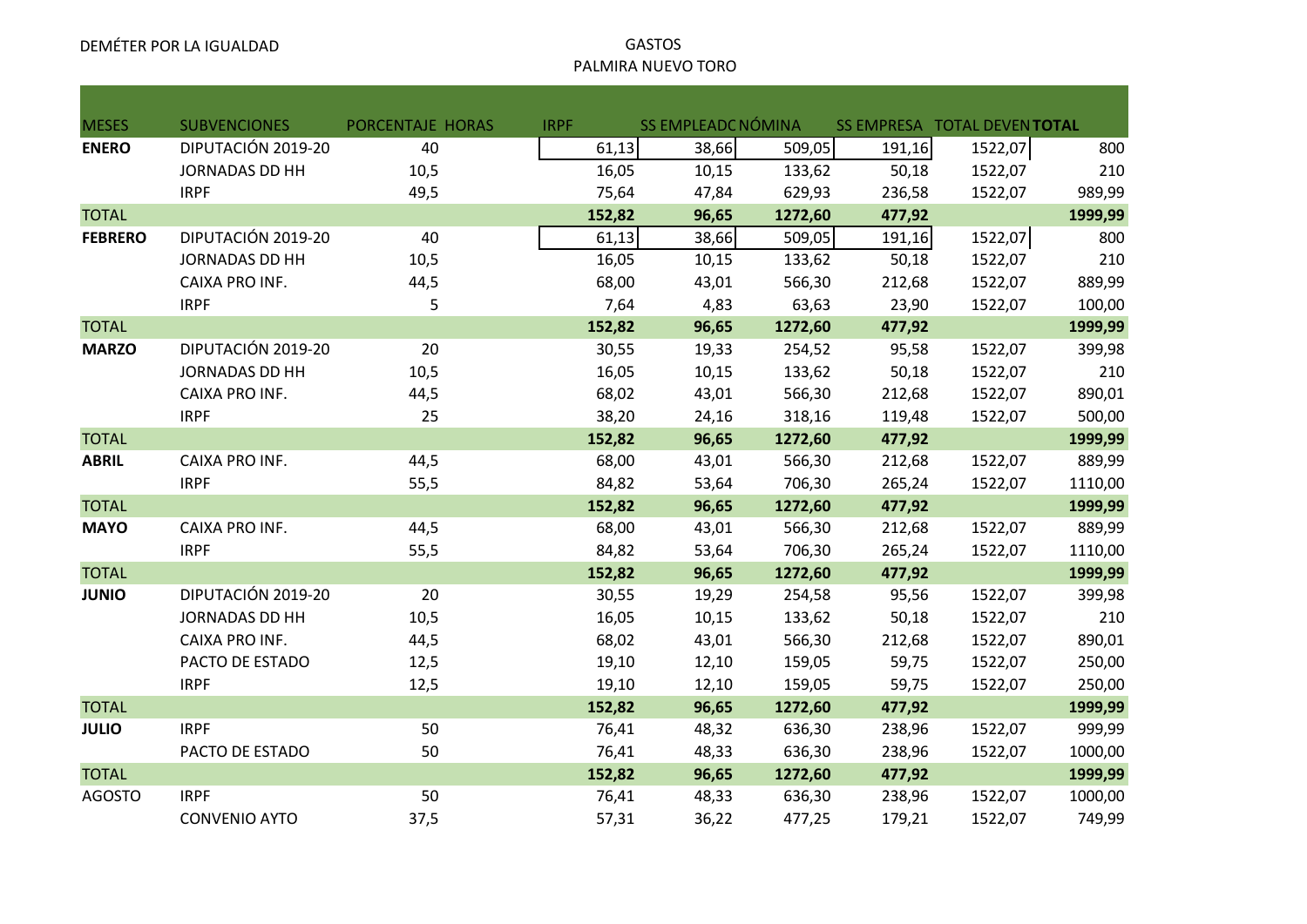|                  | DEMÉTER POR LA IGUALDAD        |      |        | <b>GASTOS</b><br>PALMIRA NUEVO TORO |         |        |         |         |
|------------------|--------------------------------|------|--------|-------------------------------------|---------|--------|---------|---------|
|                  | PACTO DE ESTADO                | 12,5 | 19,10  | 12,10                               | 159,05  | 59,75  | 1522,07 | 250,00  |
| <b>TOTAL</b>     |                                |      | 152,82 | 96,65                               | 1272,60 | 477,92 |         | 1999,99 |
|                  | SEPTIEMBRE COVENIO 2020        | 50   | 76,41  | 48,33                               | 636,30  | 238,96 | 1522,07 | 1000,00 |
|                  | <b>IRPF</b>                    | 37,5 | 57,31  | 36,22                               | 477,25  | 179,21 | 1522,07 | 749,99  |
|                  | PACTO DE ESTADO                | 12,5 | 19,10  | 12,10                               | 159,05  | 59,75  | 1522,07 | 250,00  |
| <b>TOTAL</b>     |                                |      | 152,82 | 96,65                               | 1272,60 | 477,92 |         | 1999,99 |
| <b>OCTUBRE</b>   | <b>IRPF</b>                    | 100  | 152,82 | 96,65                               | 1272,60 | 477,92 | 1522,07 | 1999,99 |
|                  |                                |      | 0,00   | 0,00                                | 0,00    | 0,00   | 1522,07 | 0,00    |
| <b>TOTAL</b>     |                                |      | 152,82 | 96,65                               | 1272,60 | 477,92 |         | 1999,99 |
|                  | <b>NOVIEMBRE CONVENIO 2020</b> | 100  | 152,82 | 96,65                               | 1272,60 | 477,92 | 1522,07 | 1999,99 |
|                  |                                |      | 0,00   | 0,00                                | 0,00    | 0,00   | 1522,07 | 0,00    |
| <b>TOTAL</b>     |                                |      | 152,82 | 96,65                               | 1272,60 | 477,92 |         | 1999,99 |
| <b>DICIEMBRE</b> | <b>CONVENIO</b>                | 100  | 152,82 | 96,65                               | 1272,60 | 477,92 | 1522,07 | 1999,99 |
|                  |                                |      | 0,00   | 0,00                                | 0,00    | 0,00   | 1522,07 | 0,00    |
| <b>TOTAL</b>     |                                |      | 152,82 | 96,65                               | 1272,60 | 477,92 |         | 1999,99 |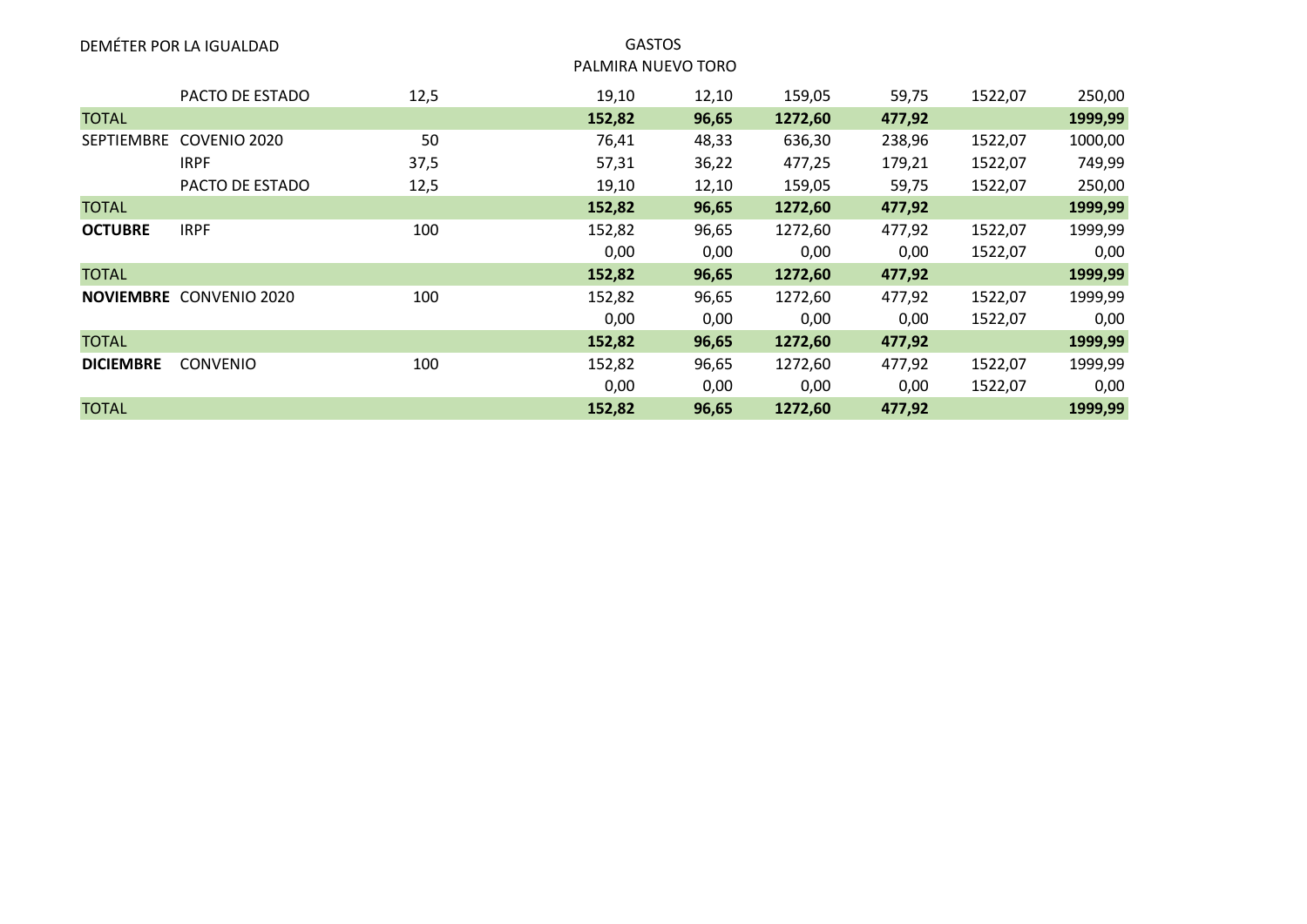#### DEMÉTER POR LA IGUALDAD GASTOS DE PERSONAL Mª TERESA PÉREZ - CABALLERO MOLINA

| <b>MESES</b>           | <b>SUBVENCIONES</b>     | PORCENTAJE HORAS | <b>IRPF</b> | SS EMPLEADC NÓMINA |         |        | SS EMPRESA TOTAL DEVEN TOTAL |         |
|------------------------|-------------------------|------------------|-------------|--------------------|---------|--------|------------------------------|---------|
| <b>ENERO</b>           | <b>JORNADAS DD HH</b>   | 23,8             | 42,68       | 24,20              | 313,62  | 119,50 | 1598,16                      | 500,00  |
|                        | <b>IRPF</b>             | 76,2             | 136,63      | 77,28              | 1003,75 | 382,34 | 1598,16                      | 1600,00 |
| <b>TOTAL</b>           |                         |                  | 179,31      | 101,48             | 1317,37 | 501,84 |                              | 2100,00 |
| <b>FEBRERO</b>         | <b>JORNADAS DD HH</b>   | 14,29            | 25,64       | 14,50              | 188,38  | 71,48  | 1598,16                      | 300,00  |
|                        | CAIXA PRO INF.          | 42,38            | 76,03       | 42,98              | 558,49  | 212,49 | 1598,16                      | 889,99  |
|                        | <b>IRPF</b>             | 43,33            | 77,64       | 44,00              | 570,50  | 217,87 | 1598,16                      | 910,01  |
| <b>TOTAL</b>           |                         |                  | 179,31      | 101,48             | 1317,37 | 501,84 |                              | 2100,00 |
| <b>MARZO</b>           | <b>JORNADAS DD HH</b>   | 14,3             | 25,50       | 14,50              | 188,25  | 71,75  | 1598,16                      | 300,00  |
|                        | CAIXA PRO INF.          | 42,4             | 75,81       | 42,98              | 558,57  | 212,63 | 1598,16                      | 889,99  |
|                        | <b>IRPF</b>             | 43,3             | 78,00       | 44,00              | 570,55  | 217,46 | 1598,16                      | 910,01  |
| <b>TOTAL</b>           |                         |                  | 179,31      | 101,48             | 1317,37 | 501,84 |                              | 2100,00 |
| <b>ABRIL</b>           | CAIXA PRO INF.          | 42,4             | 75,81       | 42,98              | 558,57  | 212,63 | 1598,16                      | 889,99  |
|                        | <b>IRPF</b>             | 57,6             | 103,50      | 58,50              | 758,80  | 289,21 | 1598,16                      | 1210,01 |
| <b>TOTAL</b>           |                         |                  | 179,31      | 101,48             | 1317,37 | 501,84 |                              | 2100,00 |
| <b>MAYO</b>            | CAIXA PRO INF.          | 42,4             | 75,81       | 42,98              | 558,57  | 212,63 | 1598,16                      | 889,99  |
|                        | <b>CONVENIO AYTO</b>    | 57,6             | 103,50      | 58,50              | 758,80  | 289,21 | 1598,16                      | 1210,01 |
| <b>TOTAL</b>           |                         |                  | 179,31      | 101,48             | 1317,37 | 501,84 |                              | 2100,00 |
| <b>JUNIO</b>           | <b>JORNADAS DD HH</b>   | 9,5              | 17,20       | 9,80               | 125,25  | 47,75  | 1598,16                      | 200,00  |
|                        | CAIXA PRO INF.          | 42,4             | 75,91       | 42,98              | 558,52  | 212,59 | 1598,16                      | 890,00  |
|                        | <b>IRPF</b>             | 23,8             | 42,70       | 24,20              | 313,60  | 119,50 | 1598,16                      | 500,00  |
|                        | PACTO DE ESTADO         | 24,3             | 43,50       | 24,50              | 320,00  | 122,00 | 1598,16                      | 510,00  |
| <b>TOTAL</b>           |                         |                  | 179,31      | 101,48             | 1317,37 | 501,84 |                              | 2100,00 |
| <b>JULIO</b>           | <b>IRPF</b>             | 62,8             | 112,81      | 64,48              | 827,37  | 315,34 | 1598,16                      | 1320,00 |
|                        | PACTO DE ESTADO         | 37,2             | 66,50       | 37,00              | 490,00  | 186,50 | 1598,16                      | 780,00  |
| <b>TOTAL</b>           |                         |                  | 179,31      | 101,48             | 1317,37 | 501,84 |                              | 2100,00 |
| <b>AGOSTO</b>          | <b>IRPF</b>             | 47,6             | 85,50       | 48,50              | 627,00  | 239,00 | 1598,16                      | 1000,00 |
|                        | <b>CONVENIO AYTO</b>    | 21               | 37,34       | 21,00              | 276,66  | 105,00 | 1598,16                      | 440,00  |
|                        | PACTO DE ESTADO         | 31,4             | 56,47       | 31,98              | 413,71  | 157,84 | 1598,16                      | 660,00  |
| <b>TOTAL</b>           |                         |                  | 179,31      | 101,48             | 1317,37 | 501,84 |                              | 2100,00 |
| <b>SEPTIEMBRE IRPF</b> |                         | 54,3             | 97,40       | 55,00              | 715,30  | 272,30 | 1598,16                      | 1140,00 |
|                        | <b>CONVENIO AYTO 20</b> | 45,7             | 81,91       | 46,48              | 602,07  | 229,54 | 1598,16                      | 960,00  |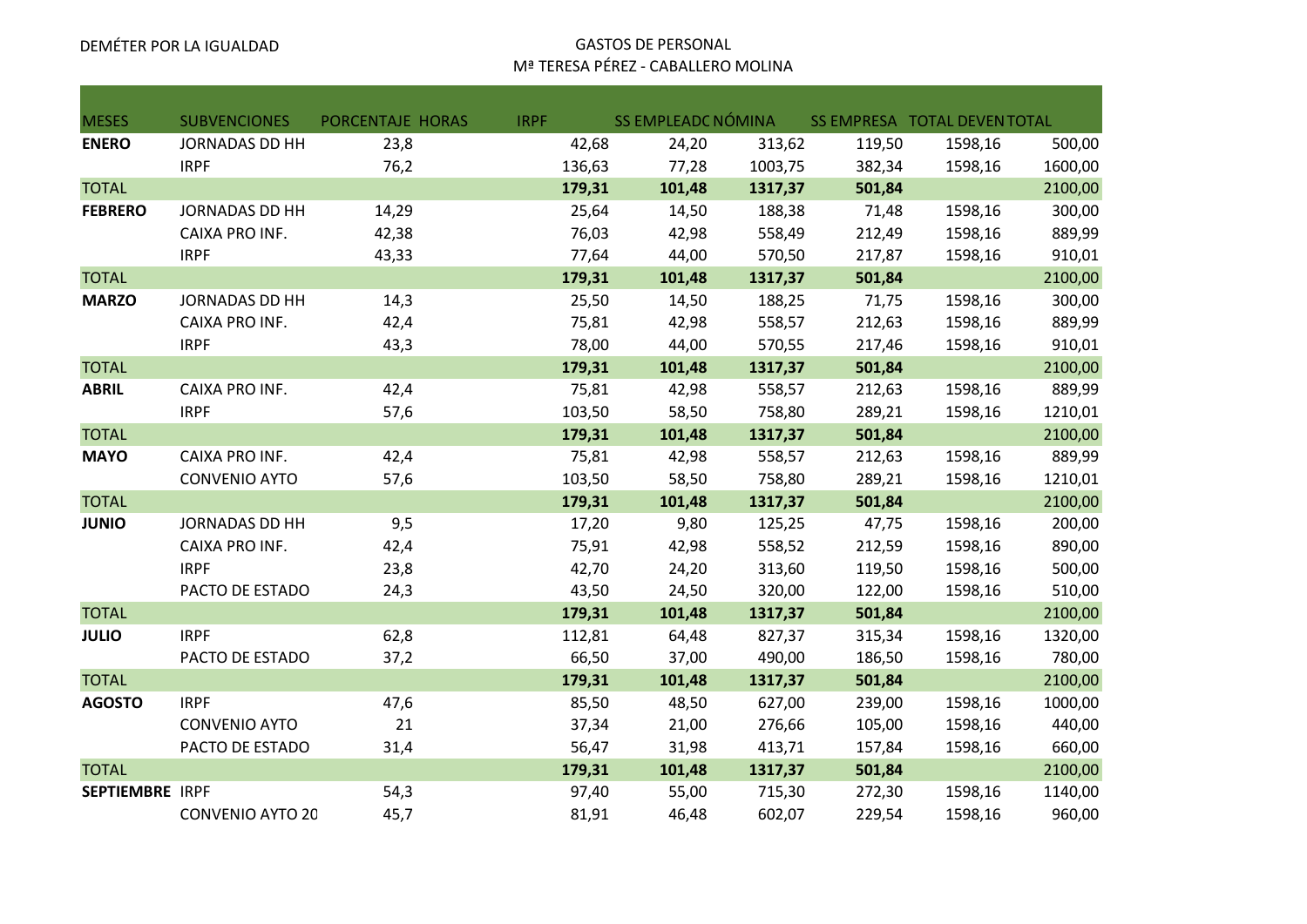|                  | DEMÉTER POR LA IGUALDAD        |     | <b>GASTOS DE PERSONAL</b><br>Mª TERESA PÉREZ - CABALLERO MOLINA |        |         |        |         |         |
|------------------|--------------------------------|-----|-----------------------------------------------------------------|--------|---------|--------|---------|---------|
| <b>TOTAL</b>     |                                |     | 179,31                                                          | 101,48 | 1317,37 | 501,84 |         | 2100,00 |
| <b>OCTUBRE</b>   | CONVENIO AYTO                  | 100 | 179,31                                                          | 101,48 | 1317,37 | 501,84 | 1598,16 | 2100,00 |
| <b>TOTAL</b>     |                                |     | 179,31                                                          | 101,48 | 1317,37 | 501,84 |         | 2100,00 |
|                  | <b>NOVIEMBRE CONVENIO AYTO</b> | 100 | 179,31                                                          | 101,48 | 1317,37 | 501,84 | 1598,16 | 2100,00 |
| <b>TOTAL</b>     |                                |     | 179,31                                                          | 101,48 | 1317,37 | 501,84 |         | 2100,00 |
| <b>DICIEMBRE</b> | <b>CONVENIO AYTO</b>           | 100 | 179,31                                                          | 101,48 | 1317,37 | 501,84 | 1598,16 | 2100,00 |
| <b>TOTAL</b>     |                                |     | 179,31                                                          | 101,48 | 1317,37 | 501,84 |         | 2100,00 |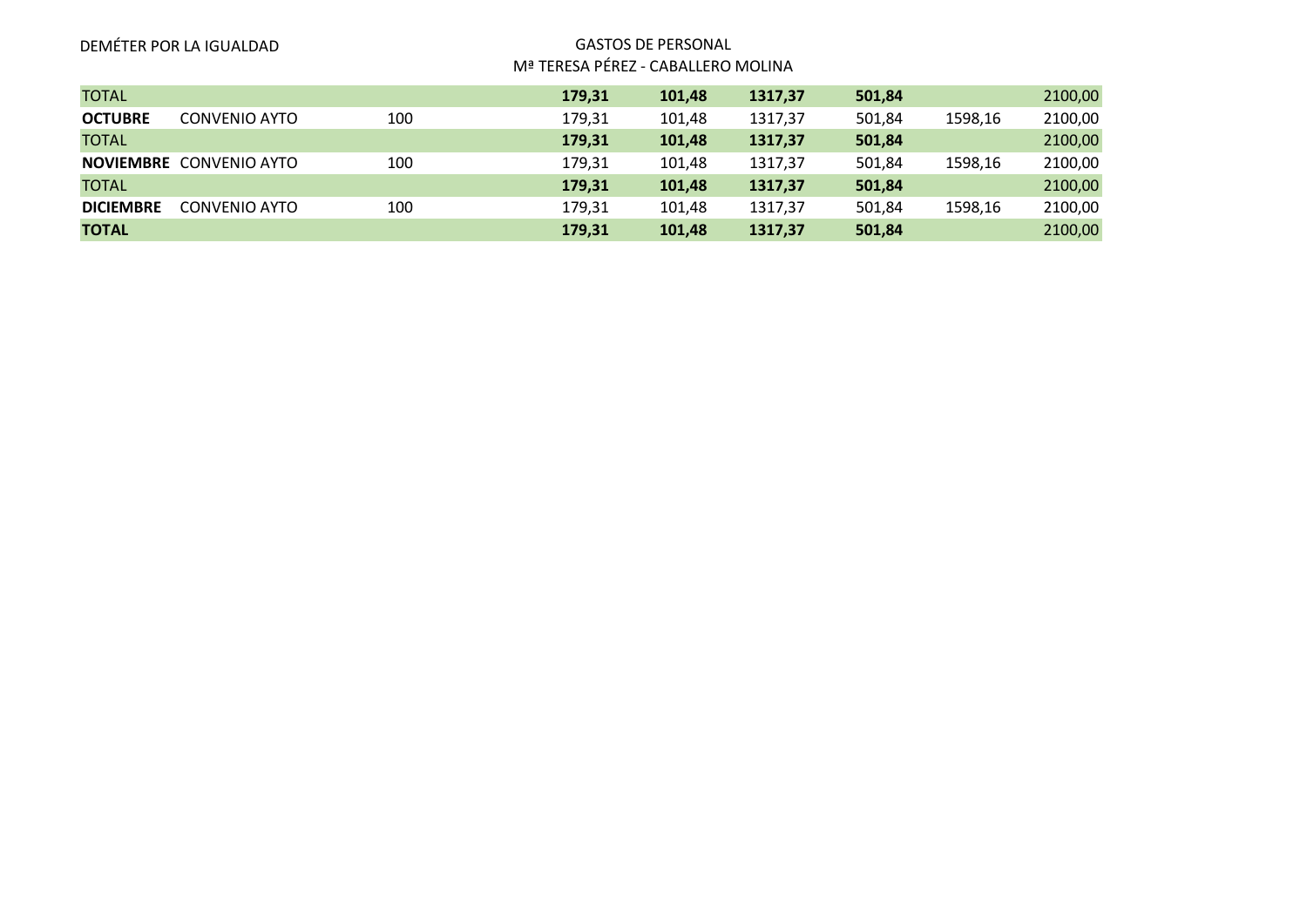# ALBERTO BERENGUER RUIZ

| <b>MESES</b>     | <b>SUBVENCIONES</b>               | PORCENTAJE HORAS | <b>IRPF</b> |       | <b>SS EMPLEADC NÓMINA</b> |         | <b>SS EMPRESA</b> | <b>TOTAL DEVENTOTAL</b> |         |
|------------------|-----------------------------------|------------------|-------------|-------|---------------------------|---------|-------------------|-------------------------|---------|
| <b>JULIO</b>     | <b>VOLUNTARIADO VII</b>           | 50               |             | 11,13 | 38,09                     | 506,93  | 193,84            | 1112,3                  | 749,99  |
|                  | PARTICIPEMOS EN I                 | 50               |             | 11,12 | 38,09                     | 506,93  | 193,84            | 1112,3                  | 749,98  |
| <b>TOTAL</b>     |                                   |                  |             | 22,25 | 76,18                     | 1013,86 | 387,68            |                         | 1499,97 |
| <b>AGOSTO</b>    | <b>VOLUNTARIADO VII</b>           | 50               |             | 11,13 | 35,59                     | 509,43  | 181,3             | 1112,3                  | 737,45  |
|                  | PARTICIPEMOS EN I                 | 50               |             | 11,12 | 35,6                      | 509,43  | 181,3             | 1112,3                  | 737,45  |
| <b>TOTAL</b>     |                                   |                  |             | 22,25 | 71,19                     | 1018,86 | 362,6             |                         | 1474,9  |
|                  | SEPTIEMBRE VOLUNTARIADO VII       | 50               |             | 11,13 | 35,59                     | 509,42  | 181,3             | 1112,3                  | 737,44  |
|                  | PARTICIPEMOS EN I                 | 50               |             | 11,12 | 35,6                      | 509,43  | 181,3             | 1112,3                  | 737,45  |
| <b>TOTAL</b>     |                                   |                  |             | 22,25 | 71,19                     | 1018,85 | 362,6             |                         | 1474,89 |
| <b>OCTUBRE</b>   | <b>VOLUNTARIADO VII</b>           | 50               |             | 11,13 | 35,59                     | 509,42  | 181,3             | 1112,3                  | 737,44  |
|                  | PARTICIPEMOS EN I                 | 33               |             | 7,5   | 23,5                      | 336,3   | 120,15            | 1112,3                  | 487,45  |
|                  | HILVANANDO EMO                    | 17               |             | 3,62  | 12,11                     | 173,13  | 61,14             | 1112,3                  | 250     |
| <b>TOTAL</b>     |                                   |                  |             | 22,25 | 71,2                      | 1018,85 | 362,59            |                         | 1474,89 |
|                  | <b>NOVIEMBRE VOLUNTARIADO VII</b> | 50               |             | 11,13 | 35,59                     | 509,42  | 181,3             | 1112,3                  | 737,44  |
|                  | PARTICIPEMOS EN I                 | 33               |             | 7,5   | 23,5                      | 336,3   | 120,15            | 1112,3                  | 487,45  |
|                  | ACCESIBILIDAD                     | 6,7              |             | 1,44  | 4,81                      | 68,4    | 24,35             | 1112,3                  | 99      |
|                  | HILVANANDO EMO                    | 10,3             |             | 2,13  | 7,3                       | 104,7   | 36,87             | 1112,3                  | 151     |
| <b>TOTAL</b>     |                                   |                  |             | 22,2  | 71,2                      | 1018,82 | 362,67            |                         | 1474,89 |
| <b>DICIEMBRE</b> | <b>VOLUNTARIADO VII</b>           | 44,42            |             | 9,8   | 31,6                      | 452,6   | 161,16            | 1112,3                  | 655,16  |
|                  | PARTICIPEMOS EN I                 | 27               |             | 4,5   | 16                        | 233     | 82,97             | 1112,3                  | 336,47  |
|                  | ACCESIBILIDAD                     | 23,3             |             | 5,2   | 16,6                      | 237,4   | 136,84            | 1112,3                  | 396,04  |
|                  | <b>DEMÉTER</b>                    | 4,2              |             | 1,55  | 4,35                      | 43,95   | 12,26             | 1112,3                  | 62,11   |
| <b>TOTAL</b>     |                                   |                  |             | 21,05 | 68,55                     | 966,95  | 393,23            |                         | 1449,78 |
|                  |                                   |                  |             |       |                           |         |                   | v violeta               | 4354,92 |
|                  |                                   |                  |             |       |                           |         |                   | p ig.                   | 3536,25 |
|                  |                                   |                  |             |       |                           |         |                   | h e                     | 401     |
|                  |                                   |                  |             |       |                           |         |                   | acc                     | 495,04  |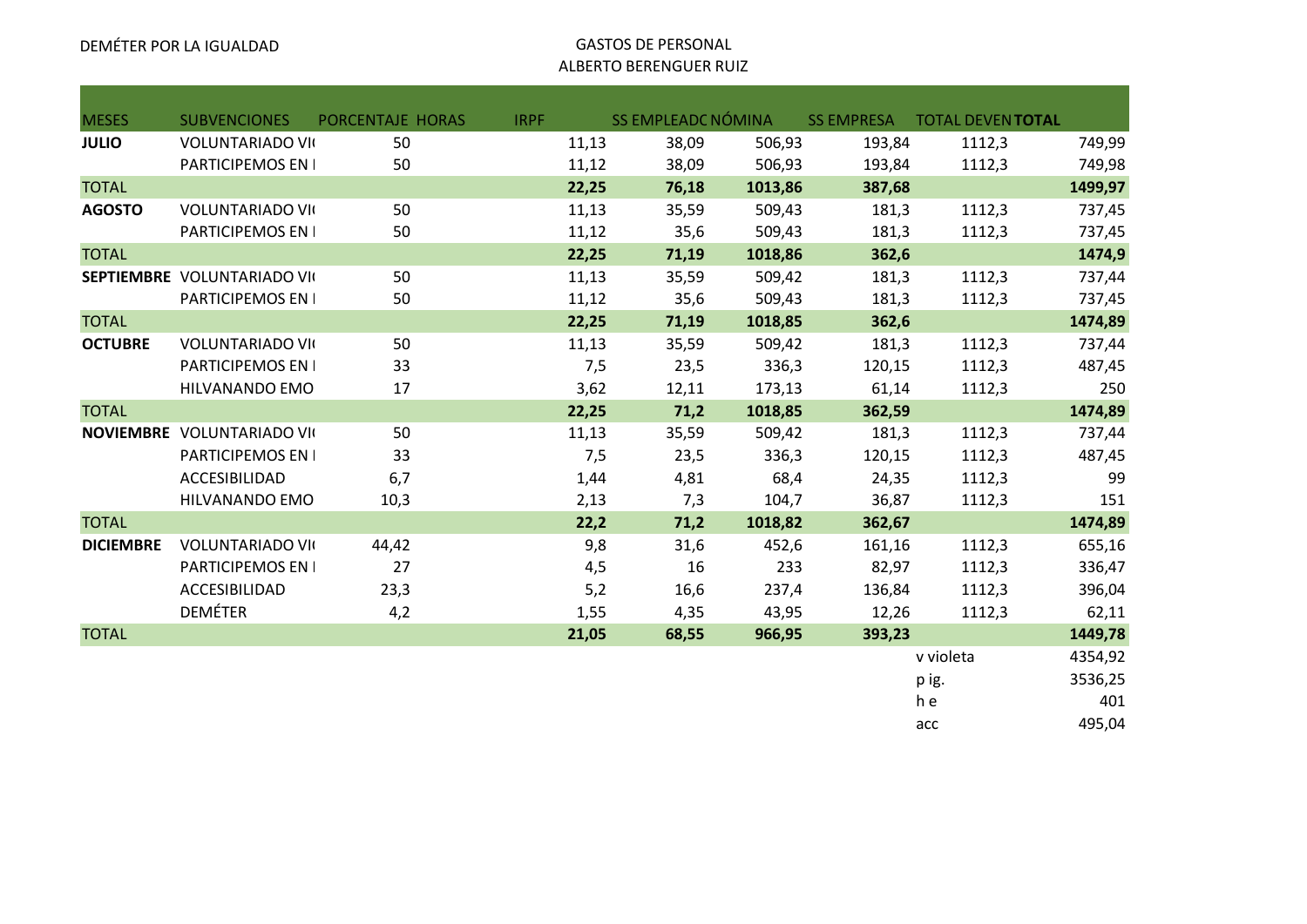| <b>ENERO</b>                            | <b>CONCEPTO</b>                    |            | <b>TOTAL</b> |
|-----------------------------------------|------------------------------------|------------|--------------|
| SALDO A 31/12/2019                      |                                    |            | 40.607,01€   |
| DESGLOSE SALDO A 31/12/2019             | SUBVENCIÓN IRPF 2019, EJECUCIÓN 20 | 25.863,75€ | 25.863,75€   |
| DESGLOSE SALDO A 31/12/2019             | PROYECTO DIPUTACIÓN MÁLAGA 2019    | 6.000,00€  | 6.000,00€    |
| DESGLOSE SALDO A 31/12/2019             | JORNADAS DD HH MINISTERIO DE EXTE  | 4.000,00€  | 4.000,00€    |
| DESGLOSE SALDO A 31/12/2019             | FONDOS ASOC. DEMÉTER               | 4.743,26€  | 4.743,26€    |
| INGRESOS (09/01/2020)                   | <b>CUOTA SOCIAS/OS</b>             | 30,00€     | 30,00€       |
| INGRESOS (14/01/2020)                   | <b>TALLERES CRUZ ROJA</b>          | 600,00€    | 600,00€      |
| INGRESOS (25/01/2020)                   | PRÁCTICAS UMA 2019                 | 150,00€    | 150,00€      |
| INGRESOS (17/01/2020)                   | CONGRESO CRUZ ROJA LERIDA 2019     | 150,00€    | 150,00€      |
| INGRESOS (29/01/2020)                   | ADENDA CONVENI AYTO MÁLAGA (75%    | 7.500,00€  | 7.500,00€    |
| <b>TOTAL INGRESOS ENERO</b>             |                                    | 49.037,01€ | 49.037,01€   |
| <b>GASTOS ENERO</b>                     |                                    |            |              |
| GASTOS (04/01/2020)                     | <b>INTERESES BANCARIOS</b>         | 15,00€     | 15,00€       |
| GASTOS (03/01/2020)                     | ASESORÍA LABORAL (1º SEMESTRE 202  | 190,80€    | 190,80€      |
| GASTOS (06/01/2020)                     | PROGRAMA INFORMÁTICO (ADOBE AC     | 18,14€     | 18,14€       |
| GASTOS (14/01/2020)                     | <b>TELEFONÍA E INTERNET</b>        | 81,60€     | 81,60€       |
| GASTOS (20/01/2020)                     | IRPF 4º TRIMESTRE 2019             | 1.391,40€  | 1.391,40€    |
| GASTOS (29/01/2020)                     | SUMINISTROS CAIXA PROINFANCIA      | 7,54€      | 7,54€        |
| GASTOS (30/01/2020)                     | <b>NÓMINAS</b>                     | 3.907,34€  | 3.907,34€    |
| GASTOS (31/01/2020)                     | <b>TGSS DICIEMBRE 2019</b>         | 1.781,22€  | 1.781,22€    |
| <b>TOTAL GASTOS ENERO</b>               |                                    | 7.393,04€  | 7.393,04€    |
| DIFERENCIA INGRESOS - GASTOS ENERO 2020 |                                    | 41.643,97€ | 41.643,97€   |
| <b>FEBRERO</b>                          | <b>CONCEPTO</b>                    |            | 41.643,97€   |
| INGRESOS (09/02/2020)                   | BONIFICACIÓN DIETAS TRANSPORTE     | 1,02       | 1,02€        |
| INGRESOS (12/02/2020)                   | <b>TALLERES UMA</b>                | 210        | 210,00€      |
| INGRESOS (21/02/2020)                   | DONACIÓN (MARCHA SOLIDARIA)        | 1157,5     | 1.157,50€    |
| <b>TOTAL INGRESOS FEBRERO</b>           |                                    | 1368,52    | 1.368,52€    |
| GASTOS FEBRERO (02/02/2020)             | <b>INTERESES BANCARIOS</b>         | 15         | 15,00€       |
| GASTOS (03/02/2020)                     | <b>MATERIAL FUNGIBLE</b>           | 10,97      | 10,97€       |
| GASTOS (05/05/2020)                     | SUMINISTROS CAIXA PROINFANCIA      | 20,35      | 20,35€       |
| GASTOS (06702/2020)                     | <b>DIETAS TRANSPORTE</b>           | 50,85      | 50,85€       |
| GASTOS (06/02/2020)                     | PROGRAMA INFORMÁTICO (ADOBE AC     | 18,14      | 18,14€       |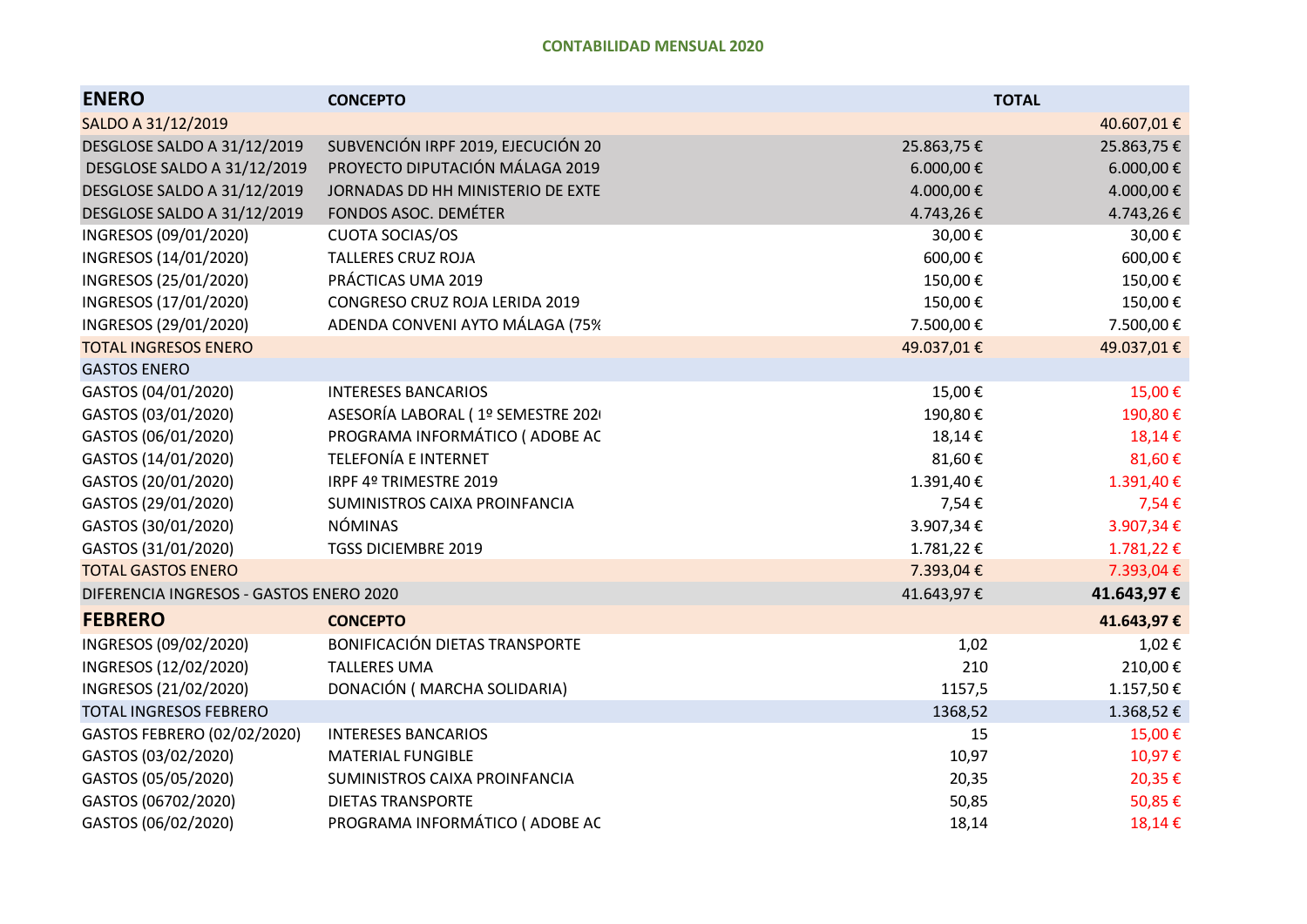| GASTOS (10/02/2020)           | SUMINISTROS CAIXA PROINFANCIA      | 8,18    | $8,18 \in$      |
|-------------------------------|------------------------------------|---------|-----------------|
| GASTOS (11/02/2020)           | <b>CERTIFICADO DIGITAL</b>         | 16,94   | 16,94€          |
| GASTOS (13/02/2020)           | <b>TELEFONÍA E INTERNET</b>        | 80,85   | 80,85€          |
| GASTOS (18/02/2020)           | PAGO 1º SEMESTRE C. R A            | 600     | 600,00€         |
| GASTOS (18/02/2020)           | <b>DIETAS TRANSPORTE</b>           | 100     | 100,00€         |
| GASTOS (26/02/2020)           | <b>NÓMINAS</b>                     | 3659,04 | 3.659,04€       |
| GASTOS (28/02/2020)           | TGSS ENERO 2020                    | 1781,22 | 1.781,22€       |
| <b>TOTAL GASTOS FEBRERO</b>   |                                    | 6361,54 | 6.361,54€       |
| SALDO A 28 DE FEBRERO DE 2020 | DIFERENCIA ENTRE INGRESOS Y GASTOS |         | 36.650,95€      |
| <b>MARZO</b>                  | <b>CONCEPTO</b>                    |         | 36.650,95€      |
| INGRESOS (03/03/2020)         | SERVICIO ATENCIÓN ADULTOS VÍCTIMA  | 450     | 450,00€         |
| INGRESOS (04/03/2020)         | FUNDACIÓN CAIXA (PROGRAMA CAIXA    | 1828,4  | 1.828,40€       |
| INGRESOS (14/03/2020)         | RESTO SUBVENCIÓN CULTURA 2019 (25  | 233     | 233,00€         |
| INGRESOS (16/03/2020)         | TALLERES IES Mª ZAMBRANO 2020      | 200     | 200,00€         |
| <b>TOTAL INGRESOS MARZO</b>   |                                    |         | 39.362,35€      |
| <b>GASTOS MARZO</b>           | <b>CONCEPTO</b>                    |         | <b>CANTIDAD</b> |
| GASTOS (10/03/2020)           | <b>INTERESES BANCARIOS</b>         | 15      | 15,00€          |
| GASTOS (02/03/2020)           | SUMINISTROS CAIXA PROINFANCIA      | 7,05    | 7,05€           |
| GASTOS (03/03/2020)           | <b>CORREOS</b>                     | 16,5    | 16,50€          |
| GASTOS (04/03/2020)           | SUMINISTROS CAIXA PROINFANCIA      | 21,19   | 21,19€          |
| GASTOS (06/03/2020)           | PROGRAMA INFORMÁTICO (ADOBE AC     | 18,14   | 18,14€          |
| GASTOS (09/03/2020)           | SUMINISTROS CAIXA PROINFANCIA      | 9,88    | 9,88€           |
| GASTOS (12/03/2020)           | SEGURO VOLUNTARIADO                | 154     | 154,00€         |
| GASTOS (13/03/2020)           | <b>TELEFONÍA E INTERNET</b>        | 81,35   | 81,35€          |
| GASTOS (16/03/2020)           | PUBLICIDAD PROYECTOS               | 210,99  | 210,99€         |
| GASTOS (27/03/2020)           | <b>NÓMINAS</b>                     | 3659,04 | 3.659,04€       |
| GASTOS (31/03/2020)           | TGSS FEBRERO 2020                  | 1608,83 | 1.608,83 €      |
| <b>TOTAL GASTOS MARZO</b>     |                                    |         | 5.801,97€       |
| SALDO A 31 DE MARZO DE 2020   |                                    |         | 33.560,38€      |
| <b>ABRIL</b>                  | <b>CONCEPTO</b>                    |         | <b>TOTAL</b>    |
| INGRESOS (03/04/2020)         | RESTO CONVENIO 2019 (25%)          | 2.500   | 2.500,00€       |
| INGRESOS (03/04/2020)         | RESTO ADENDA CONVENIO 2019 (25%)   | 2.500   | 2.500,00€       |
| INGRESOS (04/04/2020)         | RESTO PROYECTO VOLUNTARIADO VIO    | 1223,38 | 1.223,38€       |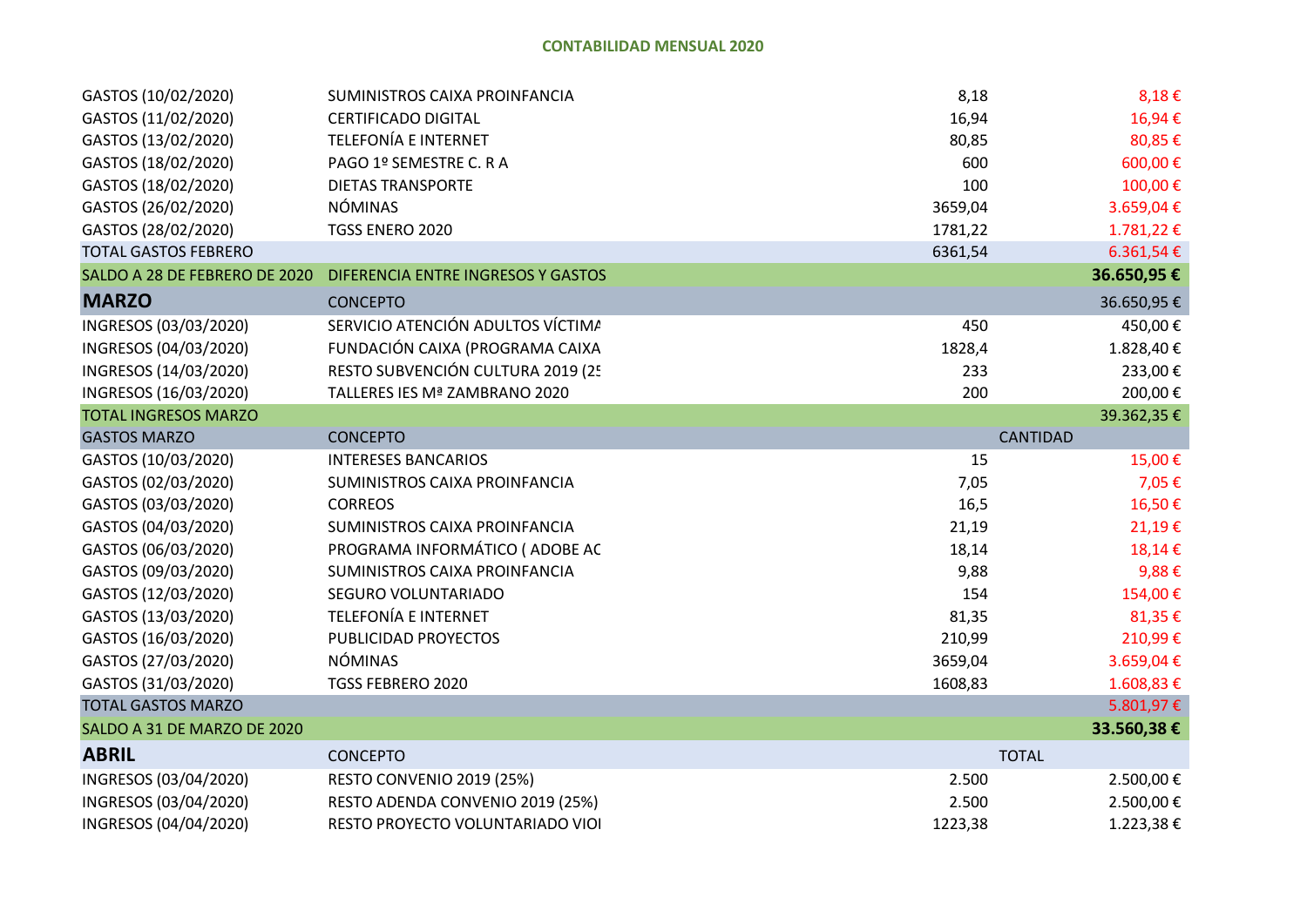| INGRESOS (04/04/2020)                               | RESTO PROYECTO PARTICIPEMOS EN IG         | 1052,26 | 1.052,26€    |
|-----------------------------------------------------|-------------------------------------------|---------|--------------|
| INGRESOS (06/04/2020)                               | FUNDACIÓN CAIXA (PROGRAMA CAIXA           | 1828,4  | 1.828,40€    |
| <b>TOTAL INGRESOS ABRIL</b>                         |                                           |         | 9.104,04€    |
| <b>GASTOS ABRIL 2020</b>                            | <b>CONCEPTO</b>                           |         | <b>TOTAL</b> |
| GASTOS (                                            | <b>INTERESES BANCARIOS</b>                | 16,82   | 16,82€       |
| GASTOS (06/04/2020)                                 | PROGRAMA INFORMÁTICO (ADOBE AC            | 18,14   | 18,14€       |
| GASTOS (15/04/2020)                                 | <b>TELEFONÍA E INTERNET</b>               | 80,85   | 80,85€       |
| GASTOS (28/04/2020)                                 | <b>NÓMINAS</b>                            | 3659,04 | 3.659,04€    |
| GASTOS (30/04/2020)                                 | <b>TGSS MARZO</b>                         | 1608,83 | 1.608,83€    |
| <b>TOTAL GASTOS</b>                                 |                                           |         | 5.383,68€    |
| SALDO A 30 DE ABRIL 2020                            | <b>DIFERENCIA ENTRE INGRESOS Y GASTOS</b> |         | 37.280,74€   |
| <b>MAYO</b>                                         | <b>CONCEPTO</b>                           |         | <b>TOTAL</b> |
| INGRESOS (05/05/2020)                               | FUNDACIÓN CAIXA (PROGRAMA CAIXA           | 1828,4  | 1.828,40€    |
| INGRESOS (07/05/2020)                               | RESTO SUBVENCIÓN ARRABAL 2019(25          | 507,55  | 507,55€      |
| INGRESOS (07705/2020)                               | DEVOLUCIÓN INTERESES                      | 0,05    | $0,05 \in$   |
| <b>TOTAL INGRESOS MAYO</b>                          |                                           |         | 2.336,00€    |
| <b>GASTOS MAYO</b>                                  | <b>CONCEPTO</b>                           |         | <b>TOTAL</b> |
| <b>GASTOS</b>                                       | <b>INTERESES BANCARIOS</b>                | 15,91   | 15,91€       |
| GASTOS (06/05/2020)                                 | PROGRAMA INFORMÁTICO (ADOBE AC            | 18,14   | 18,14€       |
| GASTOS (12/05/2020)                                 | PUBLICIDAD PROYECTOS                      | 334,87  | 334,87€      |
| GASTOS (13/05/2020)                                 | <b>TELEFONÍA E INTERNET</b>               | 262,41  | 262,41€      |
| GASTOS (15/05/2020)                                 | PROTECCIÓN COVID ( MAMPARA METE           | 170,37  | 170,37€      |
| GASTOS (20/05/2020)                                 | IRPF 1º TRIMESTRE 2020                    | 1189,2  | 1.189,20€    |
| GASTOS (20/05/2020)                                 | MANTENIMIENTO (TELÉFONO FIJO SED          | 24,9    | 24,90€       |
| GASTOS (20/05/2020)                                 | PROTECCIÓN COVID (HIGIENE)                | 21,28   | 21,28€       |
| GASTOS (26/05/2020)                                 | <b>MATERIAL FUNGIBLE</b>                  | 150,04  | 150,04€      |
| GASTOS (27/05/2020)                                 | <b>NÓMINAS</b>                            | 3659,04 | 3.659,04€    |
| GASTOS (29/05/2020)                                 | TGSS ABRIL 2020                           | 1608,83 | 1.608,83€    |
| <b>TOTAL GASTOS</b>                                 |                                           |         | 7.454,99€    |
| DIFERENCIA ENTRE INGRESOS Y GA A 31 DE MAYO DE 2020 |                                           |         | 32.161,75€   |
| <b>JUNIO</b>                                        | <b>CONCEPTO</b>                           |         | <b>TOTAL</b> |
| INGRESOS (04/06/2020)                               | CONVENIO 2020 (75% DEL TOTAL)             | 15.000  | 15.000,00€   |
| INGRESOS (05/06/2020)                               | FUNDACIÓN CAIXA (PROGRAMA CAIXA           | 1218,92 | 1.218,92€    |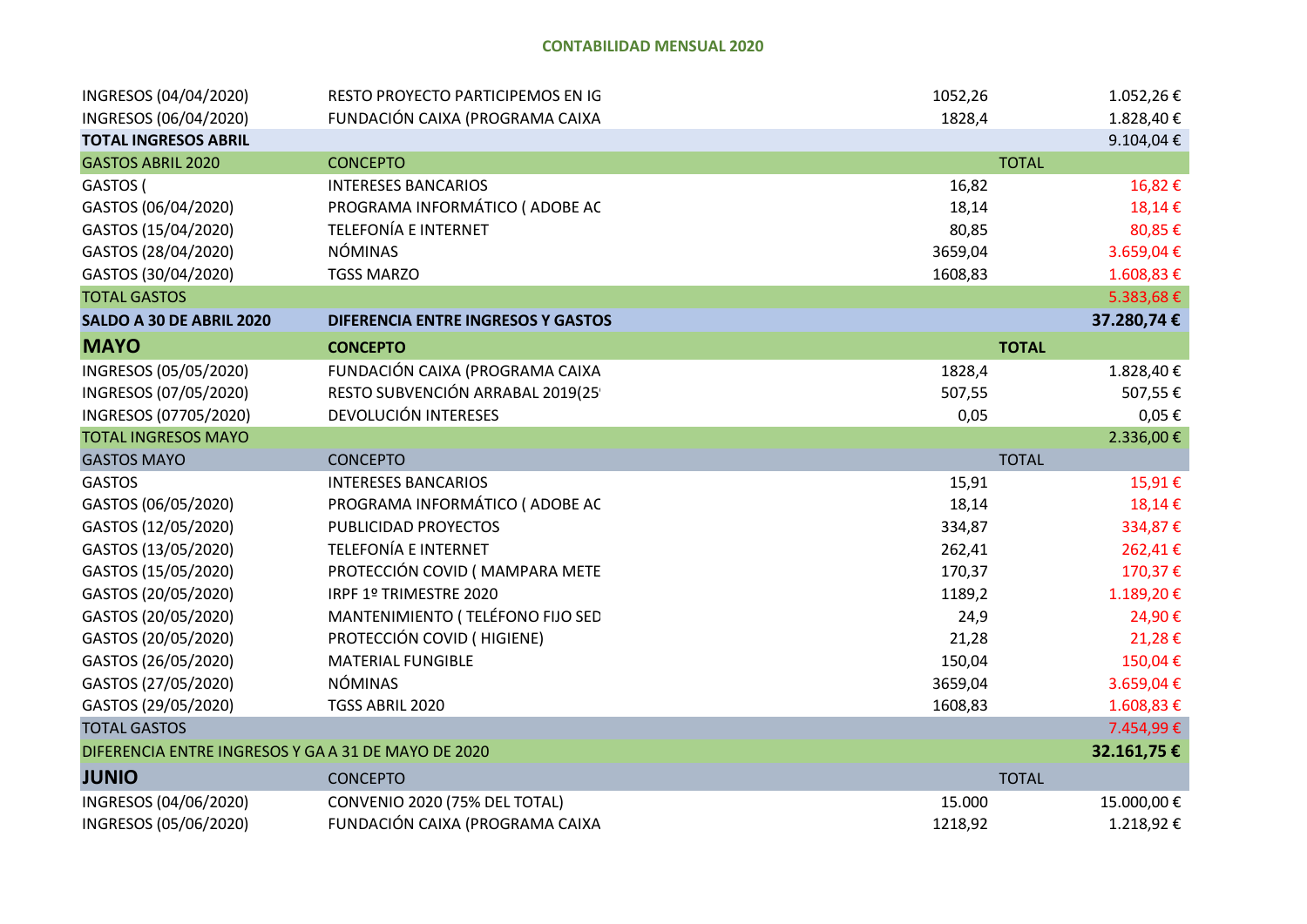| INGRESOS (15/06/2020)                | <b>CUOTA SOCIAS/OS</b>                 | 130     | 130,00€      |
|--------------------------------------|----------------------------------------|---------|--------------|
| INGRESOS (16/06/2020)                | <b>CUOTA SOCIAS/OS</b>                 | 310     | 310,00€      |
| INGRESOS (28/06/2020)                | <b>CUOTA SOCIAS/OS</b>                 | 100     | 100,00€      |
| <b>TOTAL INGRESOS JUNIO</b>          |                                        |         | 16.758,92€   |
| <b>GASTOS JUNIO</b>                  | <b>CONCEPTO</b>                        |         | <b>TOTAL</b> |
| <b>GASTOS</b>                        | <b>INTERESES BANCARIOS</b>             | 53,18   | 53,18€       |
| GASTOS (03/06/2020)                  | <b>MANTENIMIENTO WEB</b>               | 288,95  | 288,95€      |
| GASTOS (03/06/2020)                  | PUBLICIDAD PROYECTOS (BANNER HAZ       | 107,69  | 107,69€      |
| GASTOS (04/06/2020)                  | PROGRAMA AUDIOVISUAL (ZOOM)            | 73,2    | 73,20€       |
| GASTOS (06/06/2020)                  | PROGRAMA INFORMÁTICO (ADOBE AC         | 18,14   | 18,14€       |
| GASTOS (08/06/2020)                  | <b>MATERIAL FUNGIBLE</b>               | 117,97  | 117,97€      |
| GASTOS (08/06/2020)                  | <b>MATERIAL FUNGIBLE</b>               | 13,35   | 13,35€       |
| GASTOS (12/06/2020)                  | <b>TELEFONÍA E INTERNET</b>            | 222,66  | 222,66€      |
| GASTOS (16/06/2020)                  | RIESGOS LABORALES (ANTEA PREVENCI      | 109,45  | 109,45€      |
| GASTOS (16/06/2020)                  | <b>CORREOS</b>                         | 27,5    | 27,50€       |
| GASTOS (16/06/2020)                  | <b>CORREOS</b>                         | 0,5     | $0,50 \in$   |
| GASTOS (18/06/2020)                  | <b>CORREOS</b>                         | 15,15   | 15,15€       |
| GASTOS (19/06/2020)                  | <b>MATERIAL FUNGIBLE</b>               | 0,16    | $0,16 \in$   |
| GASTOS (22/06/2020)                  | DEVOLUCIÓN CUOTA SOCIAS/OS             | 70      | 70,00€       |
| GASTOS (22/06/2020)                  | <b>CONTRATO RELATOR JORNADAS DEREC</b> | 306,34  | 306,34€      |
| GASTOS (28/06/2020)                  | <b>NÓMINAS</b>                         | 3659,04 | 3.659,04€    |
| GASTOS (30/06/2020)                  | <b>TGSS MAYO</b>                       | 1608,83 | 1.608,83€    |
| <b>TOTAL GASTOS JUNIO</b>            |                                        |         | 6.692,11€    |
| DIFERENCIA ENTRE INGRESOS Y GA JUNIO |                                        |         | 42.228,56€   |
| <b>JULIO</b>                         | <b>CONCEPTO</b>                        |         | <b>TOTAL</b> |
| INGRESOS (03/07/2020)                | FUNDACIÓN CAIXA (PROGRAMA CAIXA        | 1218,92 | 1.218,92€    |
| INGRESOS (06/07/2020)                | SUBVENCIÓN ÁREA CULTURA 2020 (75       | 972     | 972,00€      |
| <b>TOTAL INGRESOS JULIO</b>          |                                        |         | 2.190,92€    |
| GASTOS (05/07/2020)                  | <b>INTERESES BANCARIOS</b>             | 15      | 15,00€       |
| GASTOS (04/07/2020)                  | PROGRAMA AUDIOVISUAL (ZOOM)            | 16,93   | 16,93€       |
| GASTOS (06/07/2020)                  | PROGRAMA INFORMÁTICO (ADOBE AC         | 18,14   | 18,14€       |
| GASTOS (14/07/2020)                  | <b>TELEFONÍA E INTERNET</b>            | 144,4   | 144,40€      |
| GASTOS (15/07/2020)                  | RIESGOS LABORALES (ANTEA PREVENCI      | 109,45  | 109,45€      |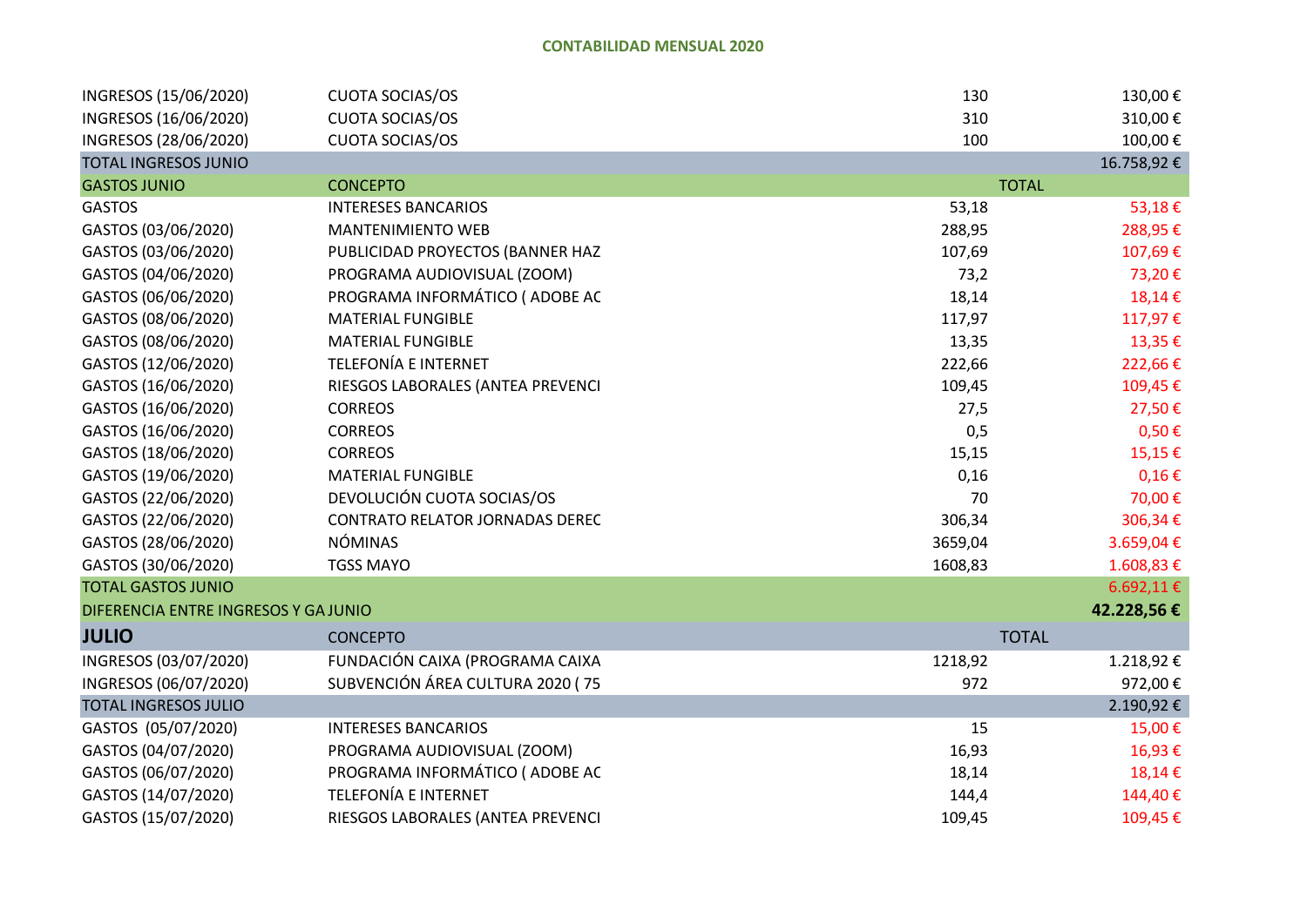| GASTOS (15/07/2020)          | PROTECCIÓN COVID (HIGIENE)         | 80,11   | 80,11€                 |
|------------------------------|------------------------------------|---------|------------------------|
| GASTOS (17/07/2020)          | <b>TRANSPORTE USUARIAS/OS</b>      | 188,1   | 188,10€                |
| GASTOS (17/07/2020)          | <b>TRANSPORTE USUARIAS/OS</b>      | 12,1    | 12,10€                 |
| GASTOS (20/07/2020)          | IRPF 2º TRIMESTRE 2020             | 1053,24 | 1.053,24€              |
| GASTOS (23/07/2020)          | PAGO 2º SEMESTRE C. R A            | 600     | 600,00€                |
| GASTOS (28/07/2020)          | <b>NÓMINAS</b>                     | 4672,91 | 4.672,91€              |
| GASTOS (31/07/2020)          | <b>TGSS JUNIO</b>                  | 1608,83 | 1.608,83€              |
| <b>TOTAL DE GASTOS</b>       |                                    |         | 8.519,21€              |
| SALDO A 31 DE JULIO DE 2020  | DIFERENCIA ENTRE INGRESOS Y GASTOS |         | 35.900,27€             |
| <b>AGOSTO</b>                | <b>CONCEPTO</b>                    |         | <b>TOTAL</b>           |
| INGRESOS (03/08/2020)        | FUNDACIÓN CAIXA (PROGRAMA CAIXA    | 1218,96 | 1.218,96€              |
| INGRESOS (07/08/2020)        | SUBVENCIÓN PACTO DE ESTADO 2020 (  | 4500    | 4.500,00€              |
| INGRESOS (14/08/2020)        | SUBVENCIÓN VOLUNTARIADO VIOL. 20   | 3675,66 | 3.675,66€              |
| INGRESOS (14/08/2020)        | SUBVENCIÓN PARTICIPEMOS EN IGUA.   | 3285,43 | 3.285,43€              |
| INGRESOS (28/08/2020)        | SUBVENCIÓN ÁREA MOVILIDAD 2020 (   | 840     | 840,00€                |
| INGRESOS (31/08/2020)        | DONACIÓN CEIP MIGUEL DE CERVANTE   | 693     | 693,00€                |
| <b>TOTAL INGRESOS AGOSTO</b> |                                    |         | 14.213,05€             |
| <b>GASTOS</b>                | <b>INTERESES BANCARIOS</b>         | 15,91   | 15,91€                 |
| GASTOS (03/08/2020)          | MATERIAL INFORMÁTICO               | 56,81   | 56,81€                 |
| GASTOS (05/08/2020)          | PROGRAMA AUDIOVISUAL (ZOOM)        | 16,93   | 16,93€                 |
| GASTOS (06/08/2020)          | PROGRAMA INFORMÁTICO (ADOBE AC     | 18,14   | 18,14€                 |
| GASTOS (10/08/2020)          | PROTECCIÓN DE DATOS (DABO)         | 204,67  | 204,67€                |
| GASTOS (12/08/2020)          | RIESGOS LABORALES (ANTEA PREVENCI  | 109,45  | 109,45€                |
| GASTOS (13/08/2020)          | <b>TELEFONÍA E INTERNET</b>        | 99,94   | 99,94€                 |
| GASTOS (24/08/2020)          | <b>NÓMINAS</b>                     | 4672,91 | 4.672,91€              |
| GASTOS (31/08/2020)          | <b>TGSS JULIO</b>                  | 2072,7  | 2.072,70€              |
| <b>TOTAL GASTOS</b>          |                                    |         | 7.267,46€              |
| SALDO A 31 DE AGOSTO DE 2020 | DIFERENCIA ENTRE INGRESOS Y GASTOS |         | 42.845,86€             |
| <b>SEPTIEMBRE</b>            | <b>CONCEPTO</b>                    |         | <b>TOTAL 42.845,86</b> |
| INGRESO (04/09/2020          | <b>CUOTA SOCIAS/OS</b>             | 40      | 40,00€                 |
| INGRESO (04/09/2020)         | <b>CUOTA SOCIAS/OS</b>             | 40      | 40,00€                 |
| INGRESO (07/04/2020)         | <b>CUOTA SOCIAS/OS</b>             | 80      | 80,00€                 |
| INGRESO (09/09/2020)         | SERVICIO ATENCIÓN ADULTOS VÍCTIMA  | 340     | 340,00€                |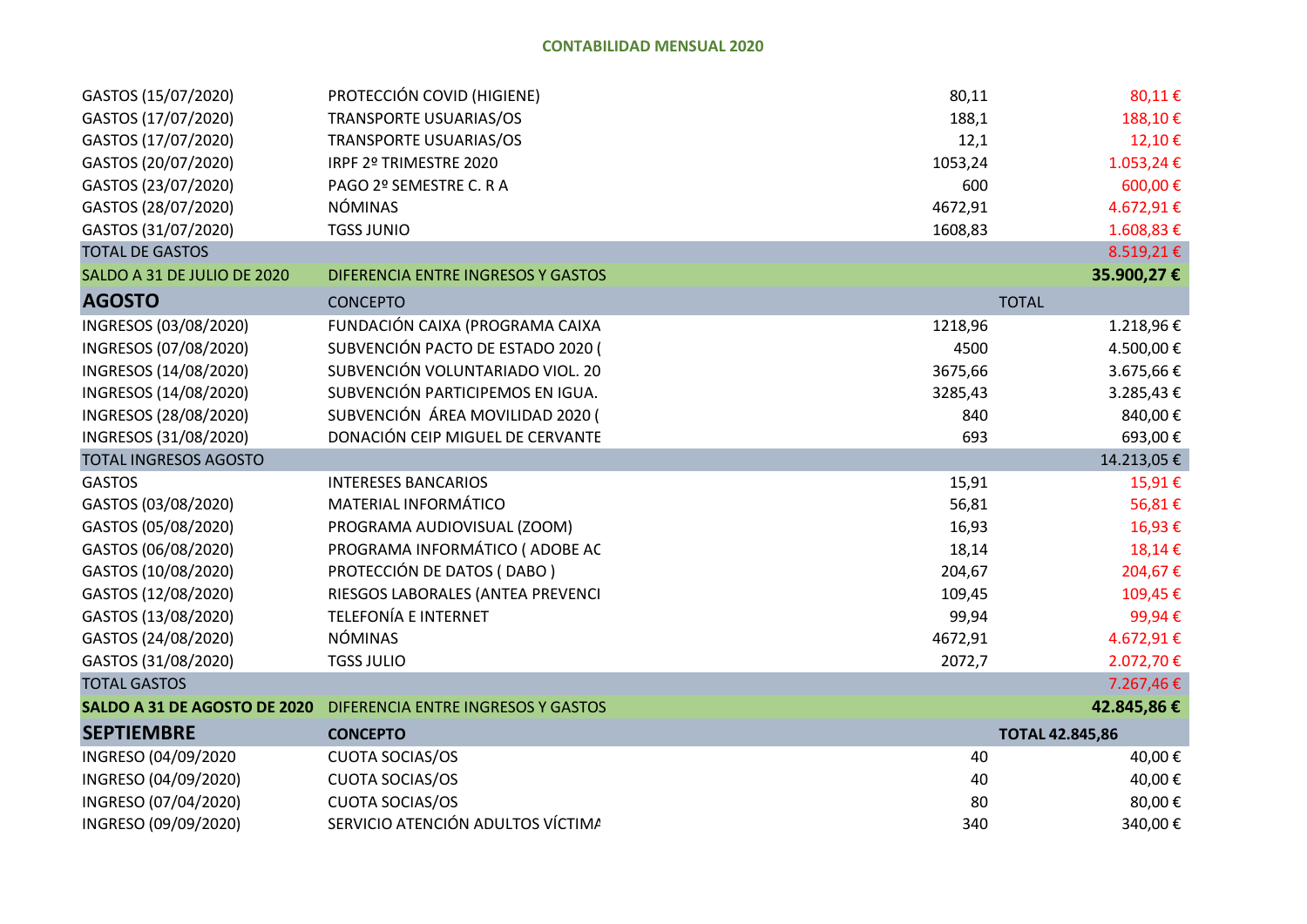| <b>TOTAL INGRESOS</b>                                |                                   |             | 500,00€                |
|------------------------------------------------------|-----------------------------------|-------------|------------------------|
| <b>GASTOS</b>                                        | <b>CONCEPTO</b>                   |             | <b>TOTAL</b>           |
| GASTOS (01/09/2020)                                  | PROTECCIÓN COVID                  | 40,8        | 40,80€                 |
| <b>GASTOS</b>                                        | <b>INTERESES BANCARIOS</b>        | 28,91       | 28,91€                 |
| GASTOS (05/09/2020)                                  | PROGRAMA AUDIOVISUAL (ZOOM)       | 16,93       | 16,93€                 |
| GASTOS (05/09/2020)                                  | PROGRAMA INFORMÁTICO (ADOBE AC    | 18,14       | 18,14€                 |
| GASTOS (07/09/2020)                                  | PROTECCIÓN COVID                  | 49,95       | 49,95€                 |
| GASTOS (09/09/2020)                                  | RIESGOS LABORALES (ANTEA PREVENCI | 19,45       | 19,45€                 |
| GASTOS (09/09/2020)                                  | TRANSPORTE USUARIAS/OS            | 65,7        | 65,70€                 |
| GASTOS (09/09/2020)                                  | <b>HIGIENE COVID (SUPERSOL)</b>   | 11,7        | 11,70€                 |
| GASTOS (15/09/2020)                                  | <b>TELEFONÍA E INTERNET</b>       | 81,1        | 81,10€                 |
| GASTOS (17/09/2020)                                  | ASESORÍA LABORAL (2º SEMESTRE 202 | 190,8       | 190,80€                |
| GASTOS (28/09/2020)                                  | <b>NÓMINAS</b>                    | 4898,78     | 4.898,78€              |
| GASTOS (30/09/2020)                                  | <b>TGSS AGOSTO</b>                | 2.042,63    | 2.042,63€              |
| <b>TOTAL GASTOS</b>                                  |                                   |             | 7.464,89€              |
| DIFERENCIA INGRESOS - GASTOS SEPTIEMBRE              | <b>SALDO</b>                      |             | 35.880,97€             |
| <b>OCTUBRE</b>                                       | <b>CONCEPTO</b>                   |             | <b>TOTAL 35.880,97</b> |
| <b>INGRESOS</b>                                      |                                   |             | $ \epsilon$            |
|                                                      |                                   | $\mathbf 0$ | $\epsilon$             |
| <b>TOTAL INGRESOS</b>                                |                                   |             | $ \epsilon$            |
| <b>GASTOS</b>                                        | <b>CONCEPTO</b>                   |             | <b>TOTAL</b>           |
| GASTOS (04/10/2020)(31/10/2020) INTERESES BANCARIOS  |                                   | 15,91       | 15,91€                 |
| GASTOS (04/10/2020)                                  | PROGRAMA AUDIOVISUAL (ZOOM)       | 16,93       | 16,93€                 |
| GASTOS (06/10/2020)                                  | PROGRAMA INFORMÁTICO (ADOBE AC    | 18,14       | 18,14€                 |
| GASTOS (08/10/2020)                                  | SEGURO RESPONSABILIDAD CIVIL      | 231         | 231,00€                |
| GASTOS (14/10/2020)                                  | <b>TELEFONÍA E INTERNET</b>       | 92,84       | 92,84€                 |
| GASTOS (14/10/2020)                                  | CURSO PREVENCIÓN COVID (ANTEA PR  | 225         | 225,00€                |
| GASTOS (19/10/2020)                                  | SEGURO VOLUNTARIADO               | 43,8        | 43,80€                 |
| GASTOS (20/10/2020)                                  | IRPF 3º TRIMESTRE 2020            | 1212,1      | 1.212,10€              |
| GASTOS (28/10/2020)                                  | <b>NÓMINAS</b>                    | 4898,78     | 4.898,78€              |
| GASTOS (30/10/2020)                                  | <b>TGSS SEPTIEMBRE</b>            | 2186,36     | 2.186,36€              |
| <b>TOTAL GASTOS</b>                                  |                                   |             | 8.940,86 €             |
| DIFERENCIA ENTRE INGRESOS Y G/ SALDO A 31 DE OCTUBRE |                                   |             | 26.940,11€             |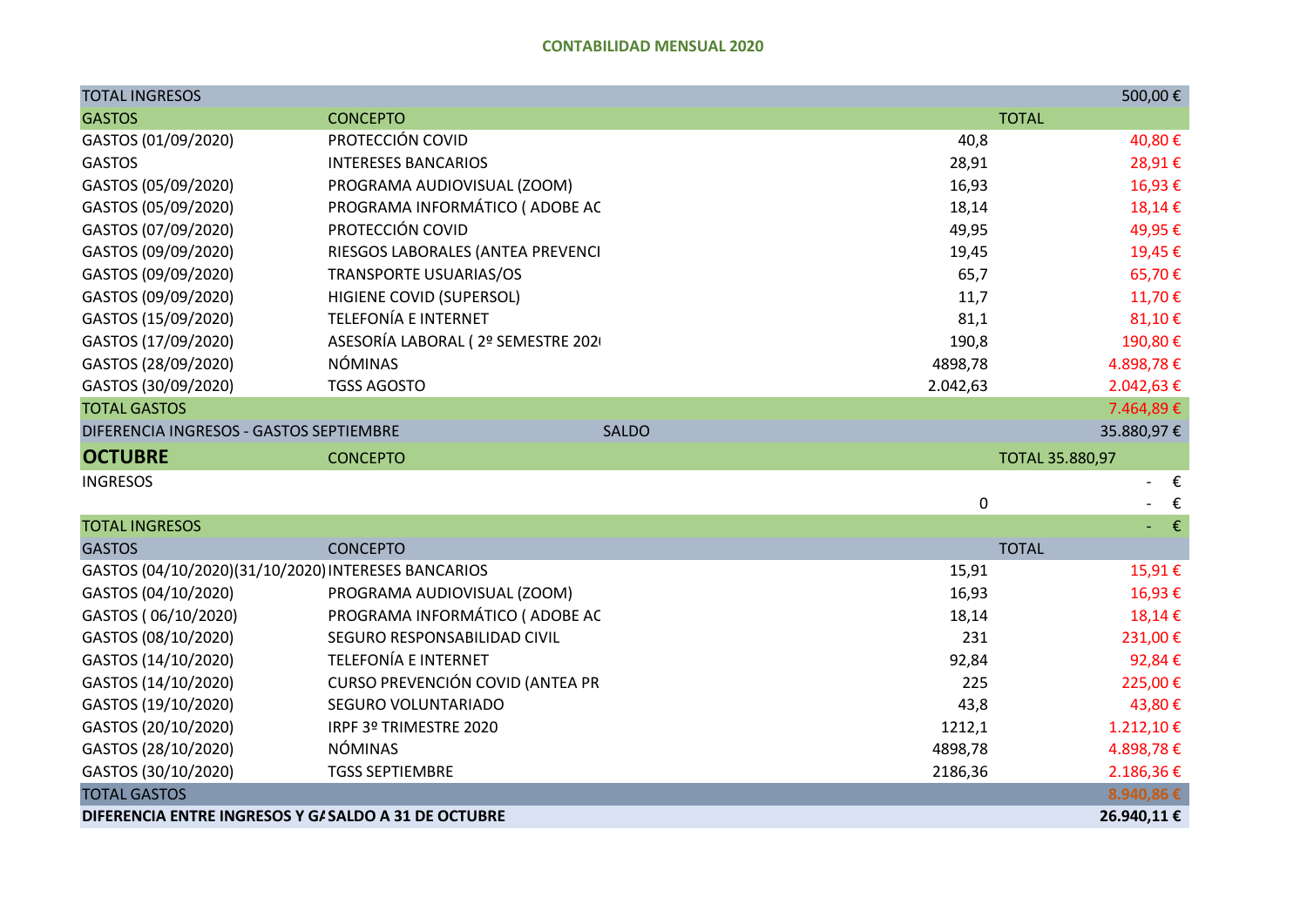| <b>NOVIEMBRE</b>      | <b>SALDO</b>                                           | 26.940,11€ |
|-----------------------|--------------------------------------------------------|------------|
| INGRESOS (07/11/2020) | SERVICIO ATENCIÓN ADULTOS VÍCTIMAS VIOLENCIA DE GÉNERO | 490,00 €   |

| <b>TOTAL INGRESOS</b>                               |                                                            |         | 490,00€      |
|-----------------------------------------------------|------------------------------------------------------------|---------|--------------|
| <b>GASTOS NOVIEMBRE</b>                             |                                                            |         |              |
|                                                     |                                                            |         |              |
| GASTOS (04/11/2020)                                 | PROGRAMA AUDIOVISUAL ZOOM                                  | 16,93   | 16,93€       |
| GASTOS (05/11/2020) (30/11/2020 INTERESES BANCARIOS |                                                            | 15,91   | 15,91€       |
| GASTOS (05/11/2020)                                 | SUPERSOL (HIGIENE PROYECTOS HIL. E                         | 8,82    | 8,82€        |
| GASTOS (06/11/2020)                                 | PROGRAMA INFORMÁTICO (ADOBE)                               | 18,14   | 18,14€       |
| GASTOS (10/11/2020)                                 | PUBLICIDAD COPYRAP (PROYECTOS)                             | 193,58  | 193,58€      |
| GASTOS (10/11/2020)                                 | <b>FUNGIBLE COPYRAP (PROYECTOS)</b>                        | 286,07  | 286,07€      |
| GASTOS (10/11/2020)                                 | <b>FUNGIBLE COPYRAP (PROYECTOS)</b>                        | 219,8   | 219,80€      |
| GASTOS (12/11/2020)                                 | <b>TELEFONÍA E INTERNET</b>                                | 74,45   | 74,45€       |
| GASTOS (25/11/2020)                                 | <b>TRANSPORTE</b>                                          | 6,22    | $6,22 \in$   |
| GASTOS (27/11/2020)                                 | <b>NÓMINAS</b>                                             | 4898,78 | 4.898,78€    |
| GASTOS (30/11/2020)                                 | <b>TGSS OCTUBRE</b>                                        | 2186,36 | 2.186,36€    |
| <b>TOTAL GASTOS</b>                                 |                                                            |         | 7.925,06 €   |
| SALDO A 30/11/2020                                  |                                                            |         | 19.505,05€   |
| <b>DICIEMBRE</b>                                    | <b>SALDO</b>                                               |         | 19.505,05€   |
| <b>INGRESOS</b>                                     | <b>CONCEPTO</b>                                            |         | <b>TOTAL</b> |
| INGRESOS 01/12/2020                                 | DONACIÓN IES SALVADOR RUEDA                                |         | 25,00€       |
| INGRESOS 01/12/2020                                 | DONACIÓN IES SALVADOR RUEDA                                |         | 550,00€      |
| INGRESOS 15/12/2020                                 | DONACIÓN IES SALVADOR RUEDA                                |         | 424,00€      |
| INGRESOS 11/12/2020                                 | 25% SUBVENCIÓN PACTO DE ESTADO (AYTO MÁLAGA                |         | 1.500,00€    |
| INGRESOS 18/12/2020                                 | SERVICIO (att a adultos víctimas v.g.)                     |         | 315,00€      |
| INGRESOS 20712/2020                                 | CONDONACIÓN CUOTA TARJETA                                  |         | 33,00€       |
| INGRESOS 23/12/2020                                 | TESORO PÚBLICO (SUBVENCIÓN IRPF 2020, EJECUCIÓN 2021)      |         | 23.535,10€   |
| INGRESOS 31/12/2020                                 | DIPUTACIÓN MÁLAGA (SUBVENCIÓN EJECUCIÓN DIC 2020 MARZ 2021 |         | 5.600,00€    |
|                                                     |                                                            |         |              |

**TOTAL INGRESOS 31.982,10 €**